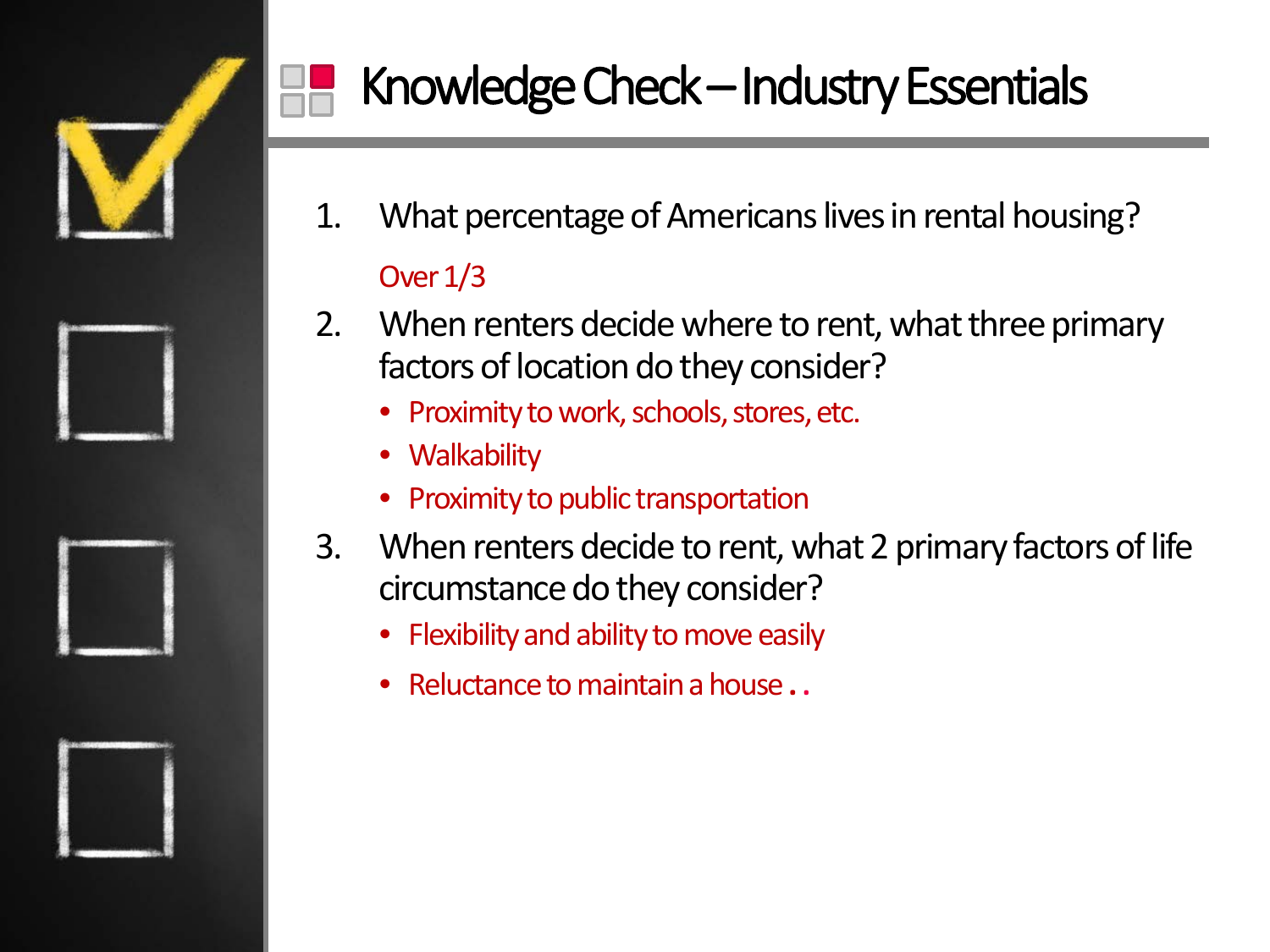

# Knowledge Check - Industry Essentials

- 4. As a CAM, what do your knowledge, skills, and decisions directly contribute to? The financial success and value of a property
- 5. What term describes an investment to increasing in value? Growth
- 6. What other factors impact investments?
	- Risk: The possibility of losing some of an initial investment
	- Income: The expected financial return from an investment
	- Liquidity: The ease with which an asset can be converted to cash **.**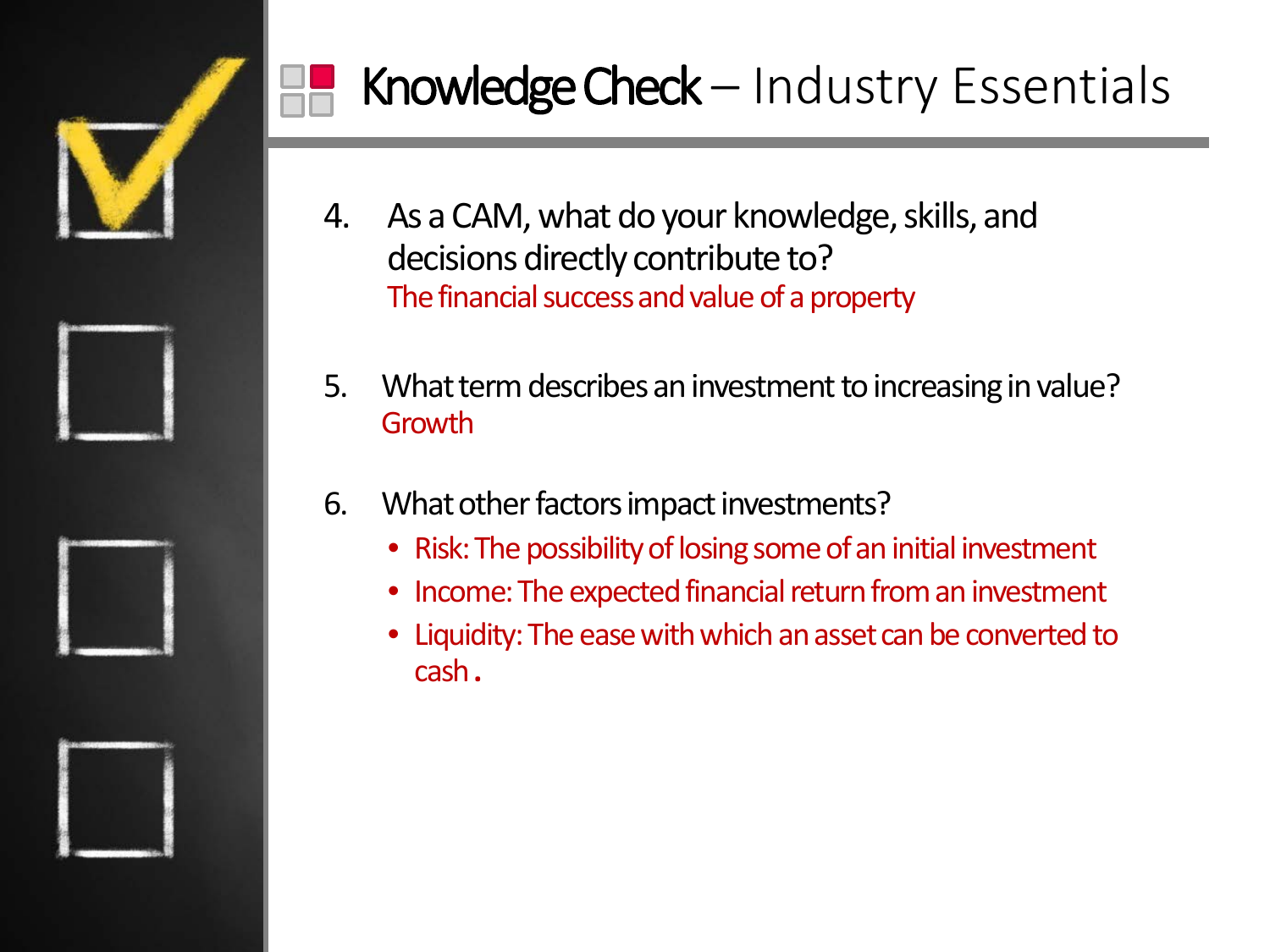

# Knowledge Check  $-$  Industry Essentials

- 7. When playing the role of an investor advocate, who is included?
	- Owners
	- **Investors**
	- Lenders
- 8. When playing the role of an resident advocate, who is included?
	- Residents
	- Prospects
	- Neighbors
	- Employees
- 9. What is the key to advocating for all groups?

Maintain ethics and balance **..**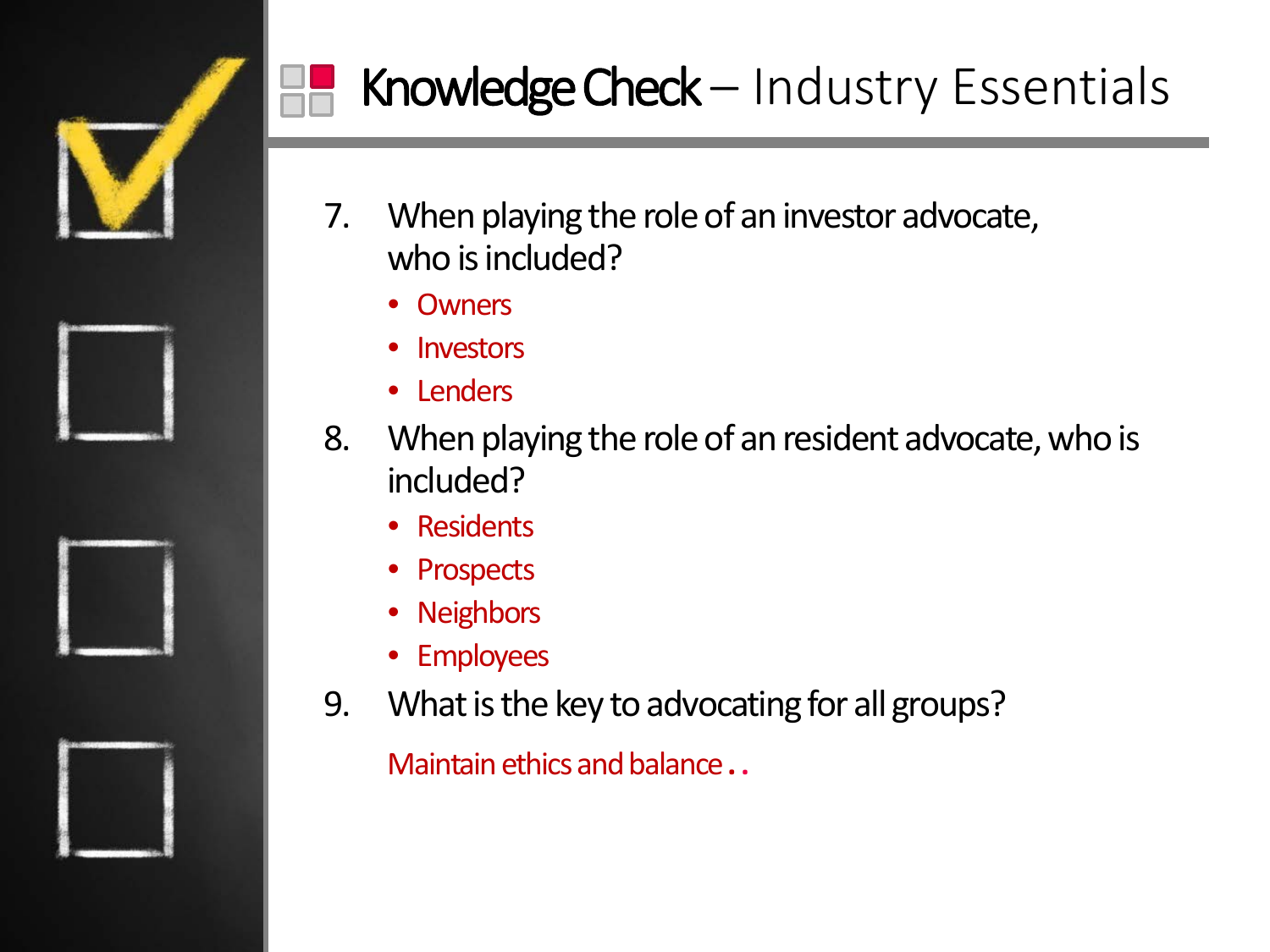

# Knowledge Check - Industry Essentials

10. What types of affordable housing are available?

- Section 8
- Low Income Housing Tax Credit (LIHTC)
- Workforce Housing
- 11. What types of senior housing are available to people over 55?
	- Independent Living
	- Assisted Living
	- Full Service or Continuing Senior Care
- 12. In what type of housing do residents own a "share" of the property and occupy a unit as if they were owners? Co-op **.**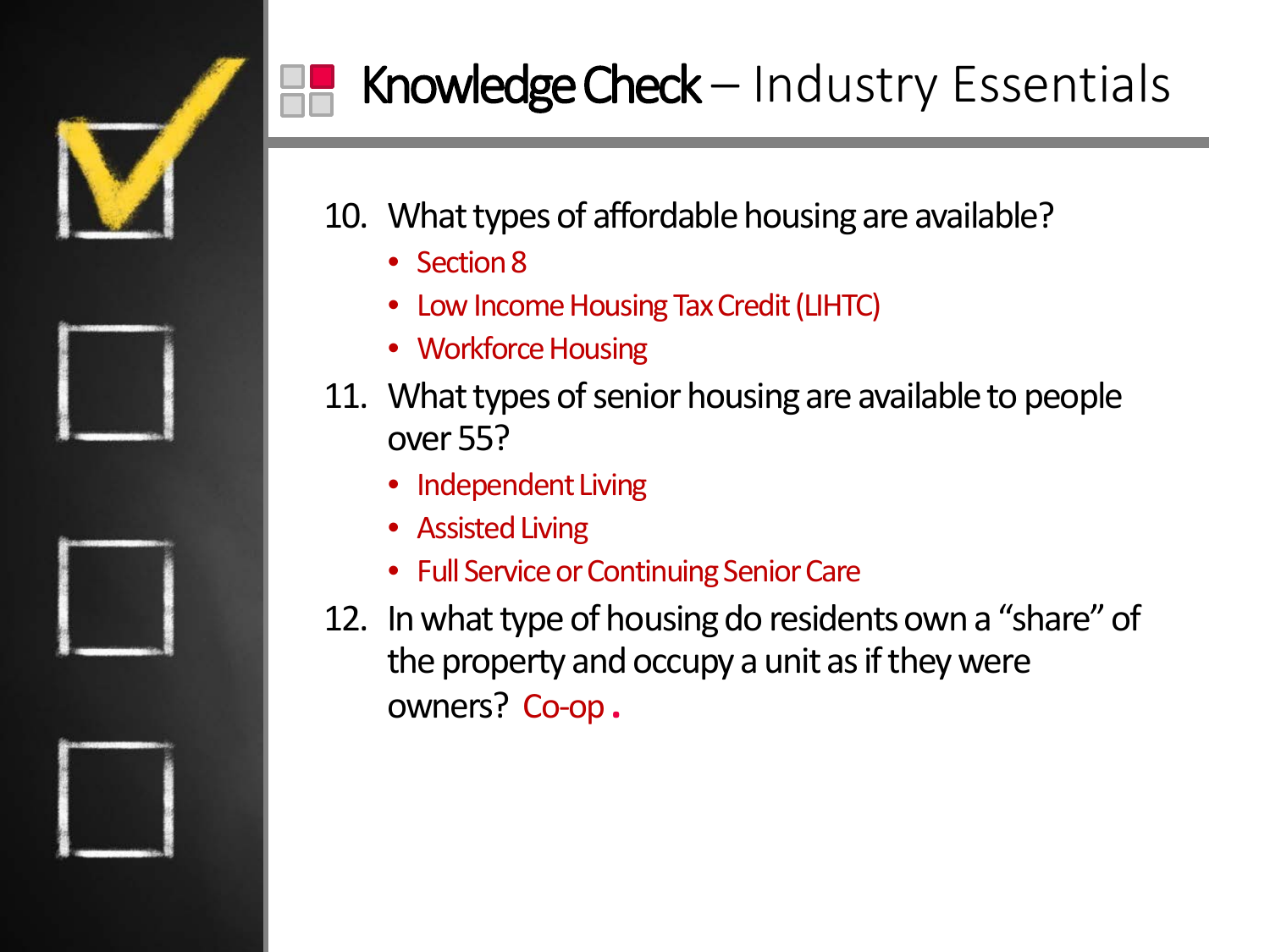



- 13. What are the differences among mid, low, and high rise apartment buildings?
	- A low rise has 4 stories or fewer
	- A mid-rise has 5-10 stories
	- A high rise has more than 10 stories
- 14. What is a corporate apartment?

A fully furnished apartment equipped with all necessary amenities**.**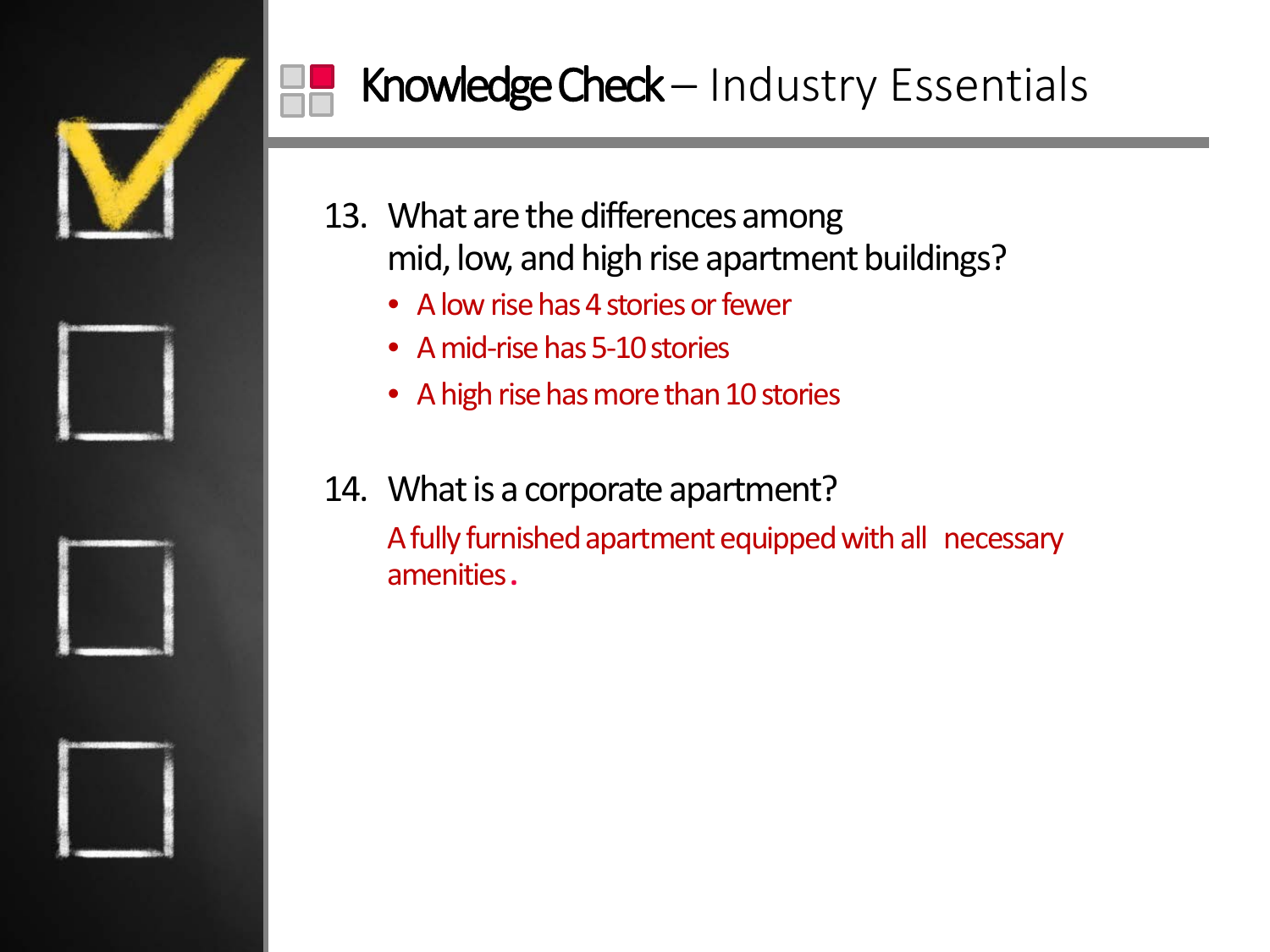

# Knowledge Check–Financial Management

1. What information do you need in order to complete a financial analysis on a property?

• The Income Statement

- 2. When doing an financial analysis, why do you need to identify the GPR first?
	- All other income & expenses are measured and evaluated as a percentage of GPR
- 3. What are the three primary types of income you will look for/calculate?
	- **Effective Gross Income (EGI)**
	- Net Operating Income (NOI)
	- Cash Flow (CF**) .**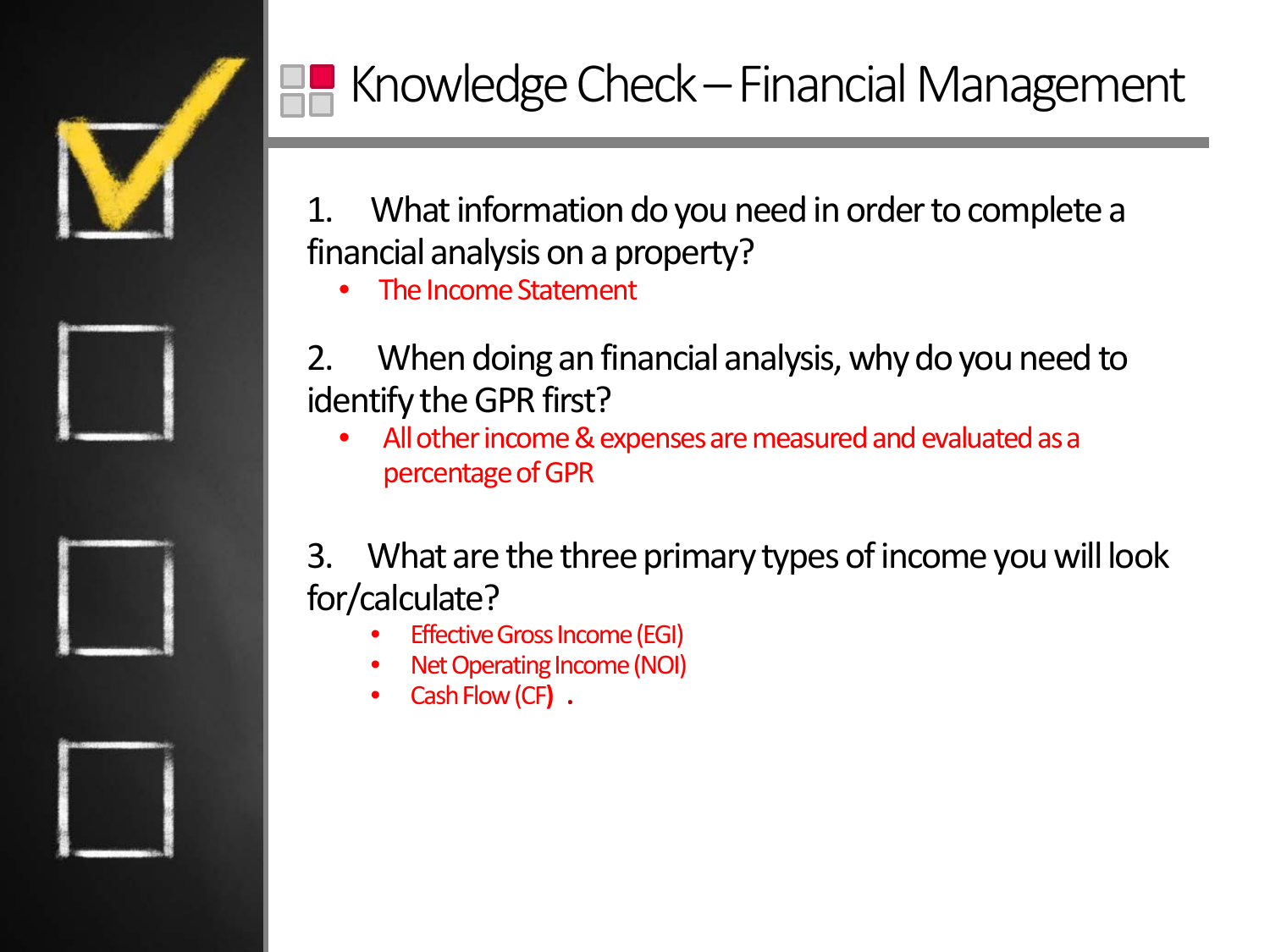

4. What is a Chart of Accounts?

A list of accounts to which revenue and expenses are posted and show up on the General Ledger

5. What is used to *generate* an Income Statement? Entries in the General Ledger **.**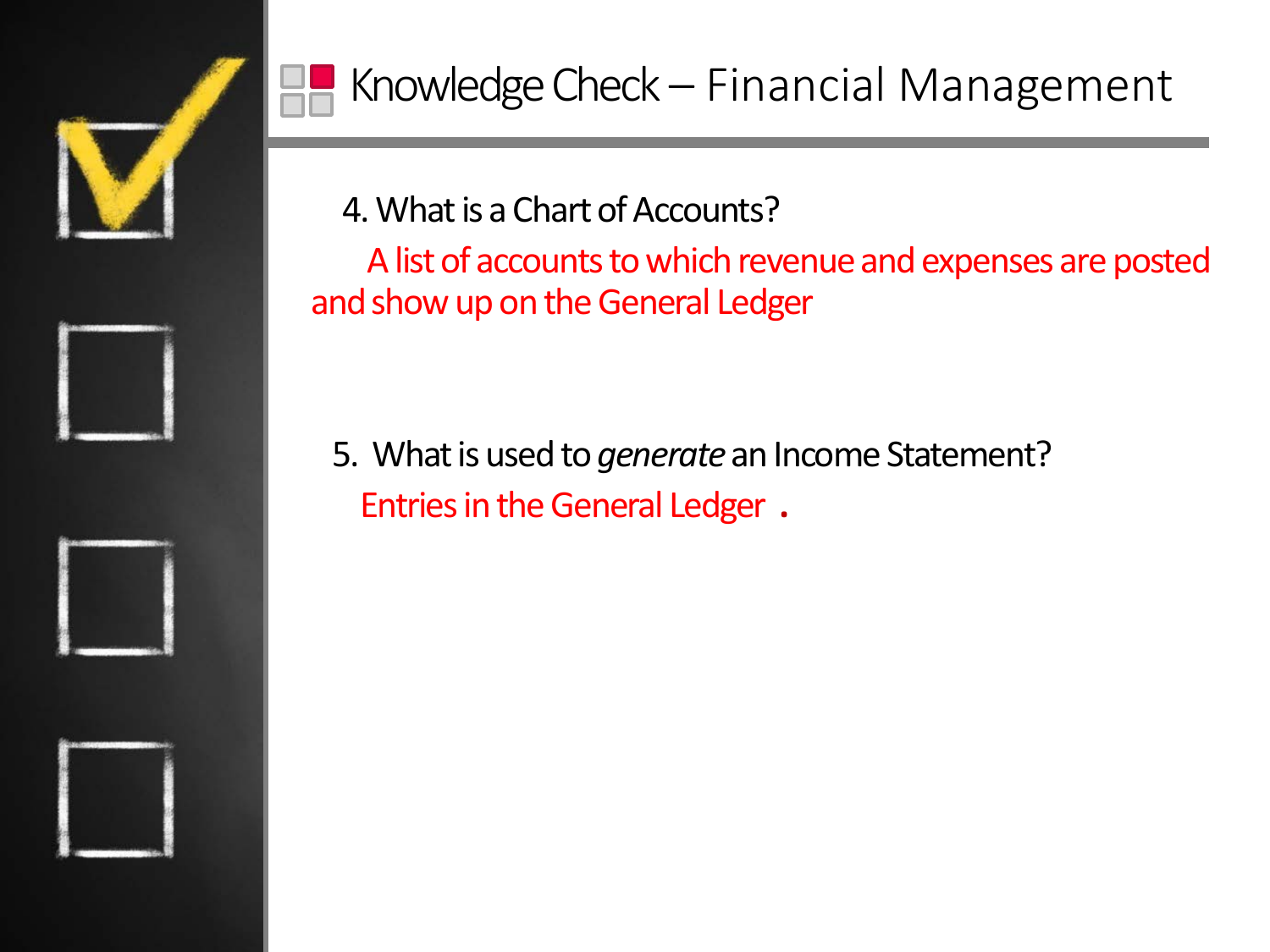

# Knowledge Check – Financial Management

- 6. List some benefits of minimizing financial loss.
	- Increases the financial success of a property
	- Improves property performance
	- Makes your job easier
- 7. What are the main types of financial loss you should work to prevent?
- Vacancy loss
- Offline and nonrevenue units
- Bad debt
- Concessions and discounts**.**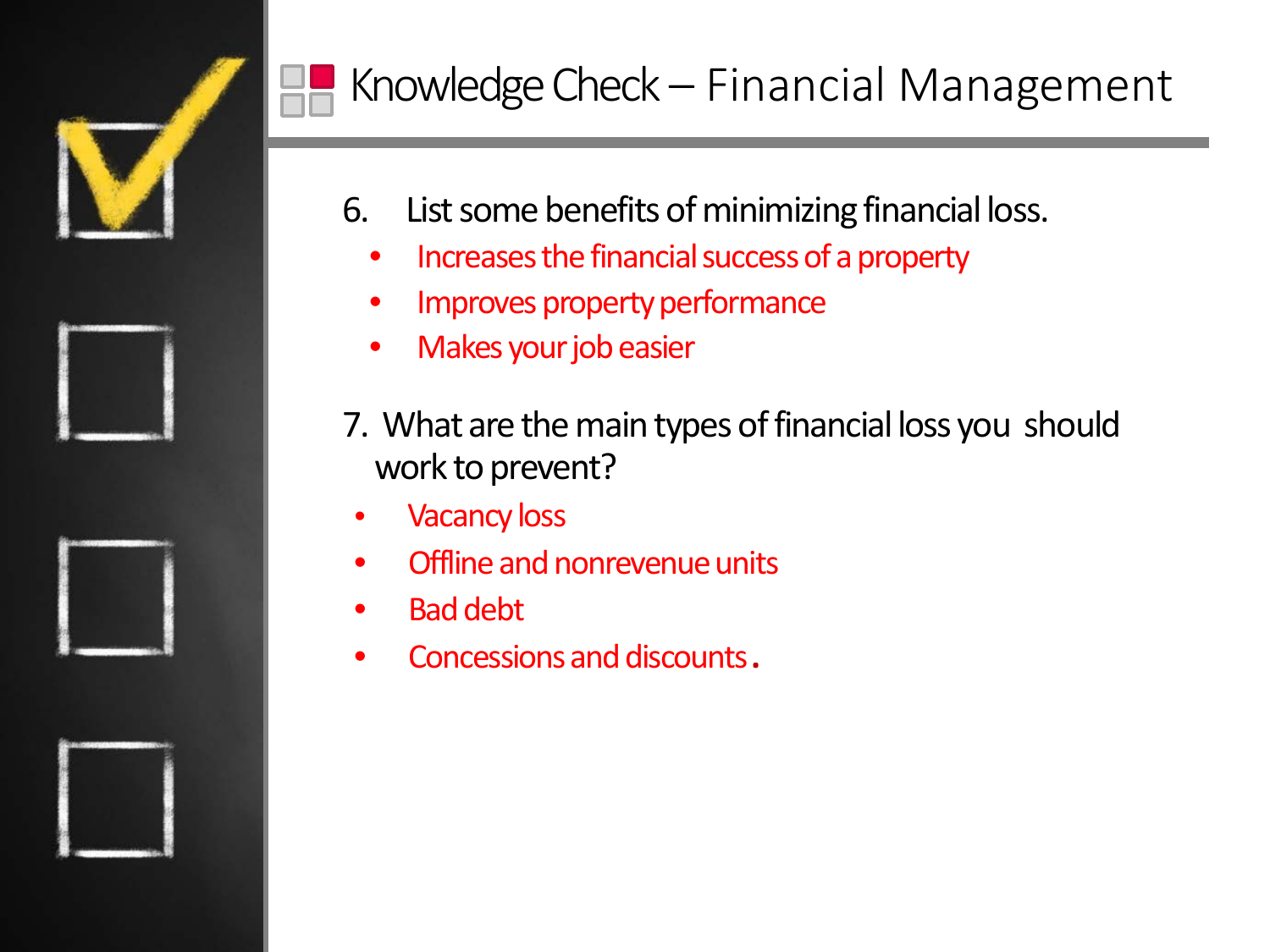

### Knowledge Check – Financial Management

8. During the rent collection process, what things should you consider before occupancy?

- The screening process
- Rent collection policy
- Inclusion of the policy in the lease, orientation materials, etc.

9. During the rent collection process, what is the purpose of resident communication efforts?

To facilitate the rent collection process

10. Why would you want to create a buffer for rent collection?

- To help you remain on good terms with residents
- To ensure timely and complete payments **.**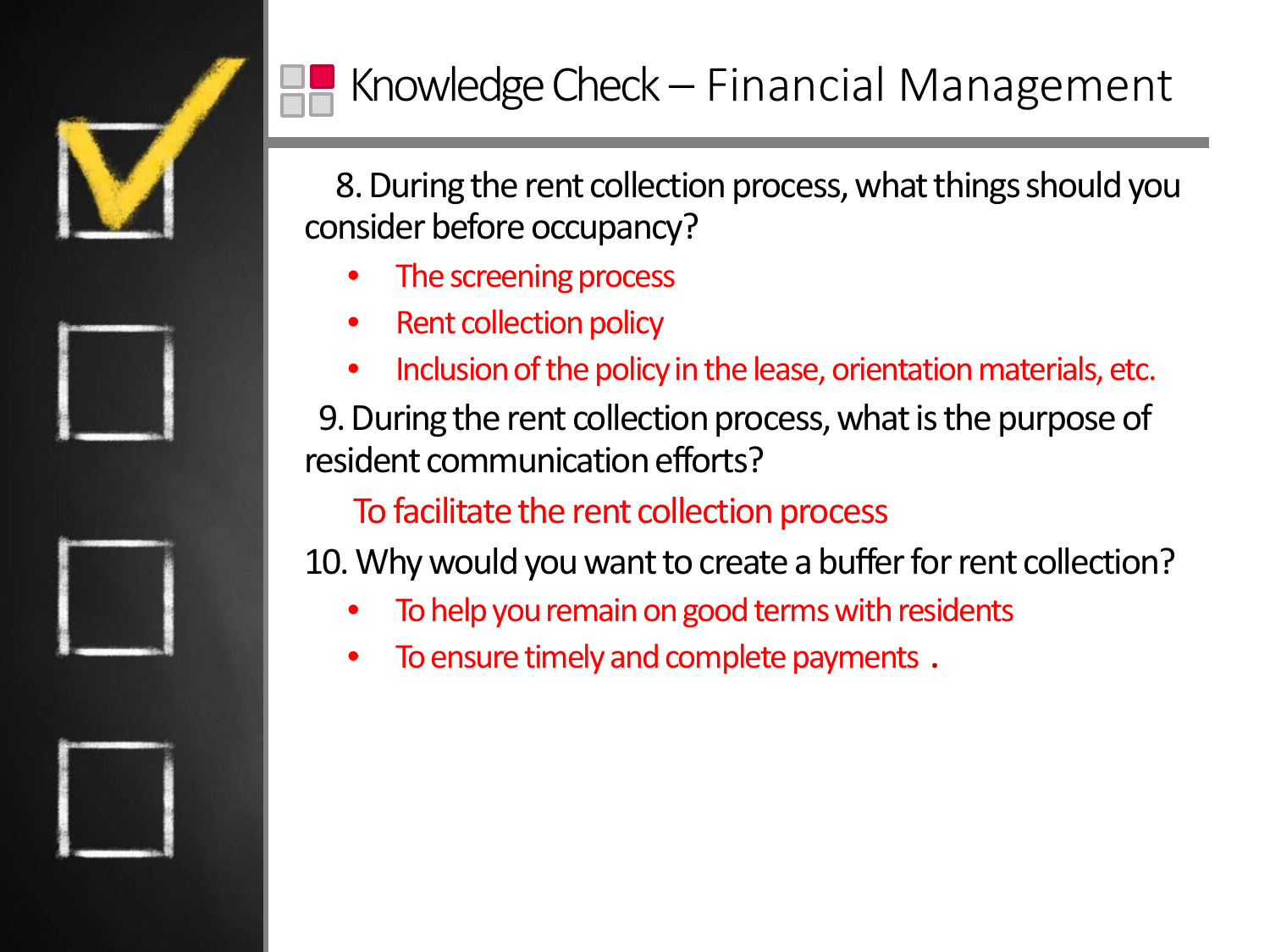

### Knowledge Check–Financial Management

#### 11. What are some characteristics of Variable Expenses?

- Vary as conditions change
- Many are associated with occupancy

12. What are Capital Expenses? Costs for large improvements that have an economic useful life beyond one year

13. Describe a Cost Benefit Analysis. Process of weighing a potential expense against a potential benefit **.**

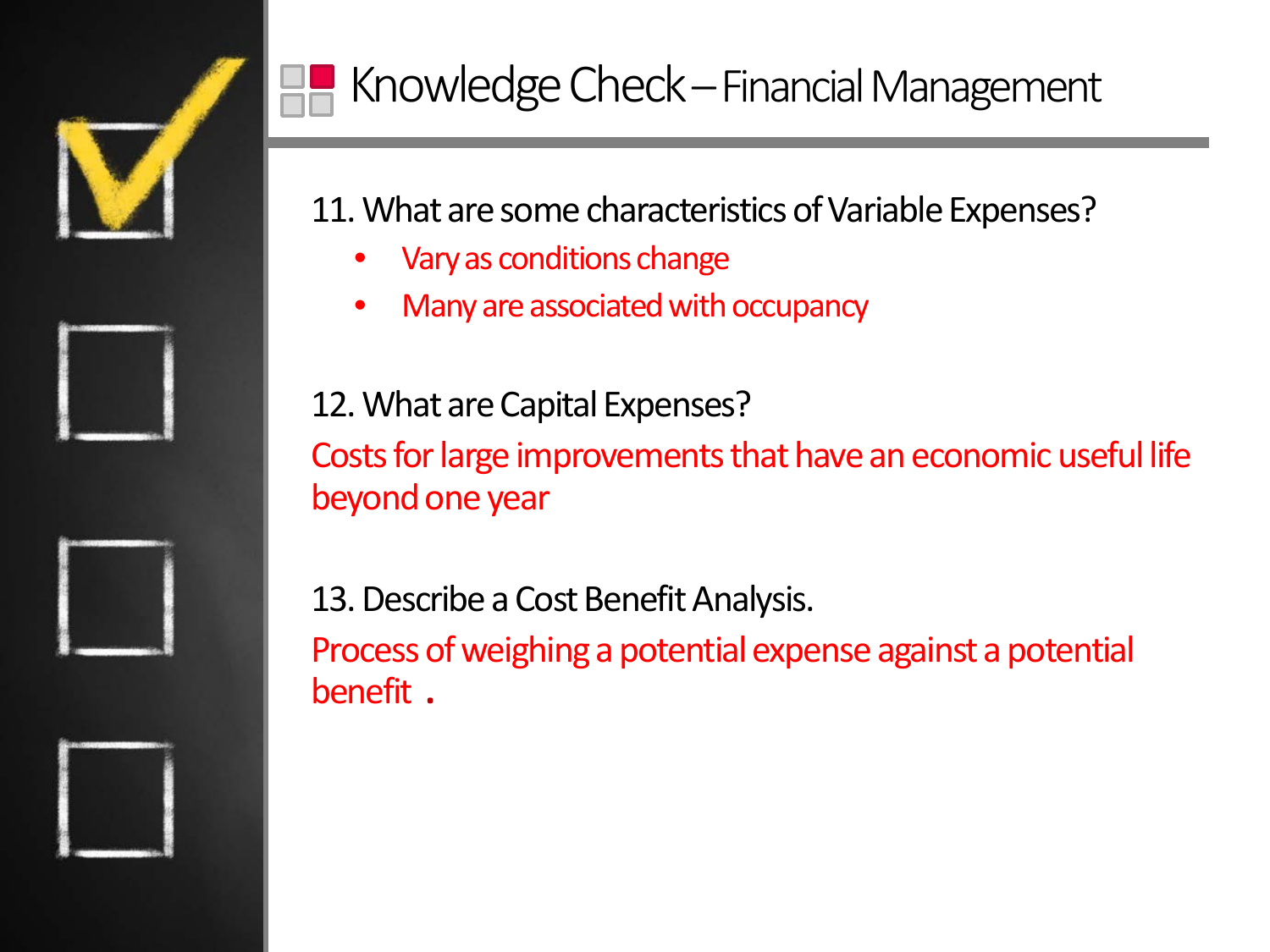

14. What is the most important thing to keep in mind when developing a budget?

The owner's property objectives and investment goals

15. What are the steps to the budget development process?

- Identify goals
- Gather Information
- Assign numerical values**.**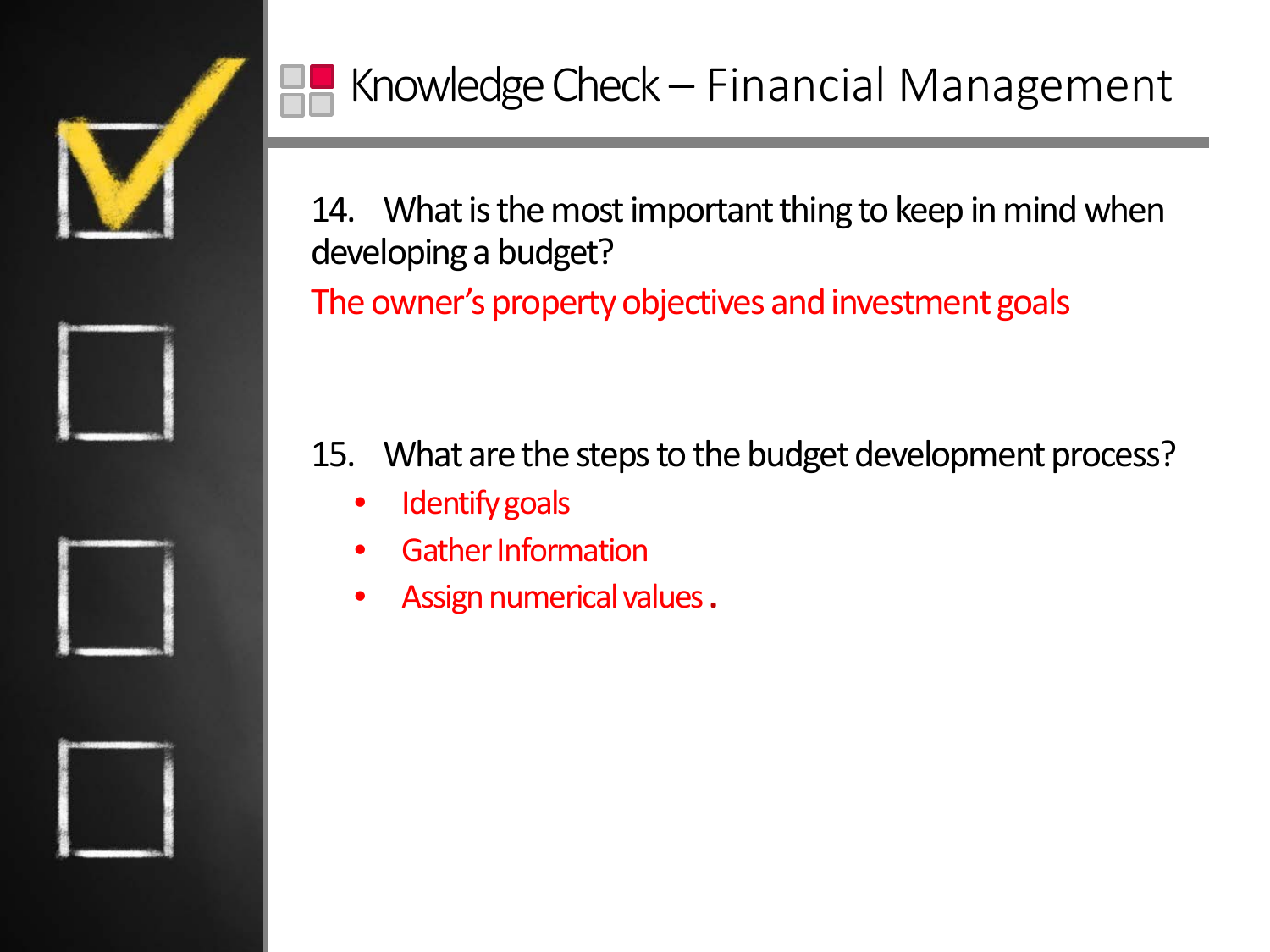

16. When would you develop Rehab or Renovation budget? When a property is being rehabbed or undergoing retrofitting/modernization

17. What are the three tips to developing budgets covered today?

- Be prepared
- Use historical numbers
- Seek input **.**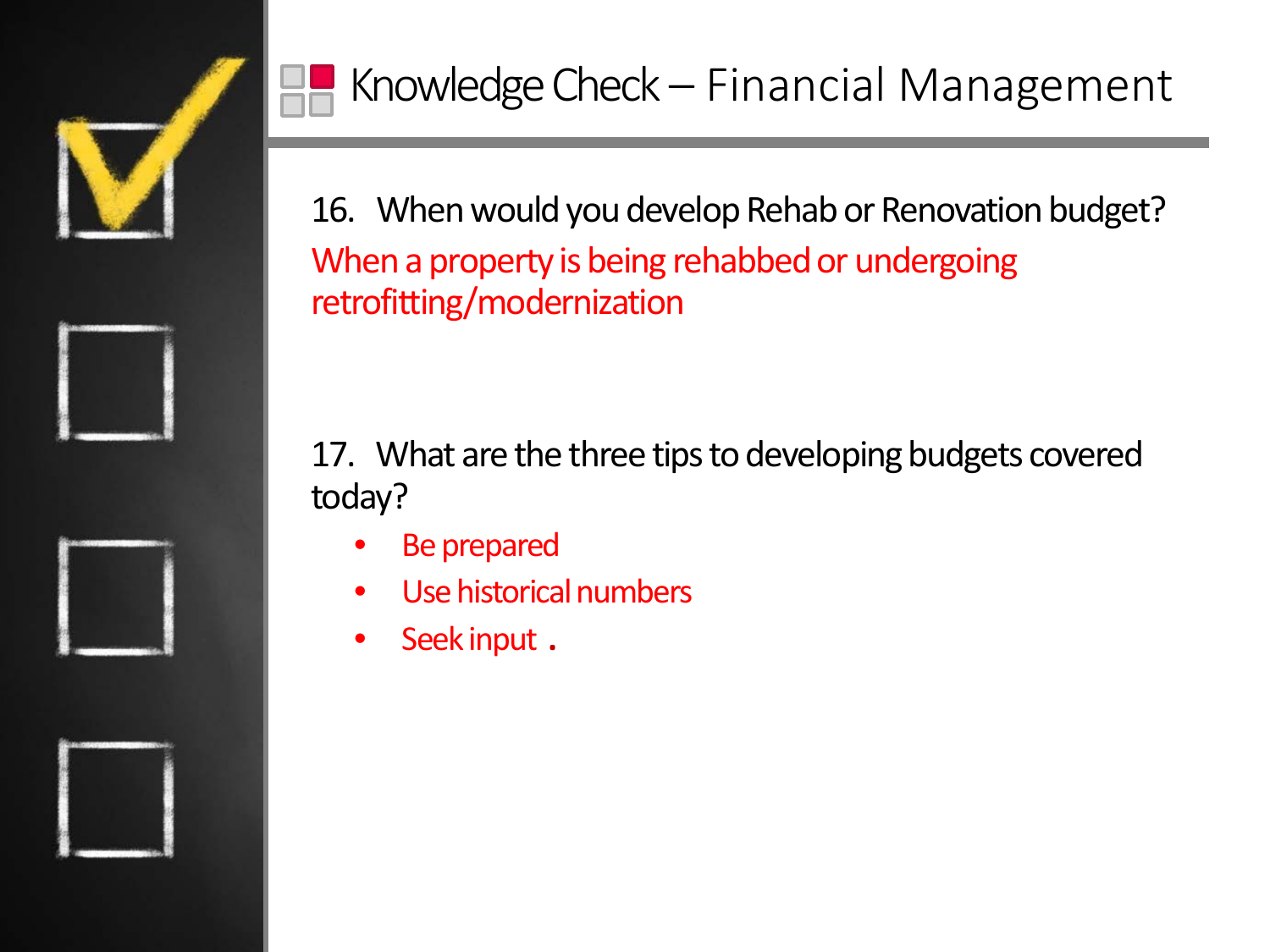

# Knowledge Check–Financial Management

18. What is Extrapolation/Annualization? Estimating future information by extending known information

#### 19. How do you analyze variances?

- Compare budget to actual numbers
- Look at events on the property or in your submarket or region**.**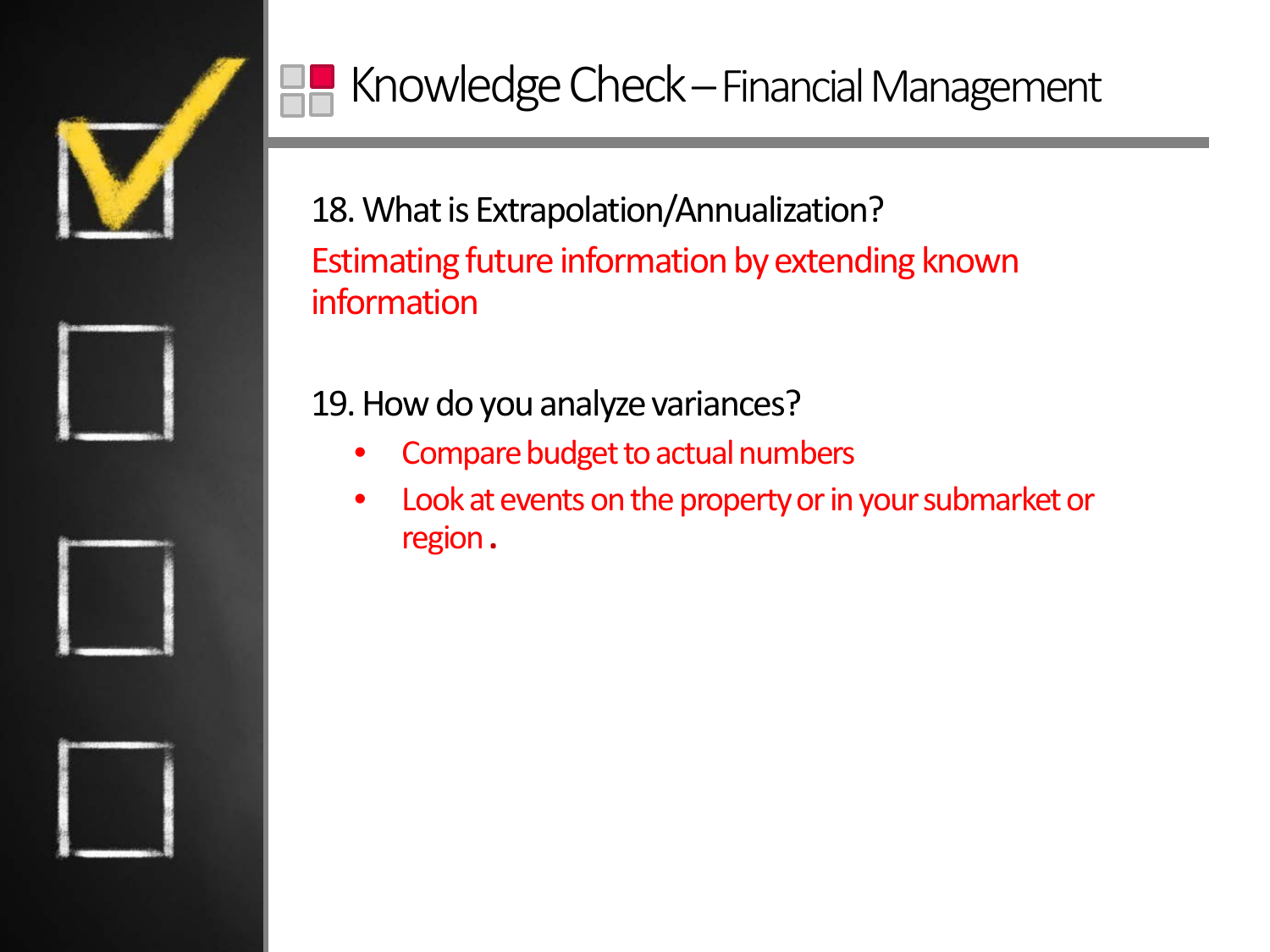

20. Are increased expenses favorable or unfavorable variances? Unfavorable

21. Once you've analyzed and can explain variances, what should you do next?

Determine what, if any, action to take **.**

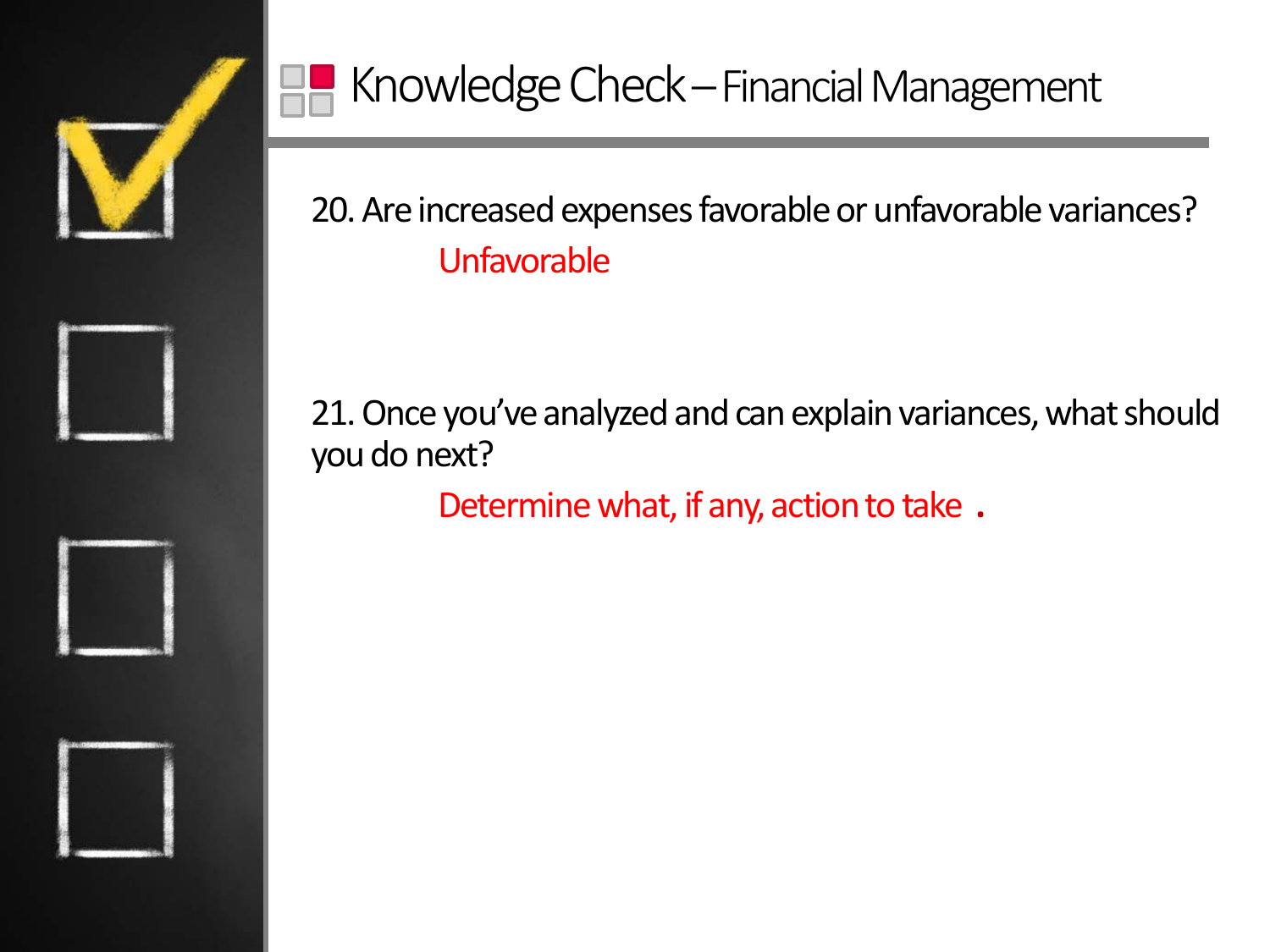



22. What is the benefit to the investor resulting from an investment?

Return; the financial benefit

23. What is the purpose of measuring performance? Shows if goals are met and drives investment decisions

24. If a down payment is \$200,000 and the cash flow generated is \$20,000, what is the Cash-on-Cash Return? 10%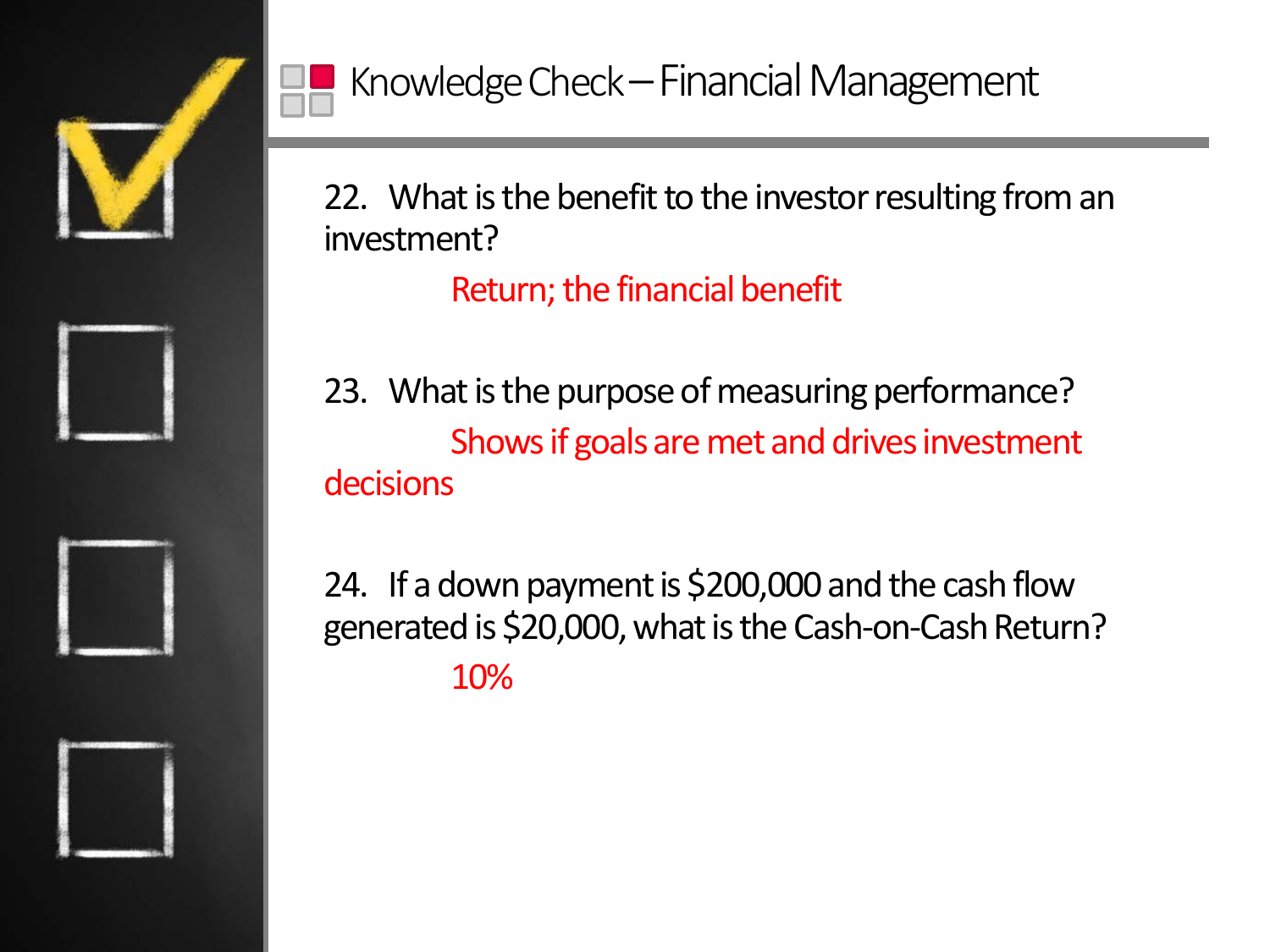



25. Does a lower cap rate indicate lower or higher value? Higher value

26. What type of property valuation approach would you use if there are several similar properties in the area that have recently sold?

Sales Comparison Approach

27. If you increase the NOI by \$24,000 and the cap rate is 6%, how much value are you adding to the property? \$400,000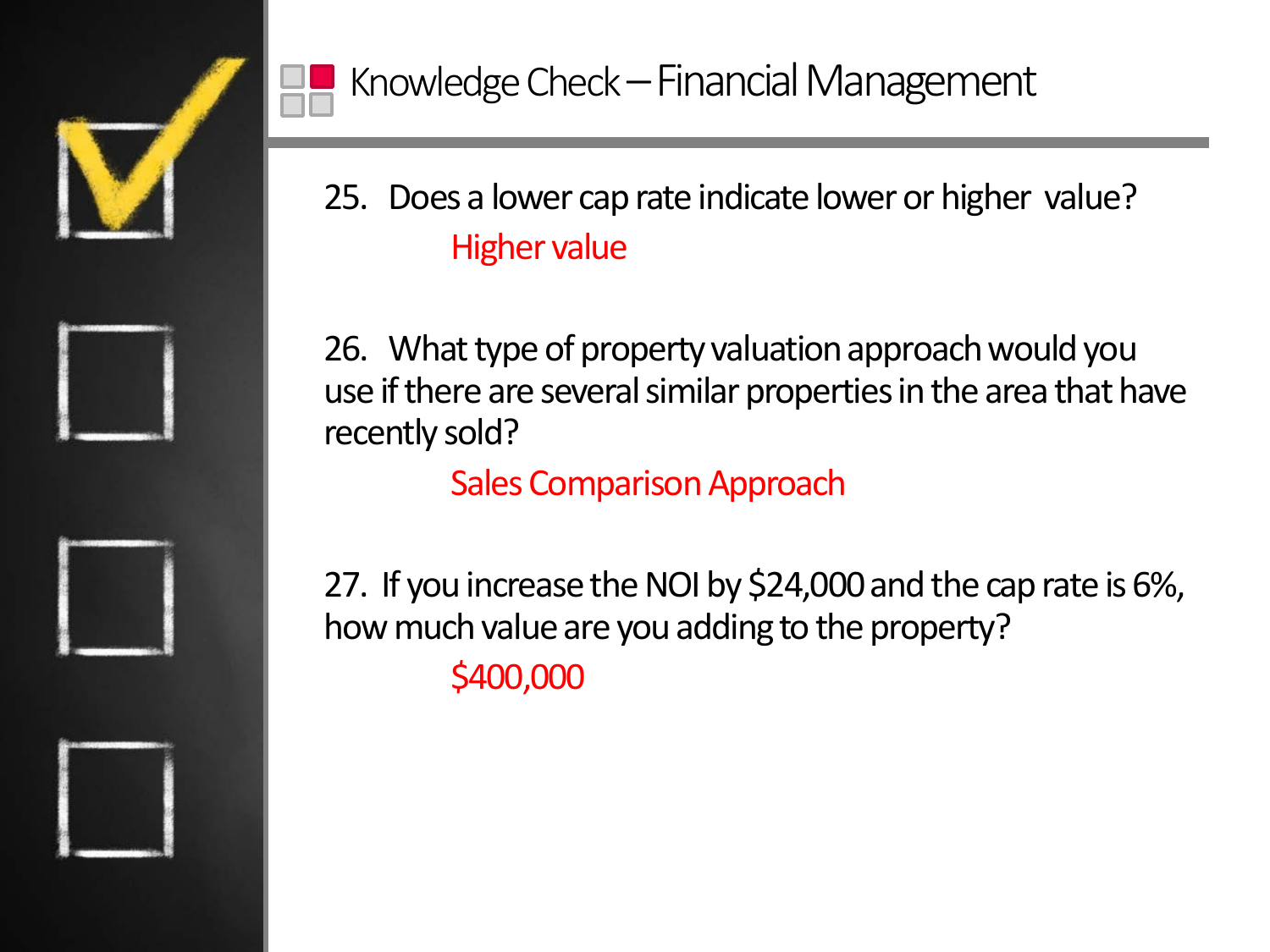

#### 28. What attributes affect the value of a property?

- **Supply and Demand**
- Highest and Best Use
- External Influences

29. What determines Cap Rates?

The market and quality of the property; can be as low as 5% and as high as 12% .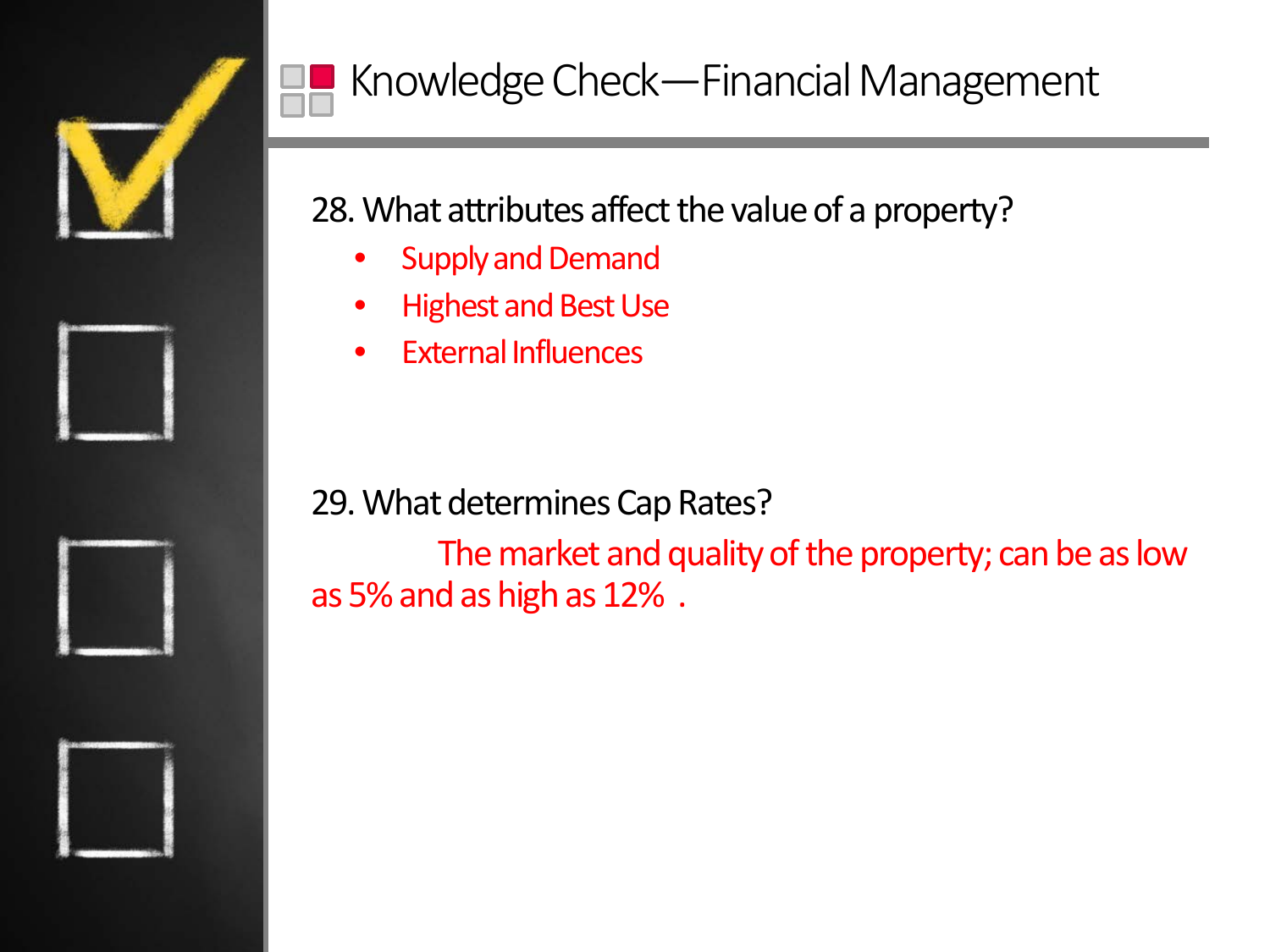





1. Define marketing.

Integrated and coordinated activities that encourage people to initially rent or continue renting an apartment

- 2. Define marketing mix. Controllable variables blended to produce the desired market response
- 3. What are the five Ps?
	- •People
	- •Promotion
	- •Product
	- •Price
	- •Place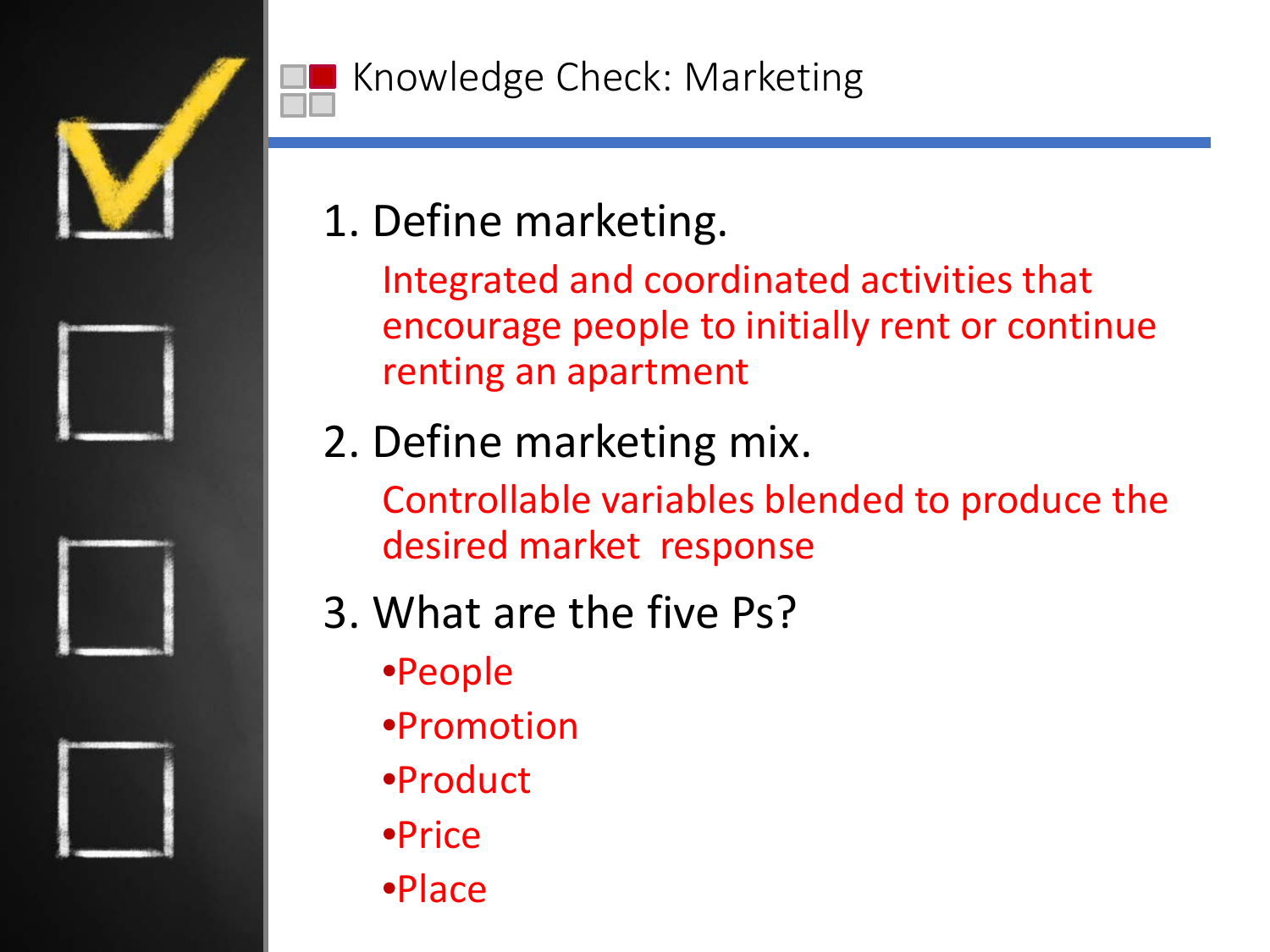

# Knowledge Check : Marketing



A detailed, written account and timetable of the objectives and methods to be used to achieve the property's marketing goals

5. What are the purposes of a Marketing Plan?

- •Helps develop, guide, and coordinate marketing efforts
- •Serves as a roadmap to realize goals
- •Keeps you on course **.**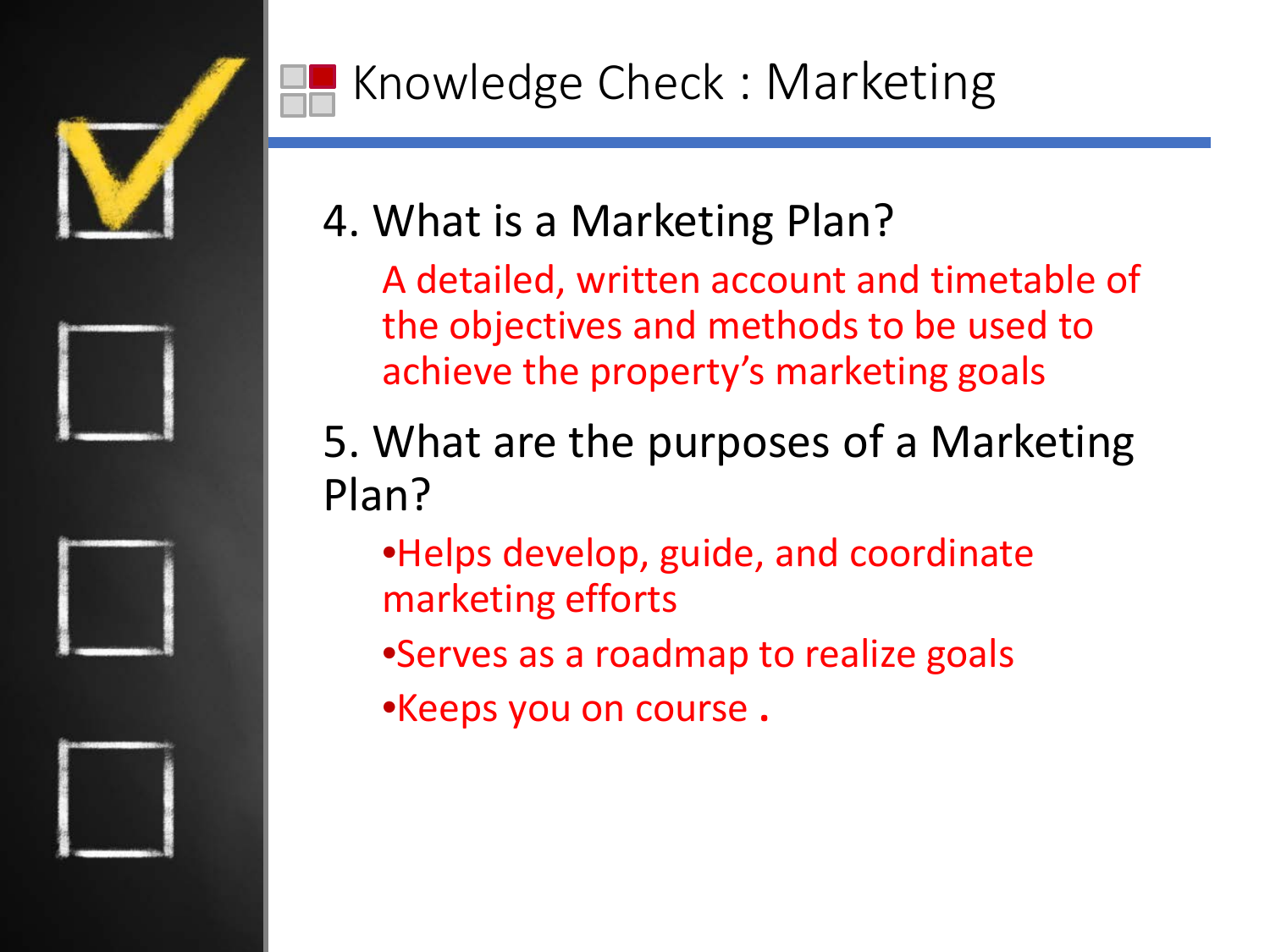





7. What is a Property and Location analysis?

An analysis of information about a property's amenities and location, positive and negative aspects of each, and how they affect rentals **.**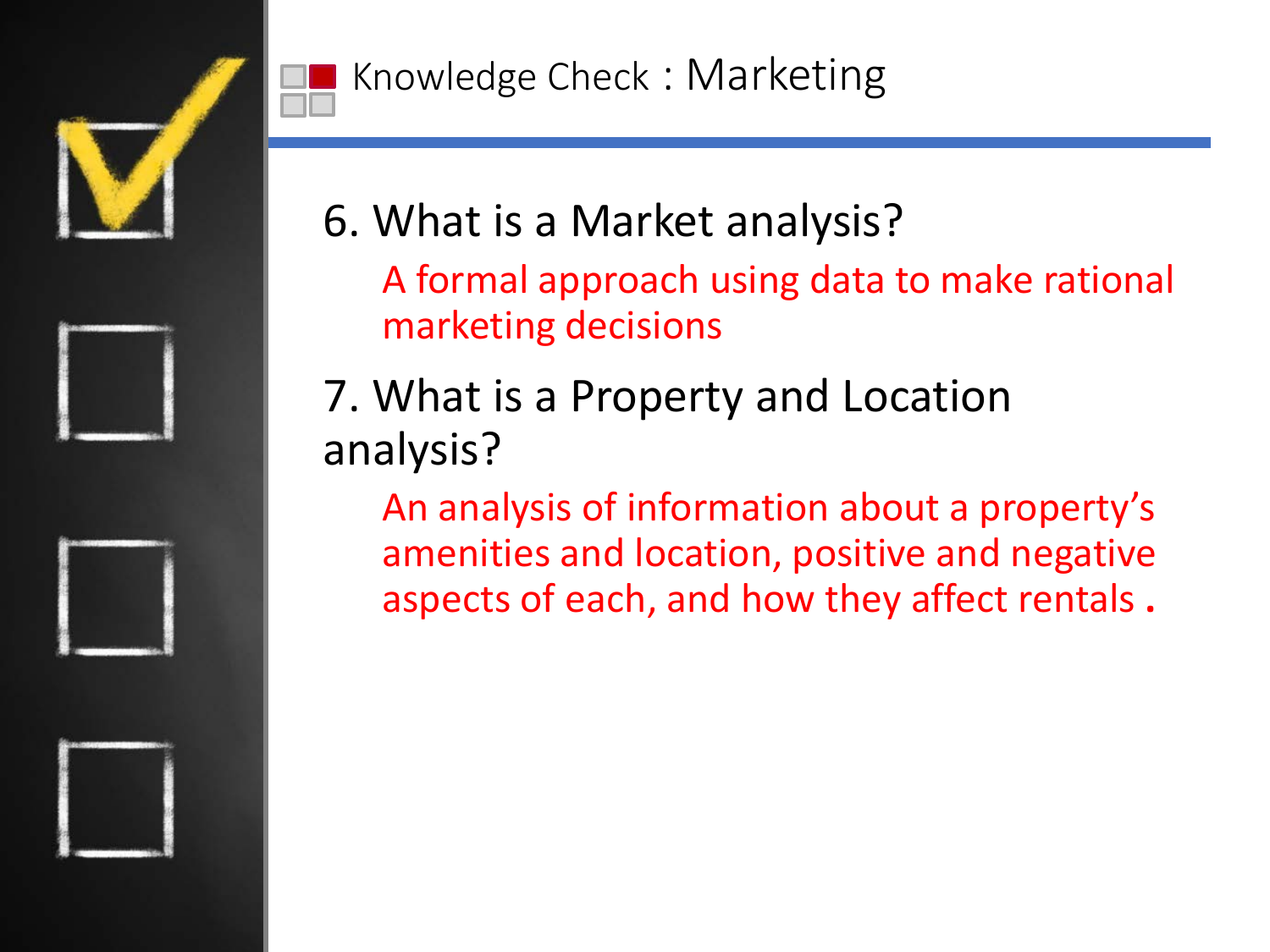







The rent per month reduced by the monthly value of any leasing concessions

9. List some factors that impact local economic conditions for apartments.

- •Population growth
- •Household formation
- •Job creation

10. What are three housing trends that affect apartment communities?

- •Construction of apartments w/ better amenities
- •Construction of single-family homes
- •Conversion of rental homes to condominiums **.**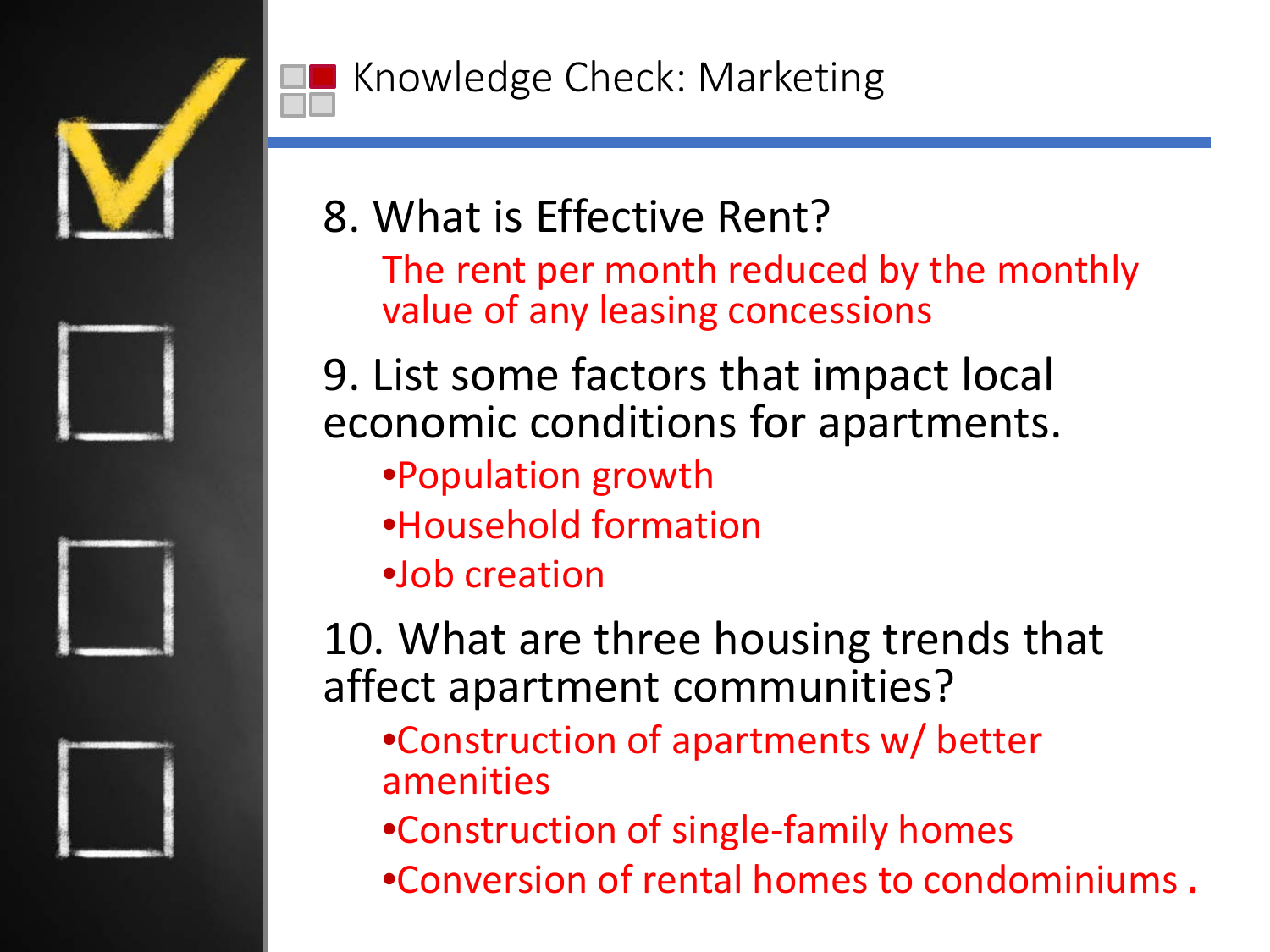

### 11. What is a Market?

Current and potential residents who want to, and are qualified to, live in the apartment community

# 12. What is a Target Market?

A specified group within a market, classified according to characteristics

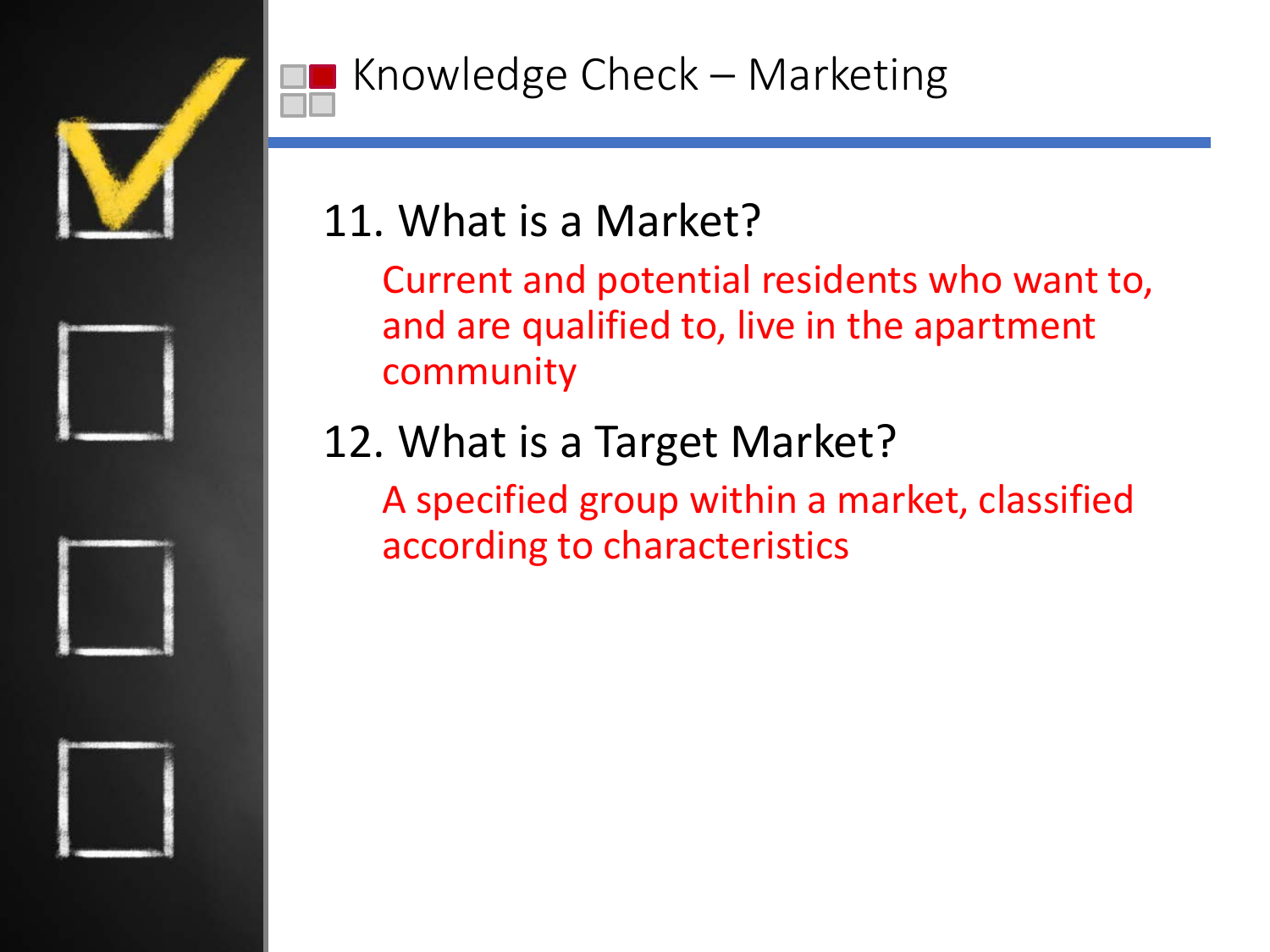

### 13. What factors impact the target market?

- **Location**
- **Physical**
- Unit Size and Layout
- **Governmental**
- Demographic Characteristics
- **Economics**
- **Price**
- Social **.**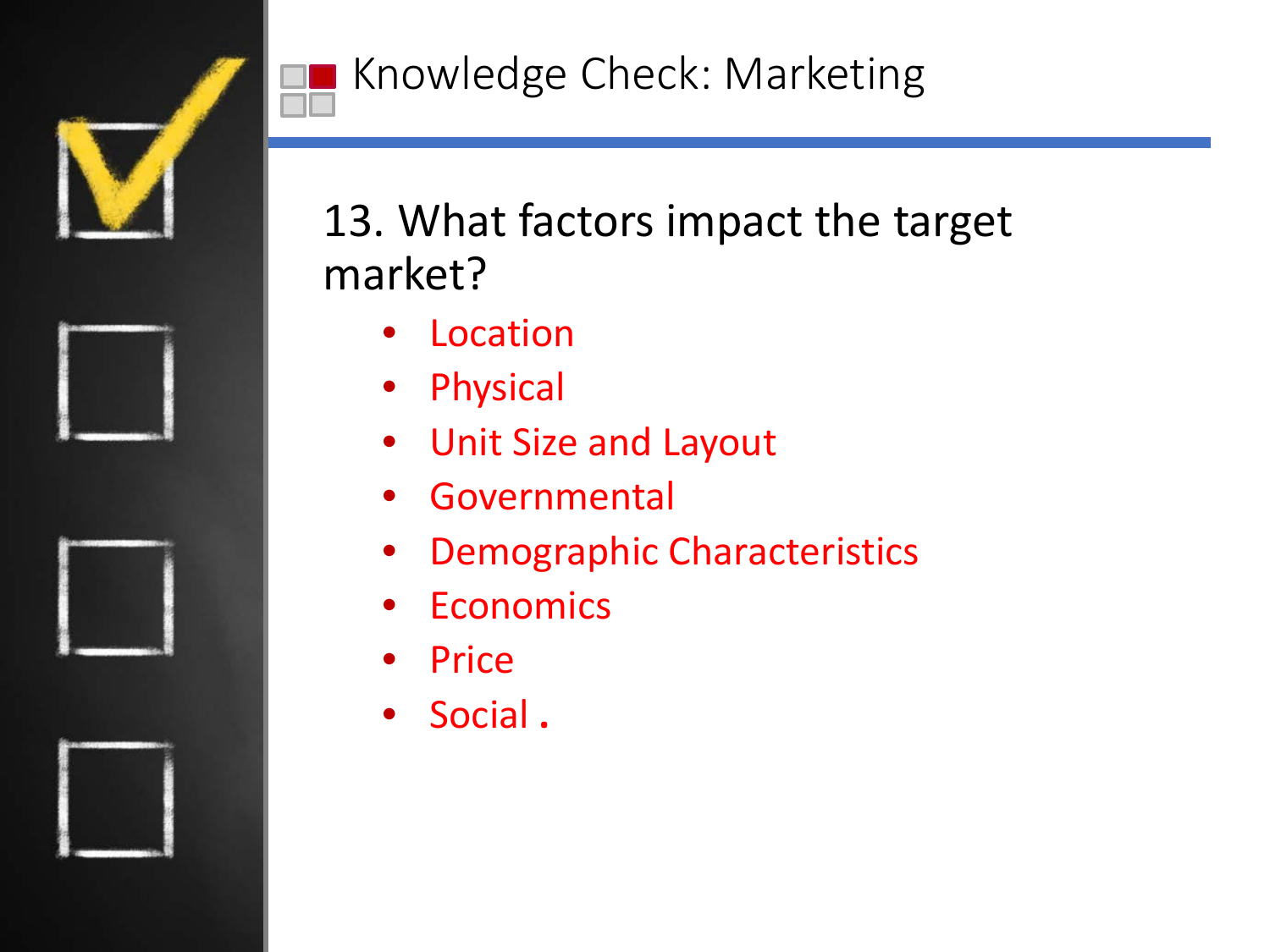

14. What identifies a specific goal and defines its successful achievement? Marketing Objectives

- 15. What are the requirements of marketing objectives?
	- •Identify desired results
	- •Be measurable
	- •Assign a time frame
	- •Be clear
	- •Be consistent with one another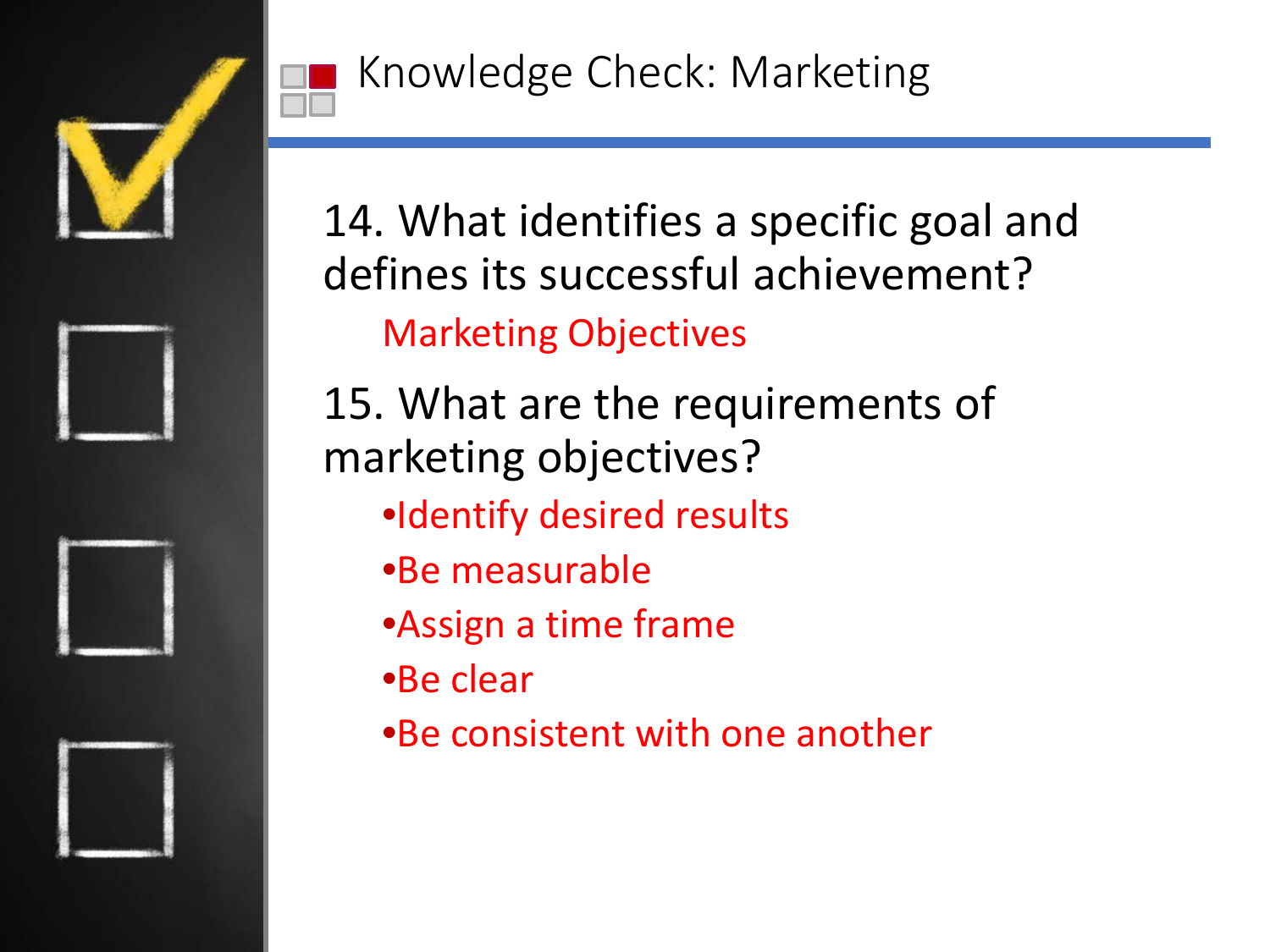

16. What outlines steps needed to achieve marketing objectives?

A Marketing Strategy **.**

17. What is Promotional Marketing?

A form of communication that is used to inform and persuade people about a product or service

18. What are the basic objectives of promotion?

- •Attention: awareness
- •Interest: knowledge/information
- •Desire: liking/preference
- •Action: conviction/purchase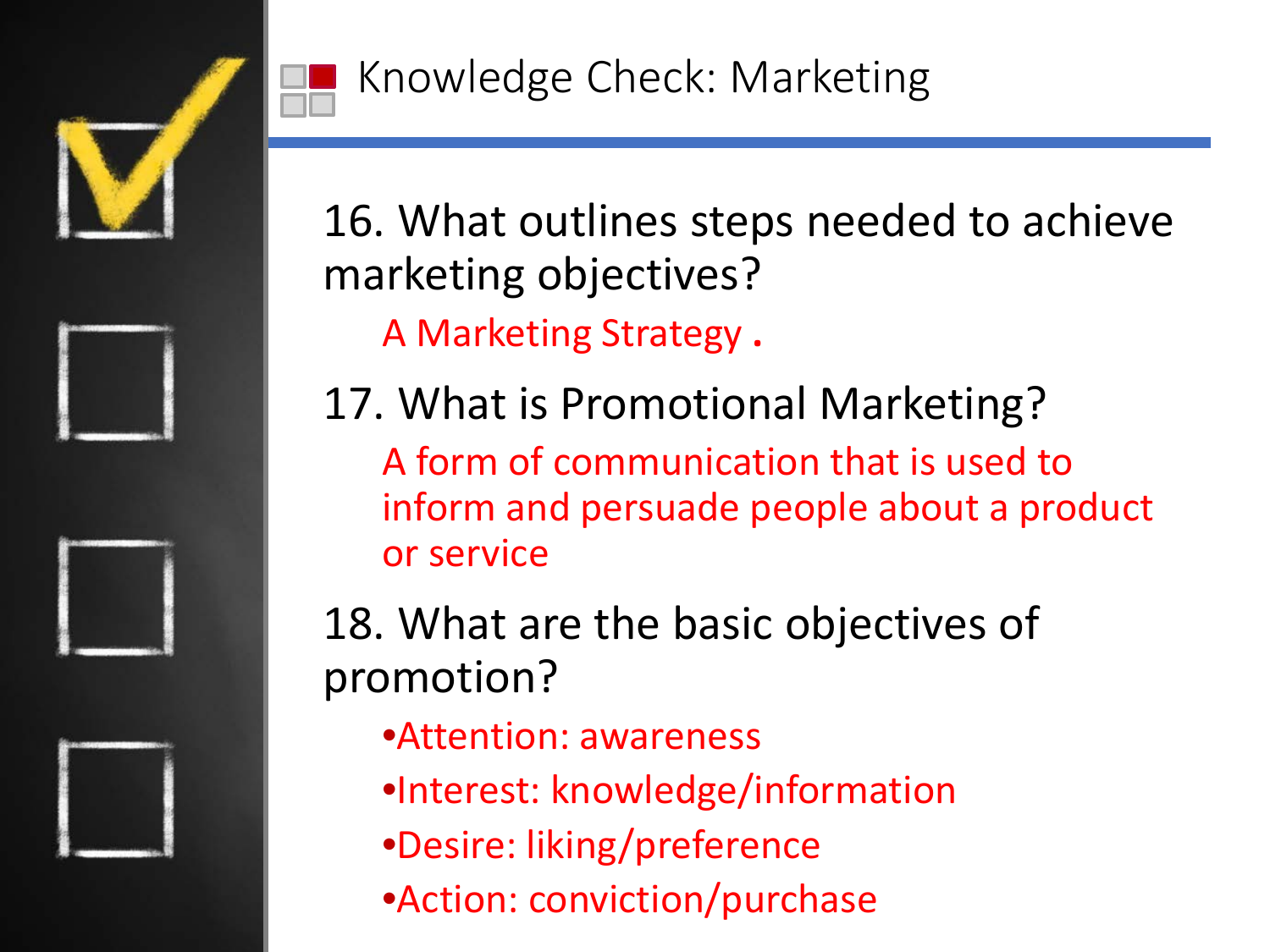

### Knowledge Check: Marketing

### 19. List the types of promotion.

- **Advertising**
- Public relations
- Internal marketing
- Sales promotion
- Relationship selling

### 20. What is advertising?

Non-personal promotion of a product, service, or company in mass media that is openly paid for and/or sponsored by you

21. What is relationship selling? Custom tailoring information to individual people **.**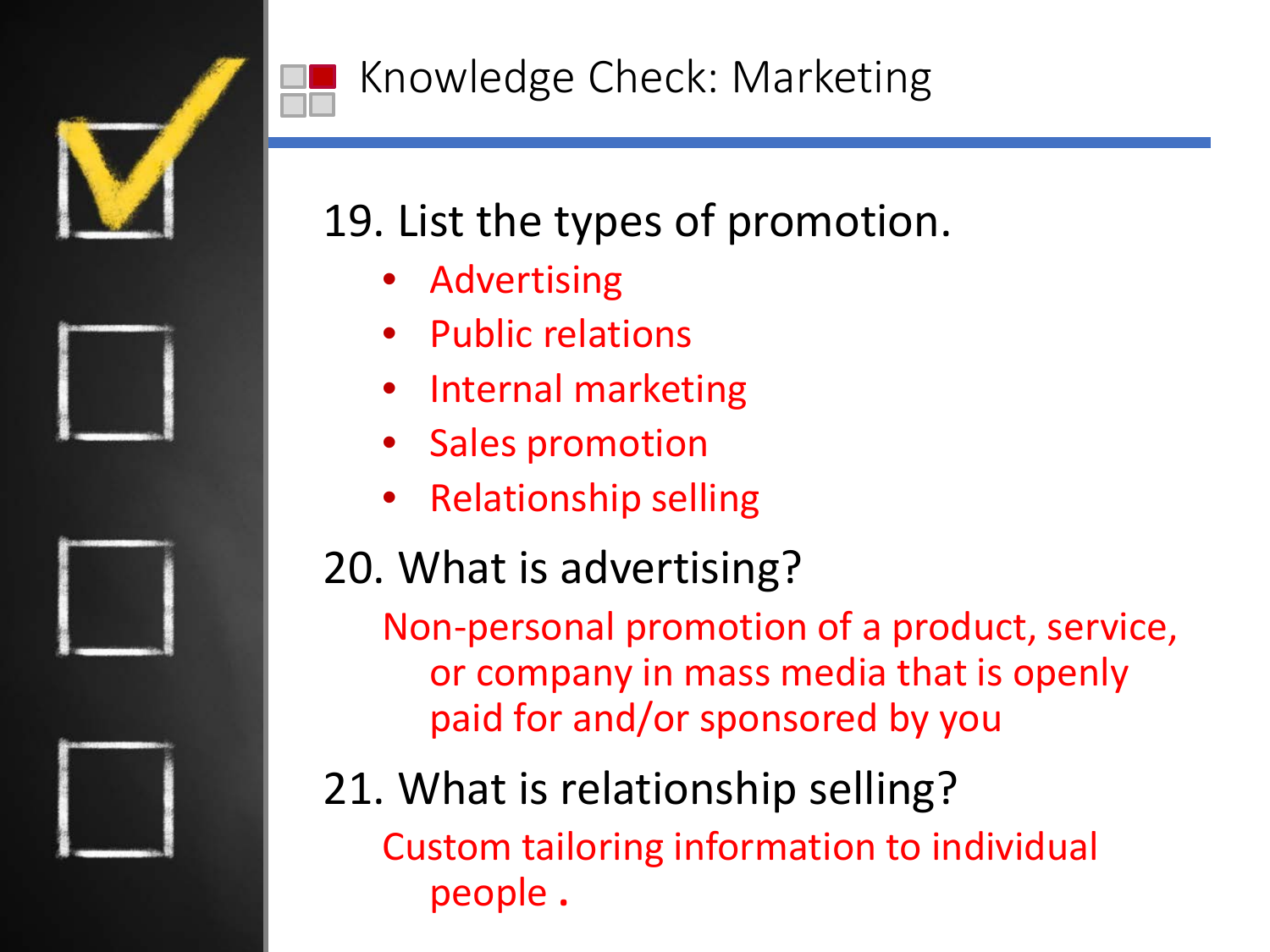



#### 22. What is an advertising campaign?

A program of coordinated ads and promotional activities intended to accomplish objectives

#### 23. What is a Marketing Plan budget?

Shows amount allocated for expenditure on marketing activities in a specified period

24. Why should you evaluate a Marketing Plan throughout its implementation?

Its implementation allows you to make adjustments and allocate marketing dollars effectively **.**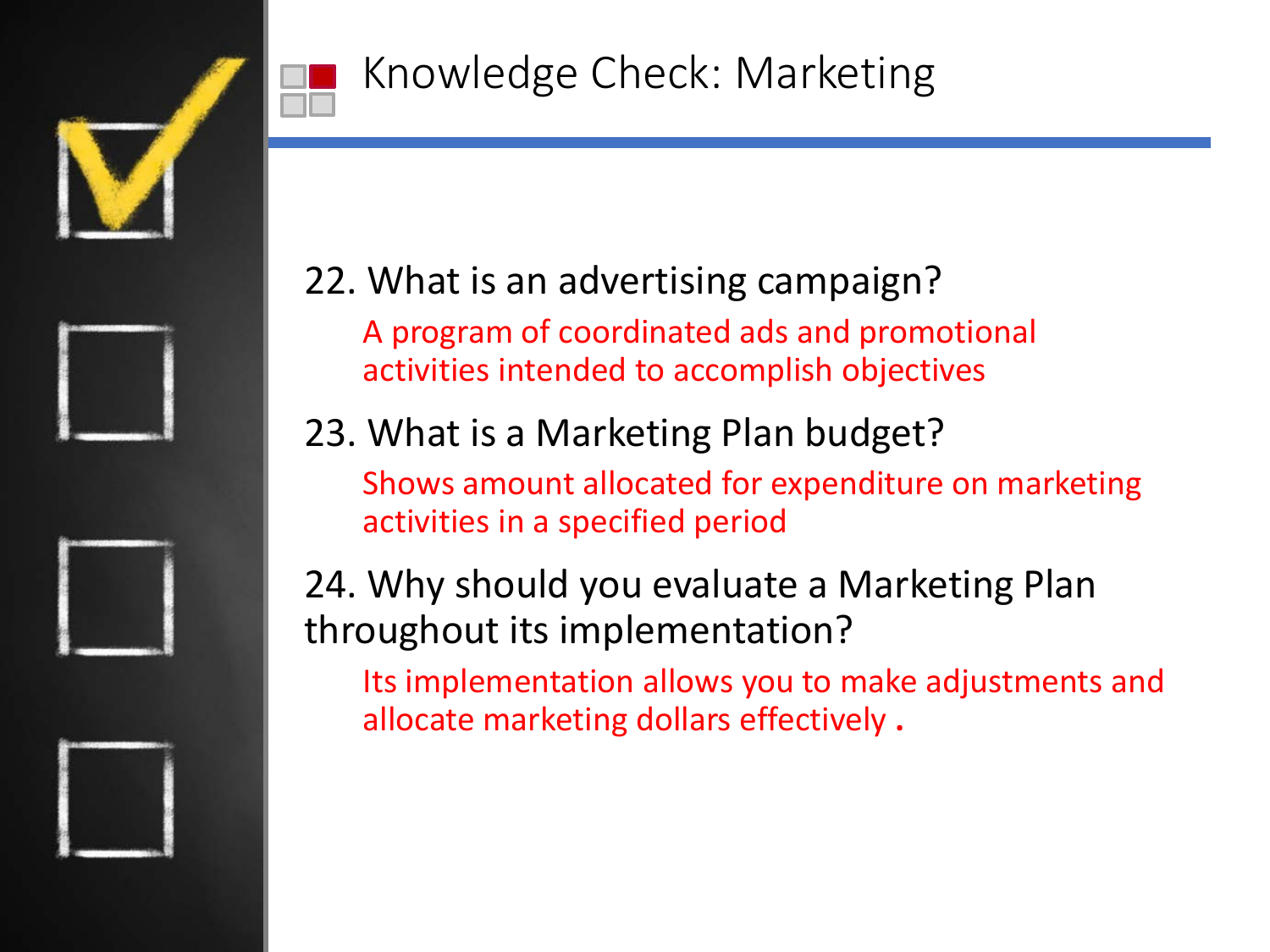



# 25. What is a turnover ratio?

The total number of move-outs for a given period divided by the total apartment units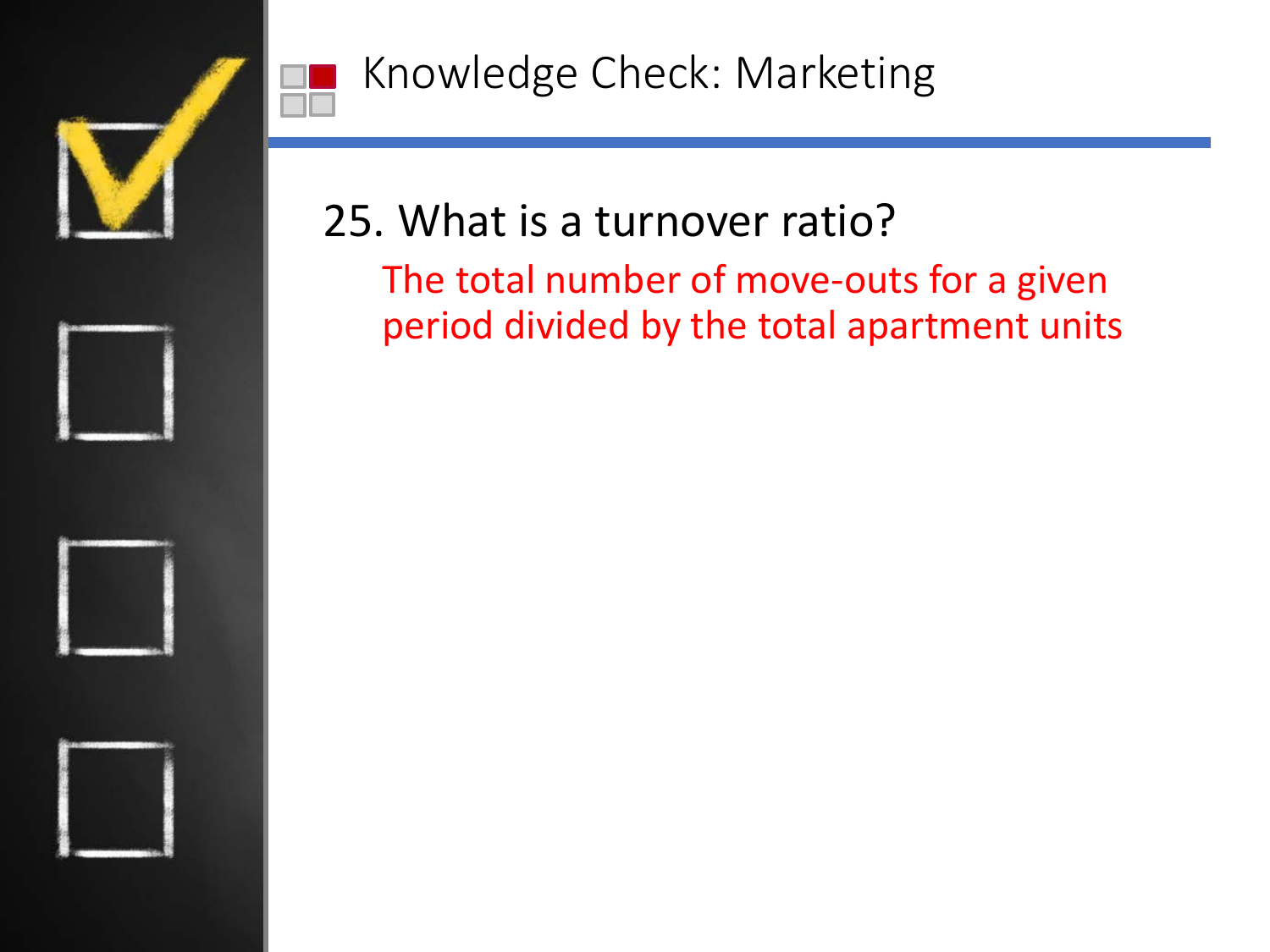

26. What factors must you consider and balance that impact rental income?

- Competitive rental rents
- Percent occupancy / physical occupancy
- Collection percent / economic occupancy

### 27. What factors affect rental rates?

- Law of supply and demand
- Economic conditions
- Housing trends
- Competitors' offerings
- Property features
- HUD and government-assisted programs **.**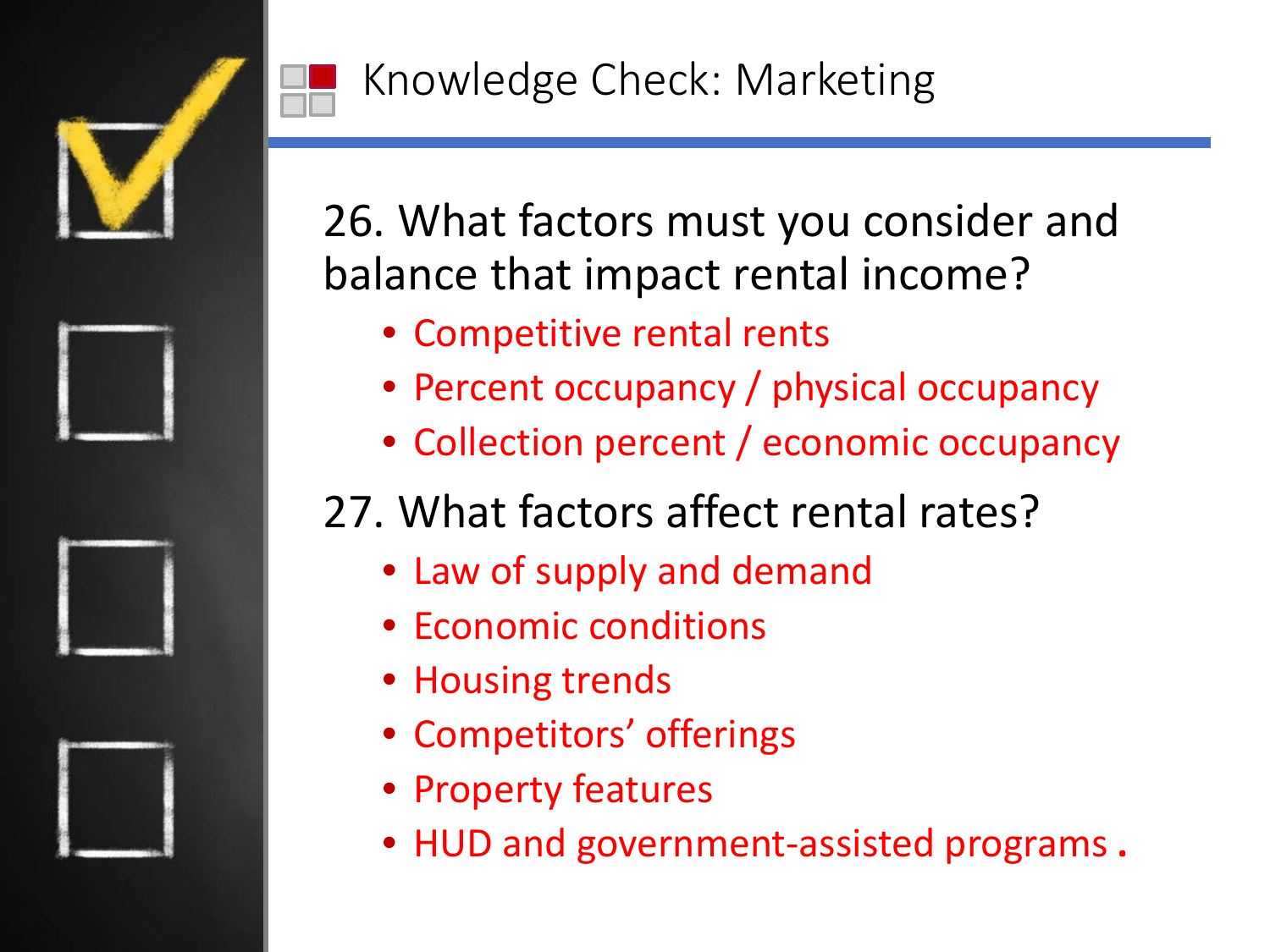

28. What is the difference between economic occupancy and physical occupancy?

- Economic occupancy is a percentage based on the amount of rent collected divided by the GPR
- Physical occupancy is calculated based on the number of occupied units as a percentage of total units

29. What is the goal of balancing rental rates and vacancies?

To maximize income not occupancy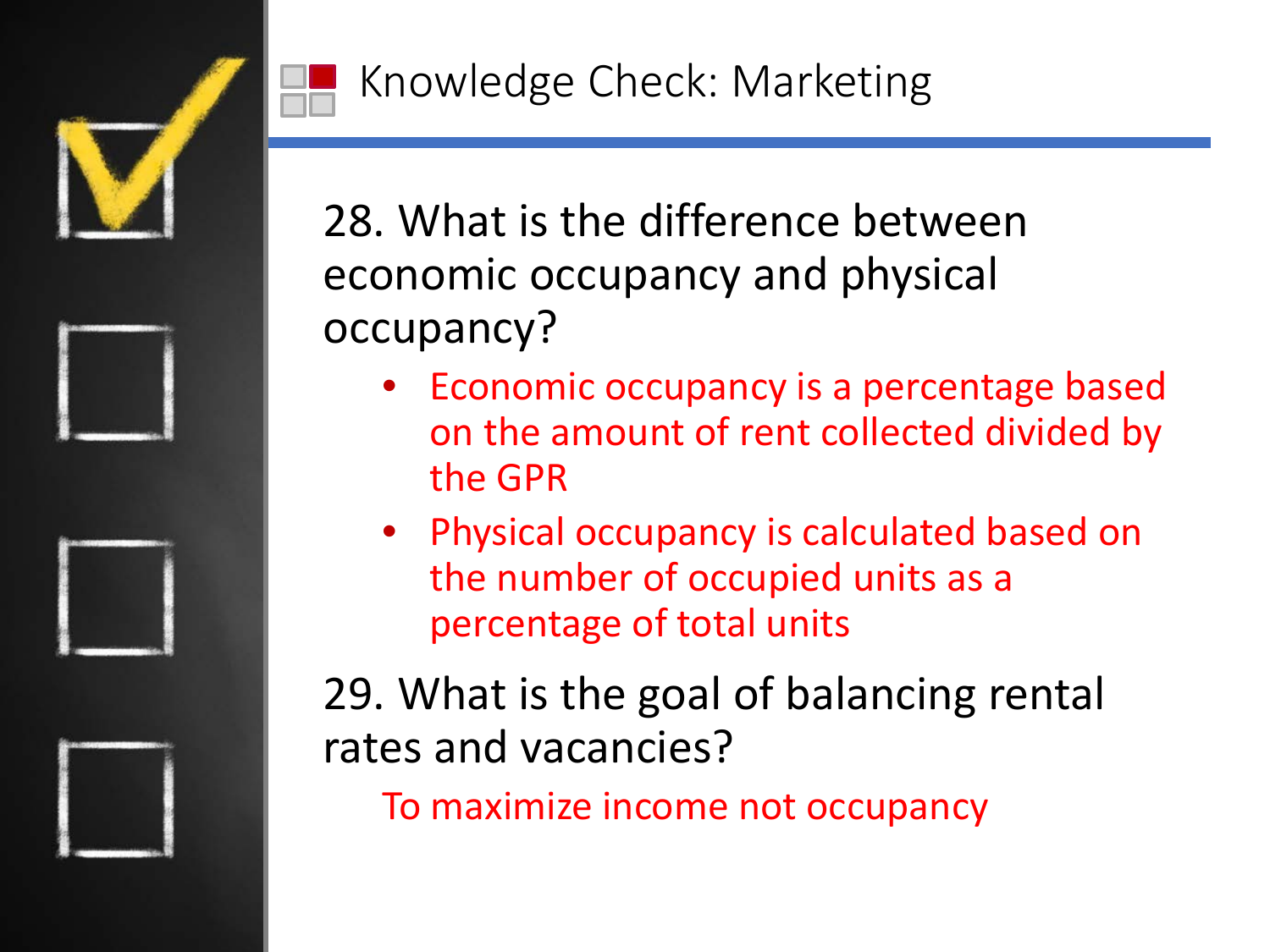

30. What happens to a property's income when concessions are offered?

It collects less rent

31. List two methods of increasing rent for current residents.

•Increase as leases expire or on select expired leases using non-discriminatory standards

•Consider setting renewal rate slightly lower than market rate **.**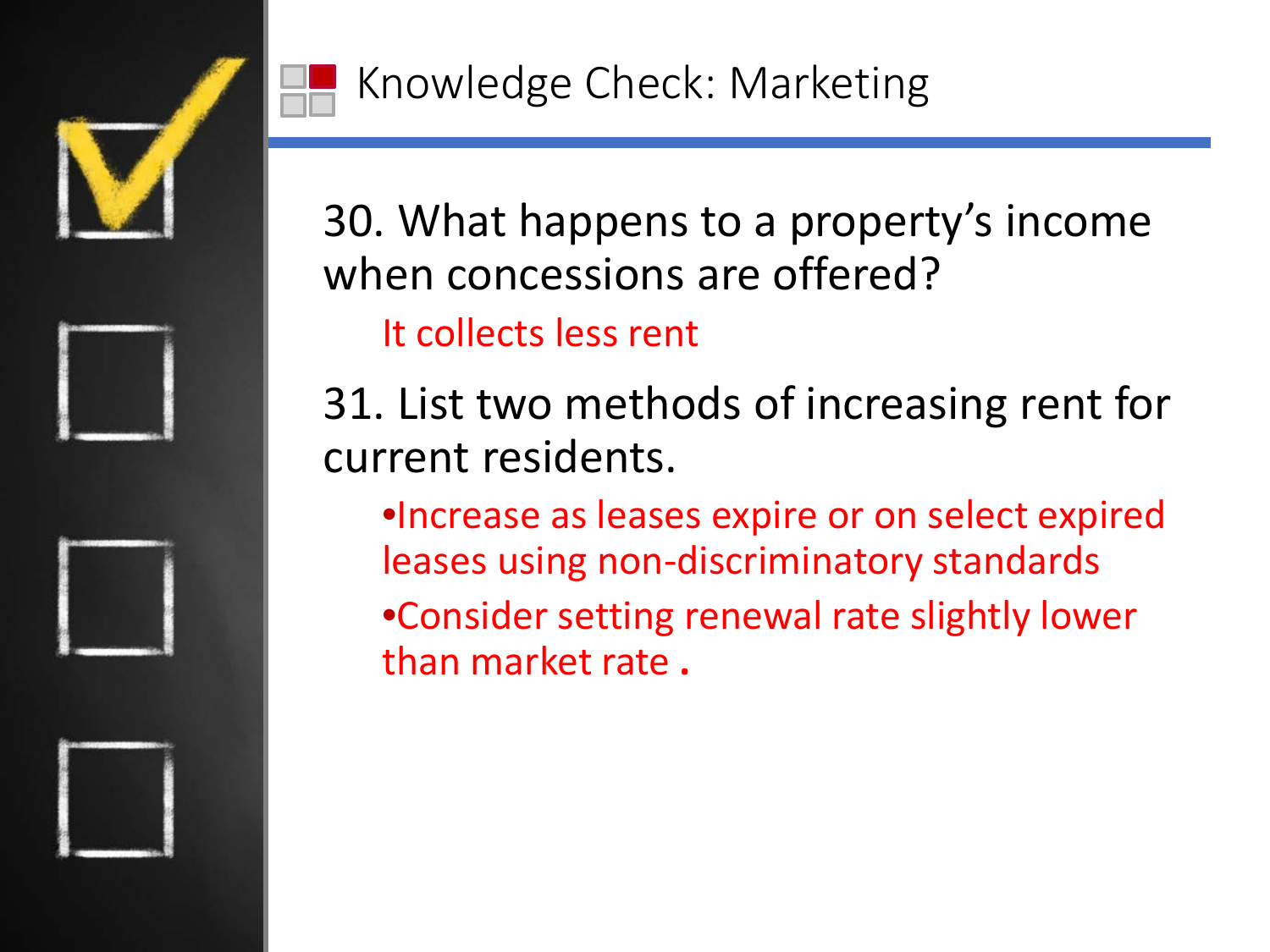

32. What reports can you use to manage occupancy?

- **Occupancy Reports**
- Rent Roll
- Collection Summary Analysis
- Delinquency Report

### 33. What is a Rent Roll?

A comprehensive record of occupancy, rents, other charges, and lease expirations

34. What are three methods you can use to manage occupancy?

- **Occupancy Trend**
- **Lease Expirations**
- Turnover Ratio **.**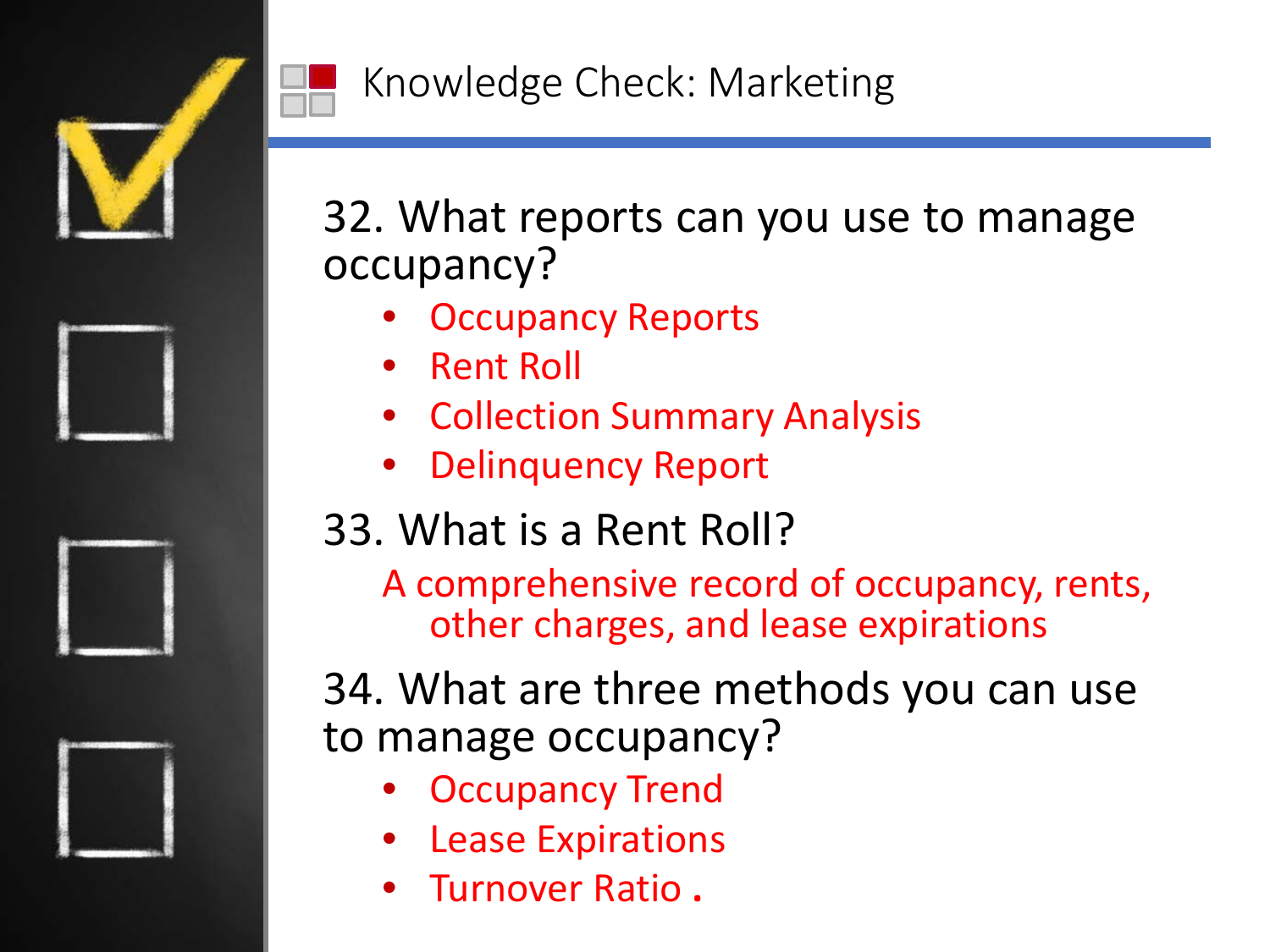



#### Knowledge Check: Property Maintenance

1. What are some benefits of ensuring you have a wellmaintained property?

- Controls or reduces costs
- Increases maintenance efficiency
- Reduces potential risk and liability
- Attracts and retains skilled maintenance personnel
- Attracts and retains residents

#### 2. Define maintenance.

Upkeep and repair of property and equipment

3. What is the end result of setting high quality standards? Quality standards add value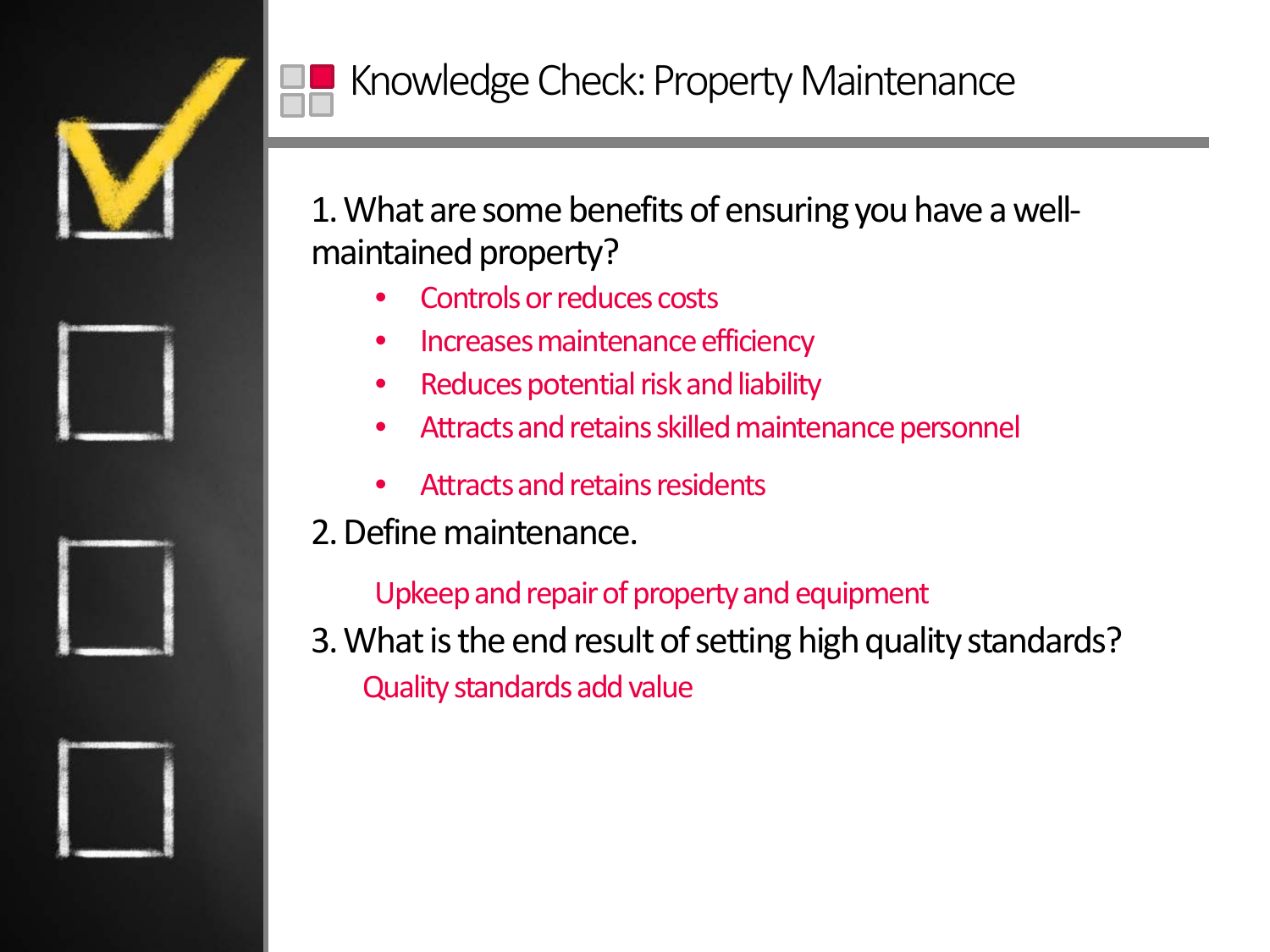



4. How often should you communicate with your maintenance personnel?

**Daily** 

5. Who is responsible for the curb appeal and upkeep of the property?

Everyone; however the CAM is ultimately responsible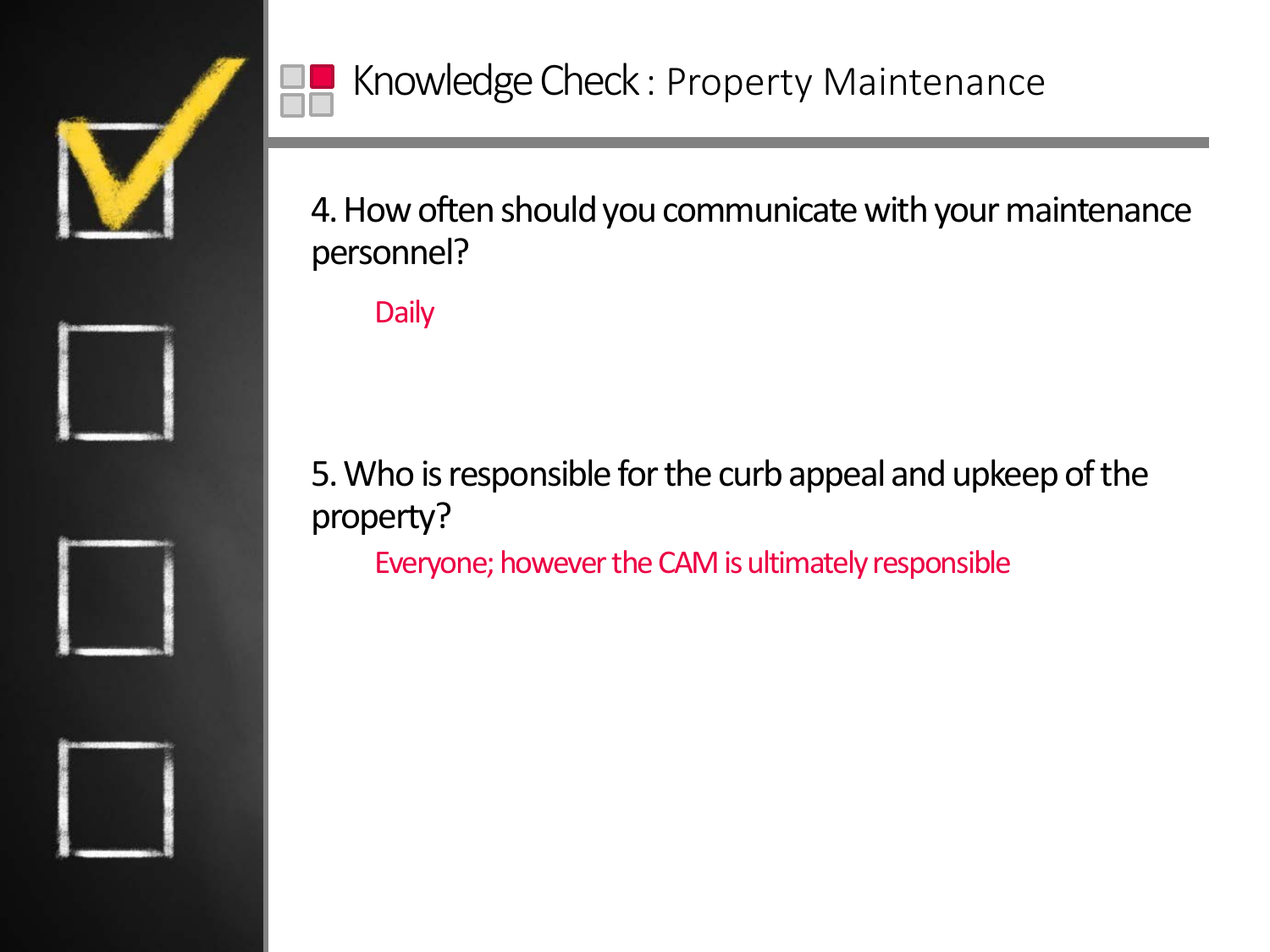



6. Typically, who hires the maintenance staff?

The CAM hires the Maintenance Supervisor . The Maintenance Supervisor hires the rest of their staff (with participation from the CAM). 7. Who is ultimately responsible for the performance of service technicians?

#### The CAM

8. Who should conduct the interview and initiate the hiring process?

#### The Maintenance Supervisor

9. What can you use during the interview to determine the skills a candidate has?

A Maintenance Skills Checklist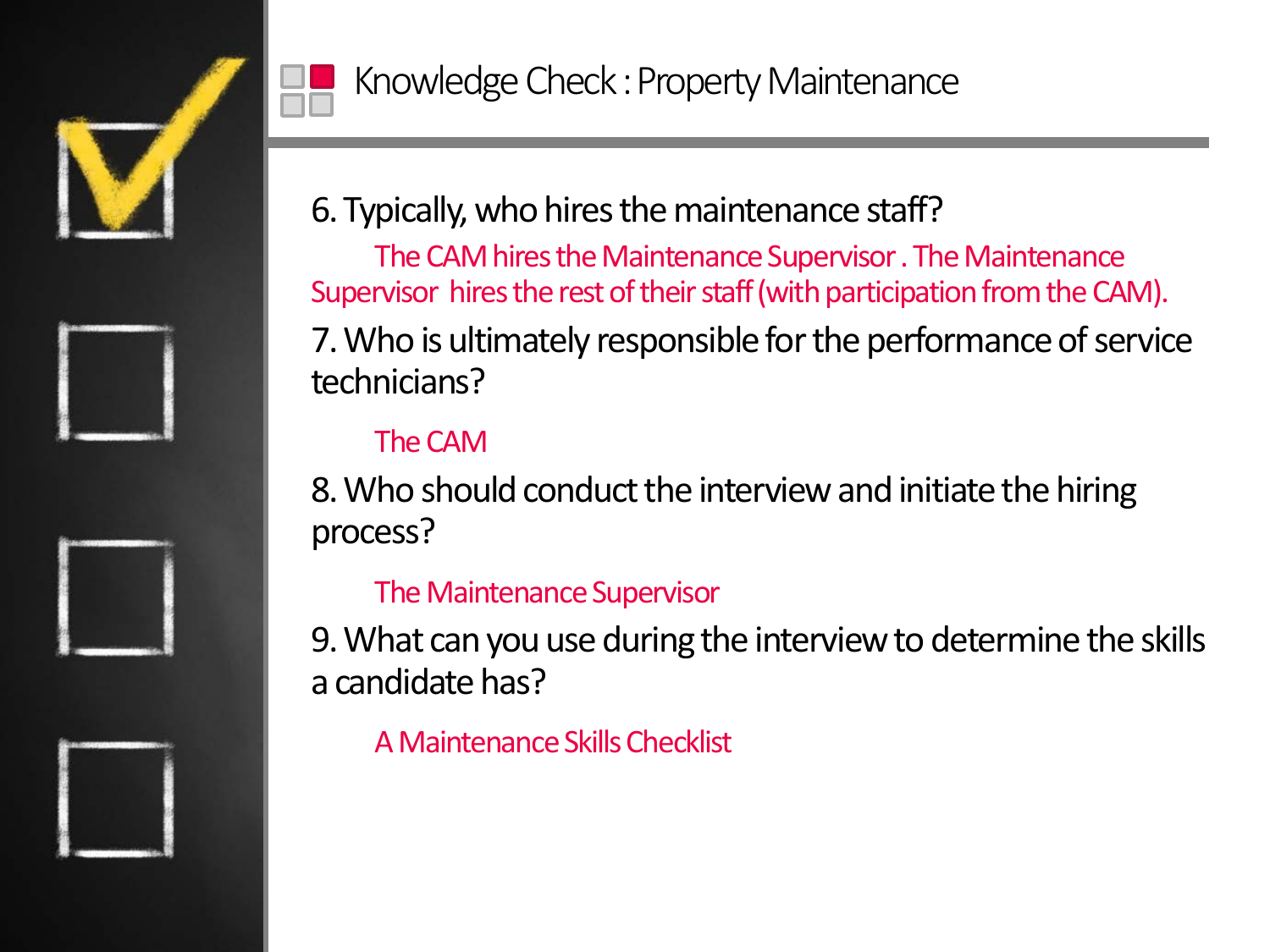







Knowledge Check: Property Maintenance

10. What are some benefits for a CAM to have maintenance knowledge?

It helps you set quality standards, follow up and inspect workmanship, communicate better, control maintenance expenditures, manage daily maintenance work, assign/prioritize service requests, and estimate cost/time for completion.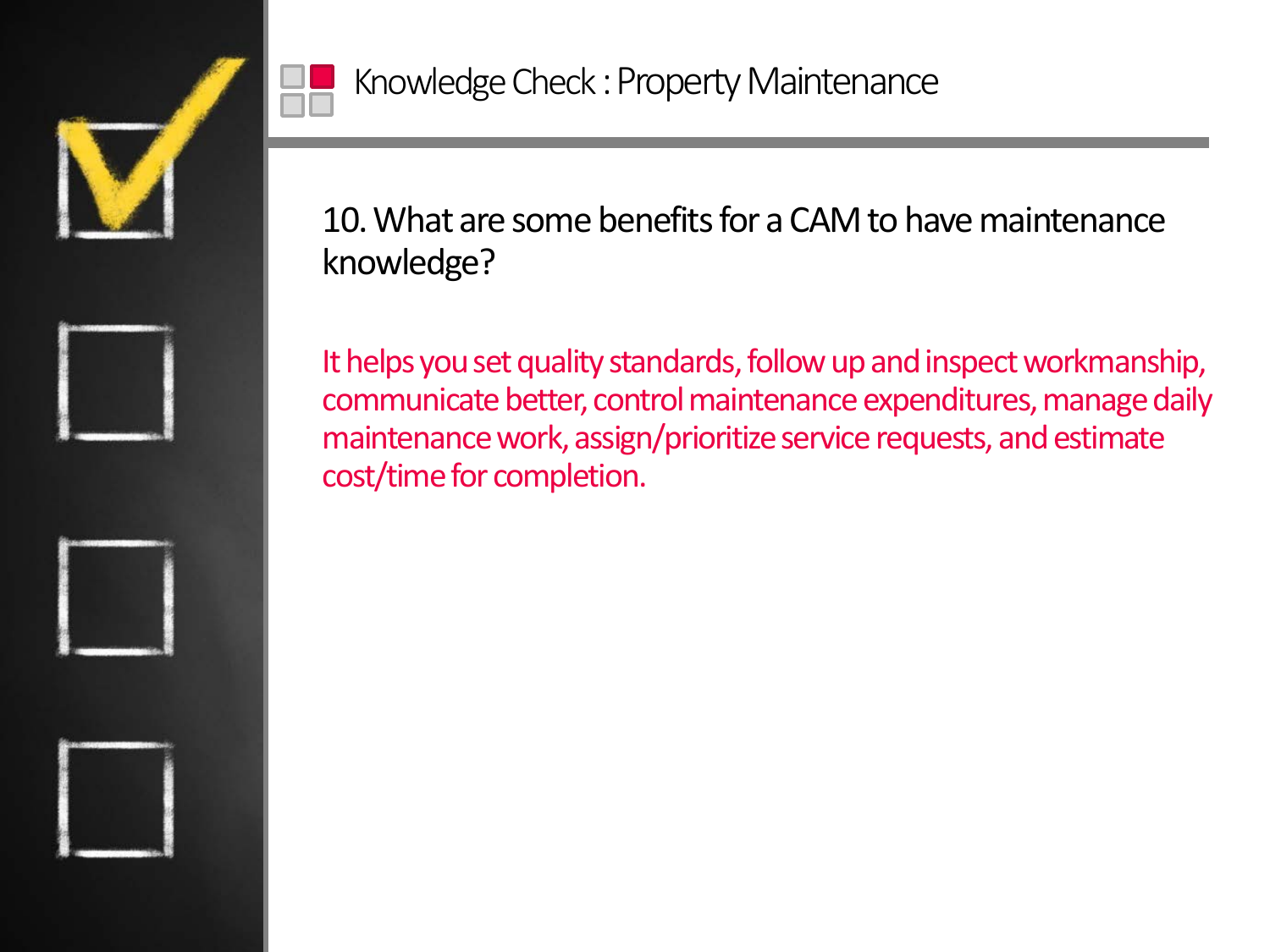



#### Knowledge Check: Property Maintenance

#### 11. What are the 4 steps of the service request process?

- Office staff takes a service request
- Maintenance staff completes service request
- CAM reviews & summarizes service requests
- CAM reviews weekly service request summary

#### 12. Why does a CAM oversee service requests?

- Assess each staff member's skills
- Match the work with the correct skill set
- Complete performance appraisals
- Plan preventative maintenance
- Identify trends
- Plan budgets

13. What are the two ways you can review weekly service request summaries?

By technician and by property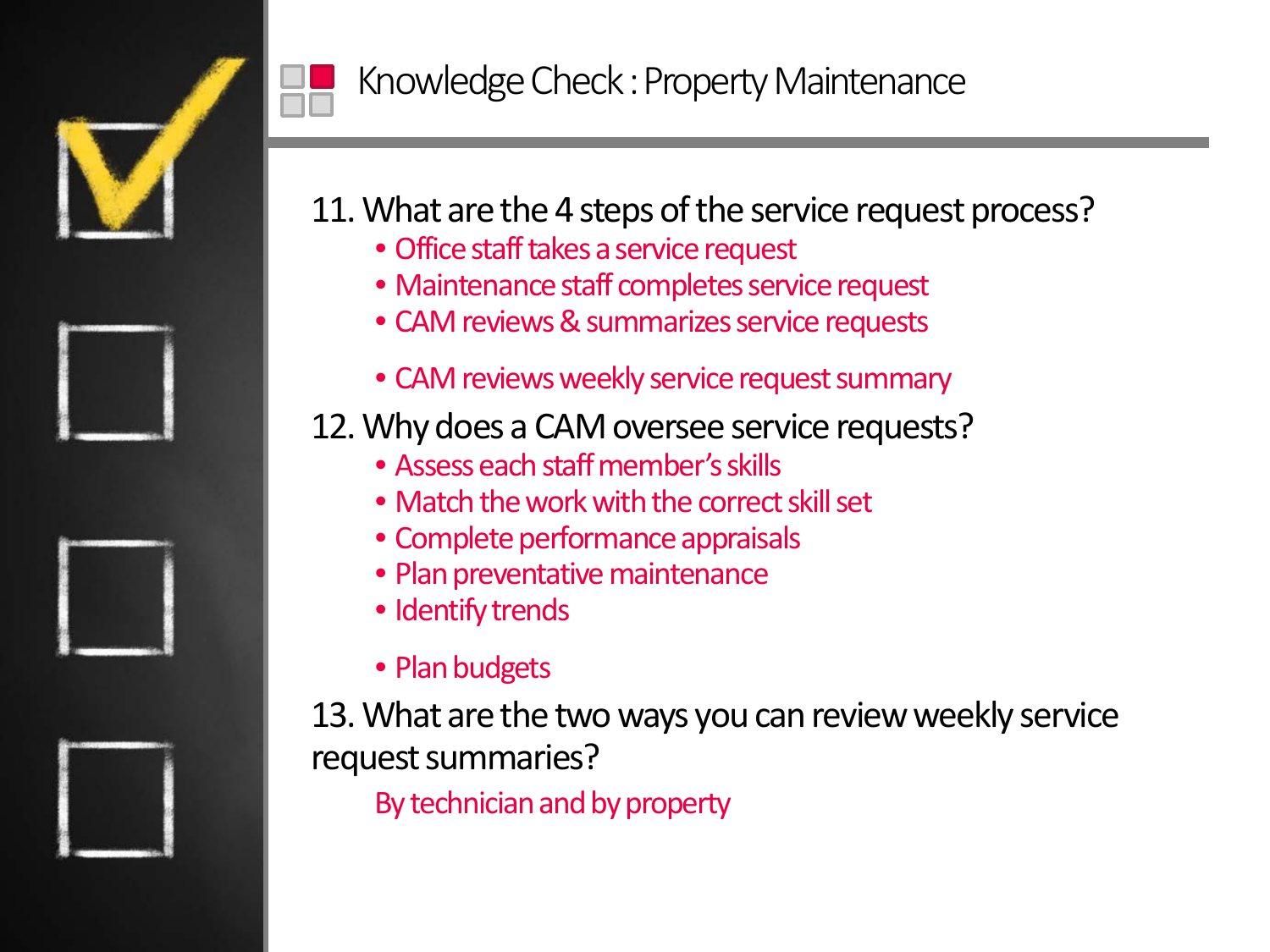



14. What are the benefits of maintaining standard inventory?

Purchasing materials and managing inventory contributes to the Net Operating Income

15. If your owner plans to upgrade and enhance the property for a long-term hold, what grade of tools and supplies should you purchase and why?

Heavy duty because they have a long life span and are most durable 16. Why do you need to plan for temperature-controlled areas

to store supplies and inventory?

To prevent ruin or spoilage of paint, caulk, and other supplies sensitive to weather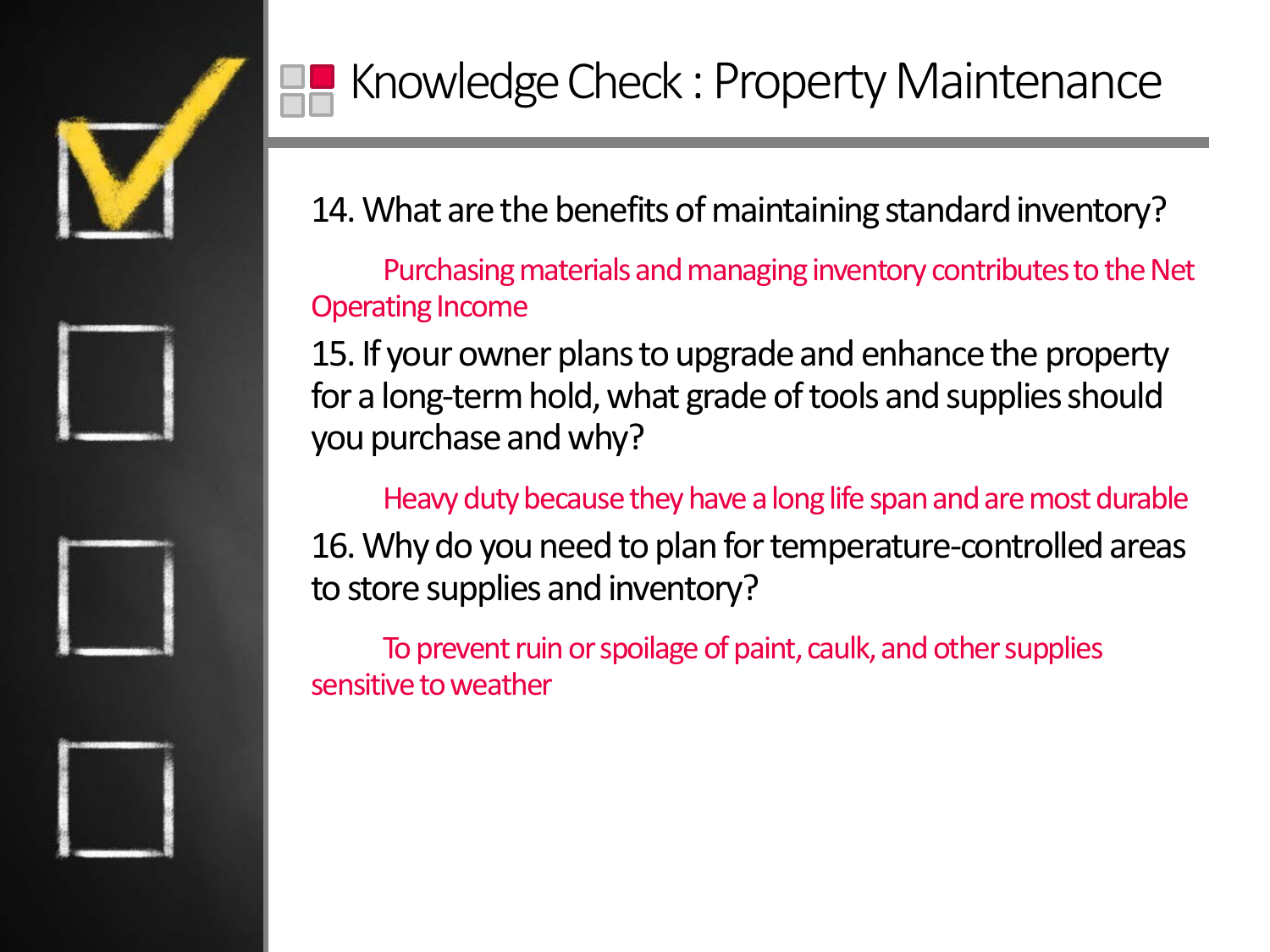







# Knowledge Check : Property Maintenance

#### 17. Why are relationships with suppliers beneficial?

- May be helpful in emergency situations and when special products must be found
- Save you time because you trust their products and prices
- Can make suggestions because they know your products and needs
- May deliver purchases
- May measure and install products

18. What are the benefits of having maintenance management software?

Lowers maintenance expenses and improves a property's productivity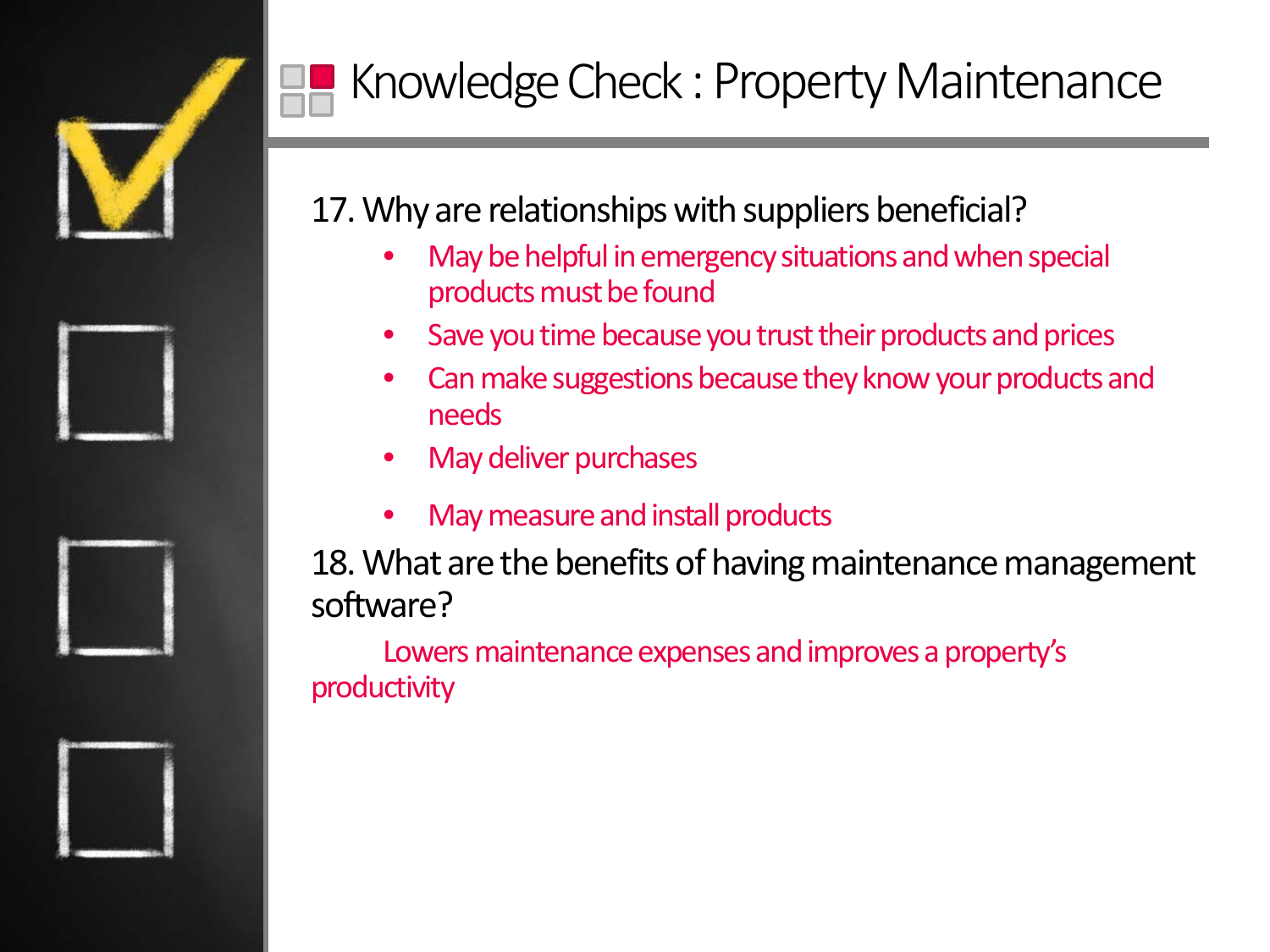





## Knowledge Check : Property Maintenance

- 19. When should you hire a contractor?
	- Your normal staff cannot do the task
	- It is more cost effective
	- You need required documentation

20. What are the three steps of the bidding process?

- Scope and specifications
- Bidding
- Awarding the contract

#### 21. Define scope.

- Work to be performed under a contract or subcontract to complete a project
- Must contain a detailed job specification

#### 22. Define specifications

Descriptions of specific materials, equipment, and construction methods to be used on a project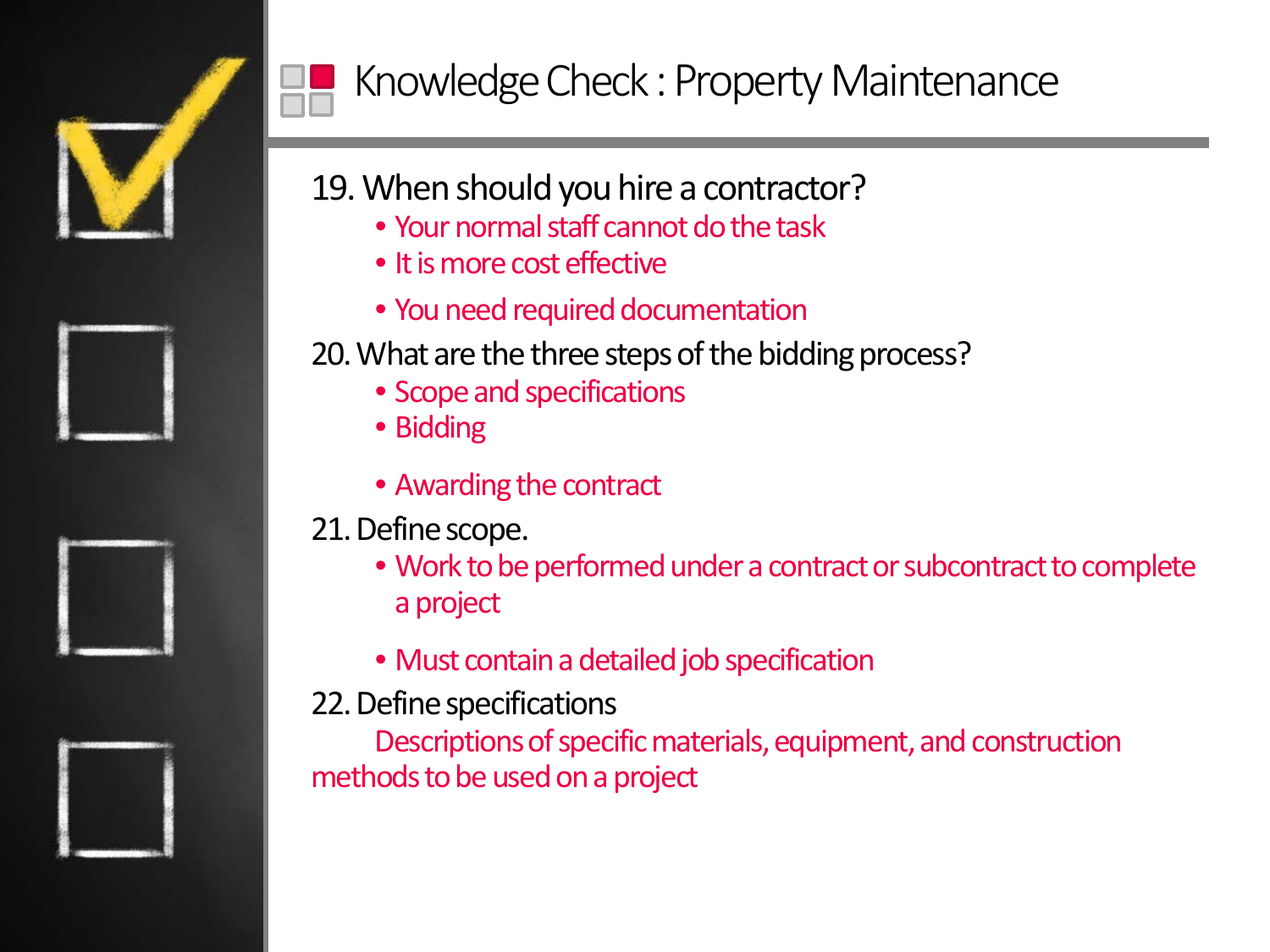

23. How often should you inspect the property?

#### At least once a month

24. What are the purposes of property inspections?

- Help manage upcoming budgets
- Preserve assets
- Mitigate risk
- Assess enhancements
- Identify what needs your supervisor's attention

25. Why are units inspected at move-out?

To determine maintenance needed and the scope of the make-ready process

26. Occupancy level and leasing results depend on

- The quantity of rent-ready units
- The quality of each of those apartment homes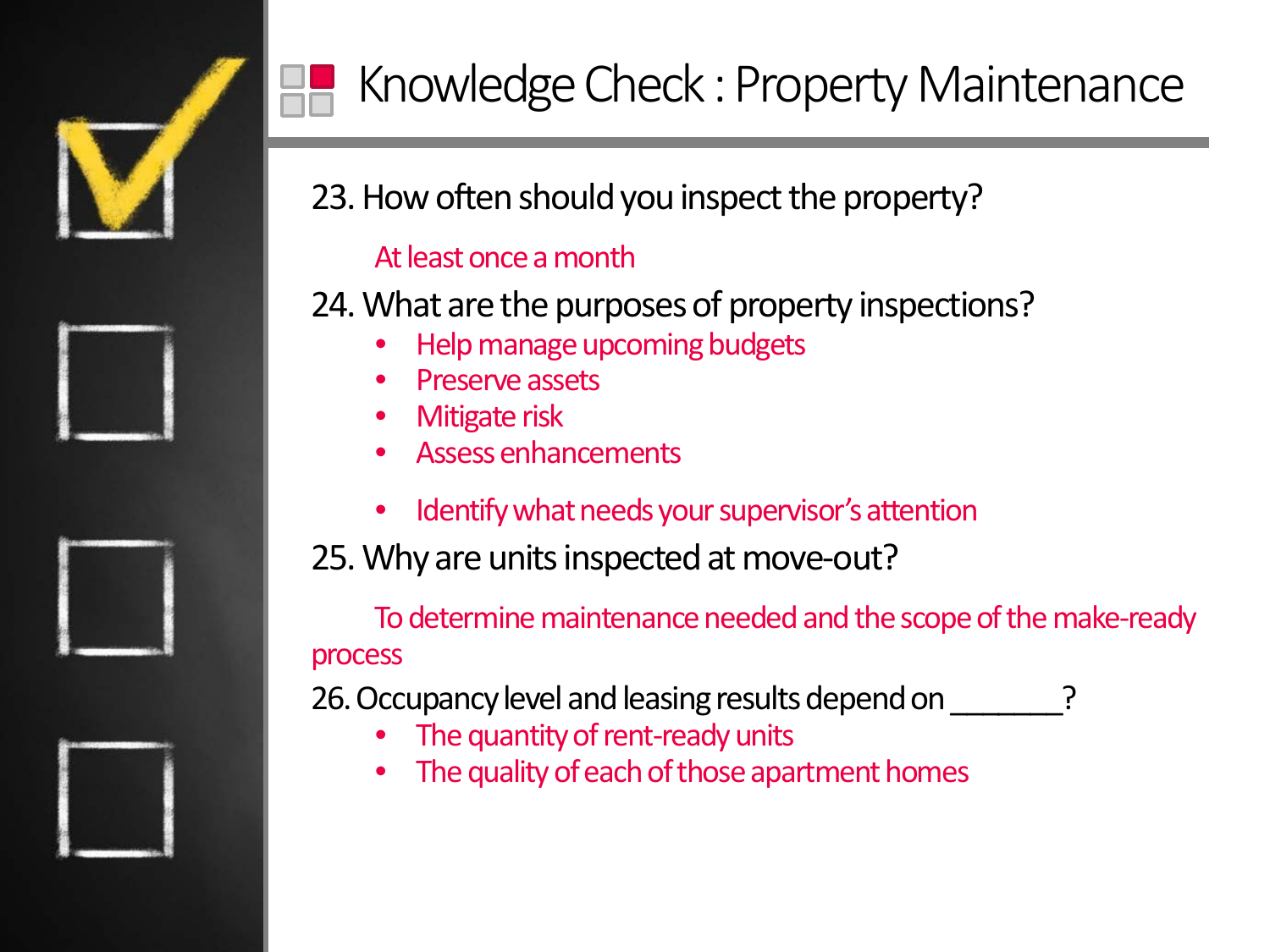







# Knowledge Check : Property Maintenance

#### 27. What types of maintenance management and prevention did we discuss?

- Exterior
- Interior
- Make-Ready
- Capital Expenditure Projects
- Moisture Management
- Preventative

#### 28. Define Make-Ready Maintenance.

Repairing or replacing items to make a unit "market ready" and meet the expectations of prospective residents

29. Define Preventative Maintenance

A proactive approach to protect and maintain the value of property assets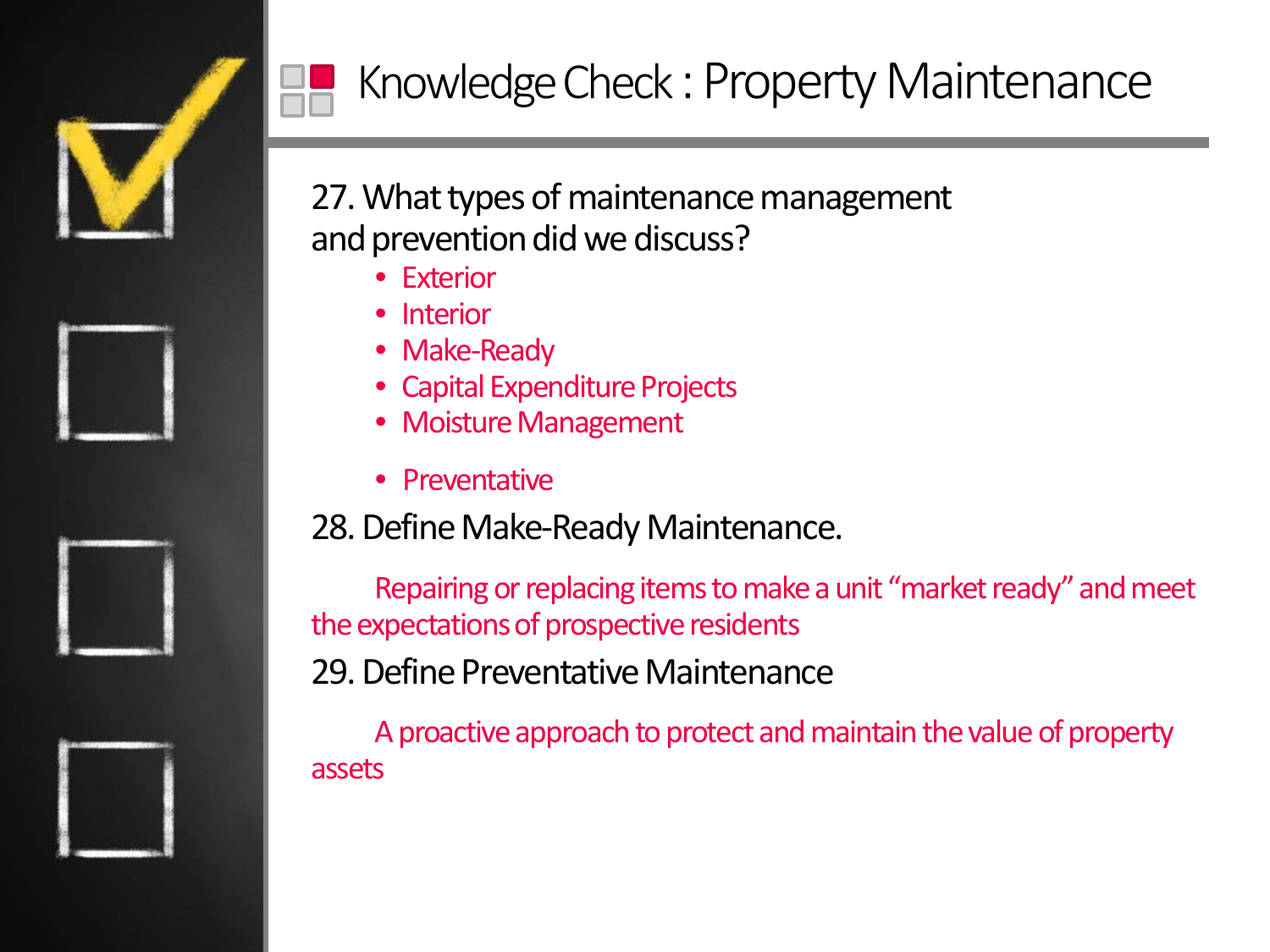







# Knowledge Check : Property Maintenance

#### 30. What should you include in a preventative maintenance file?

- Preventative Maintenance schedule
- Landscaping report
- Monthly preventative Maintenance report

#### 31. Define Capital Expenditure

• Large, non-recurring property expenditures that add to the "useful life" of a property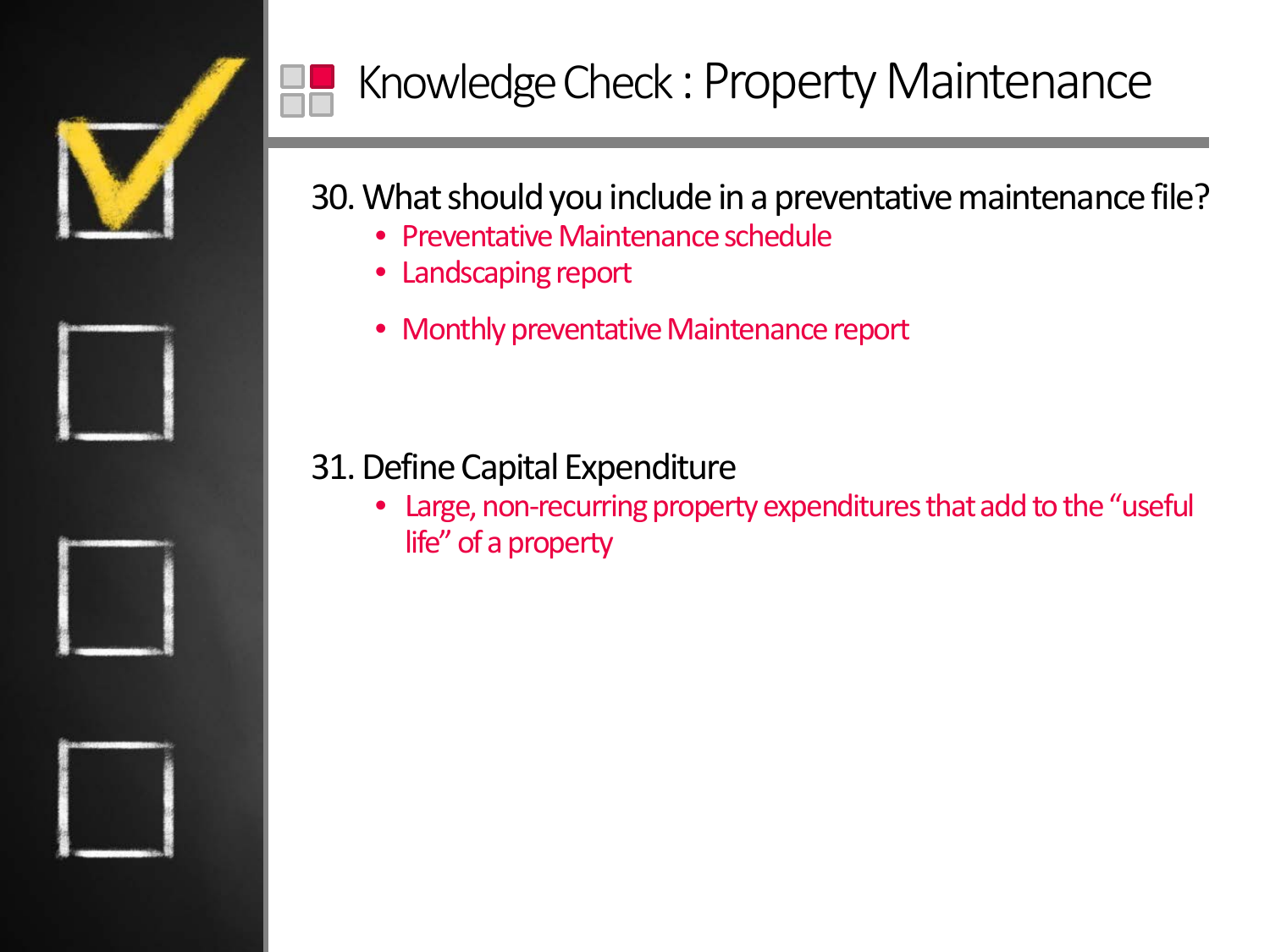

#### 32. What Green Property Building Standards were discussed?

- Leadership in Energy and Environmental Design (LEED)
- National Green Building Standard (NGBS)
- 33. What is a property's largest controllable cost? **Utilities**

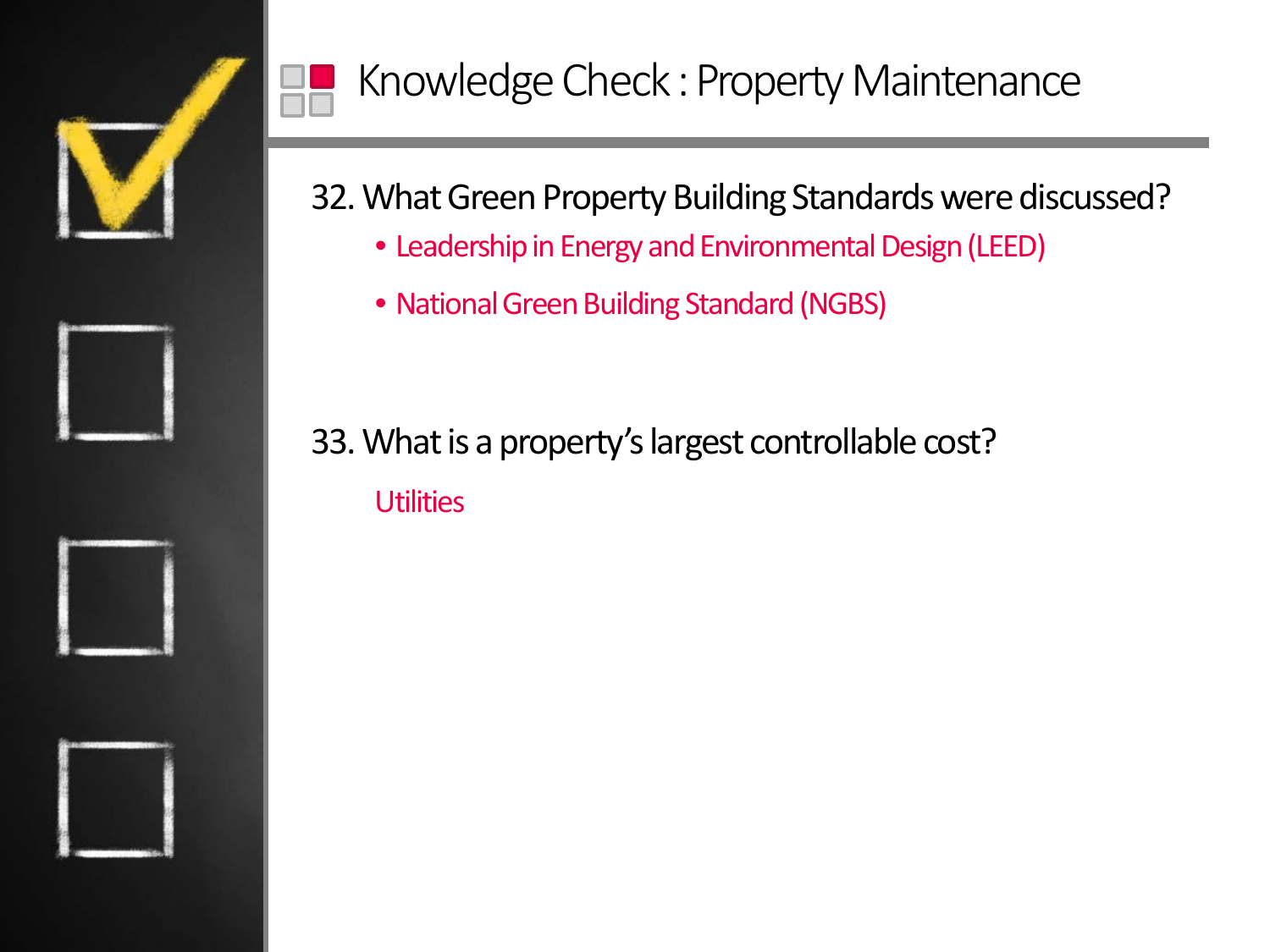



34. What is the most effective method for improving Indoor Environmental Quality (IEQ)?

Controlling the sources is of pollutants in building materials and chemicals

35. What are the three main areas of water conservation?

- Managing drinkable water
- Water-efficient fixtures, appliances, equipment
- Water efficient landscaping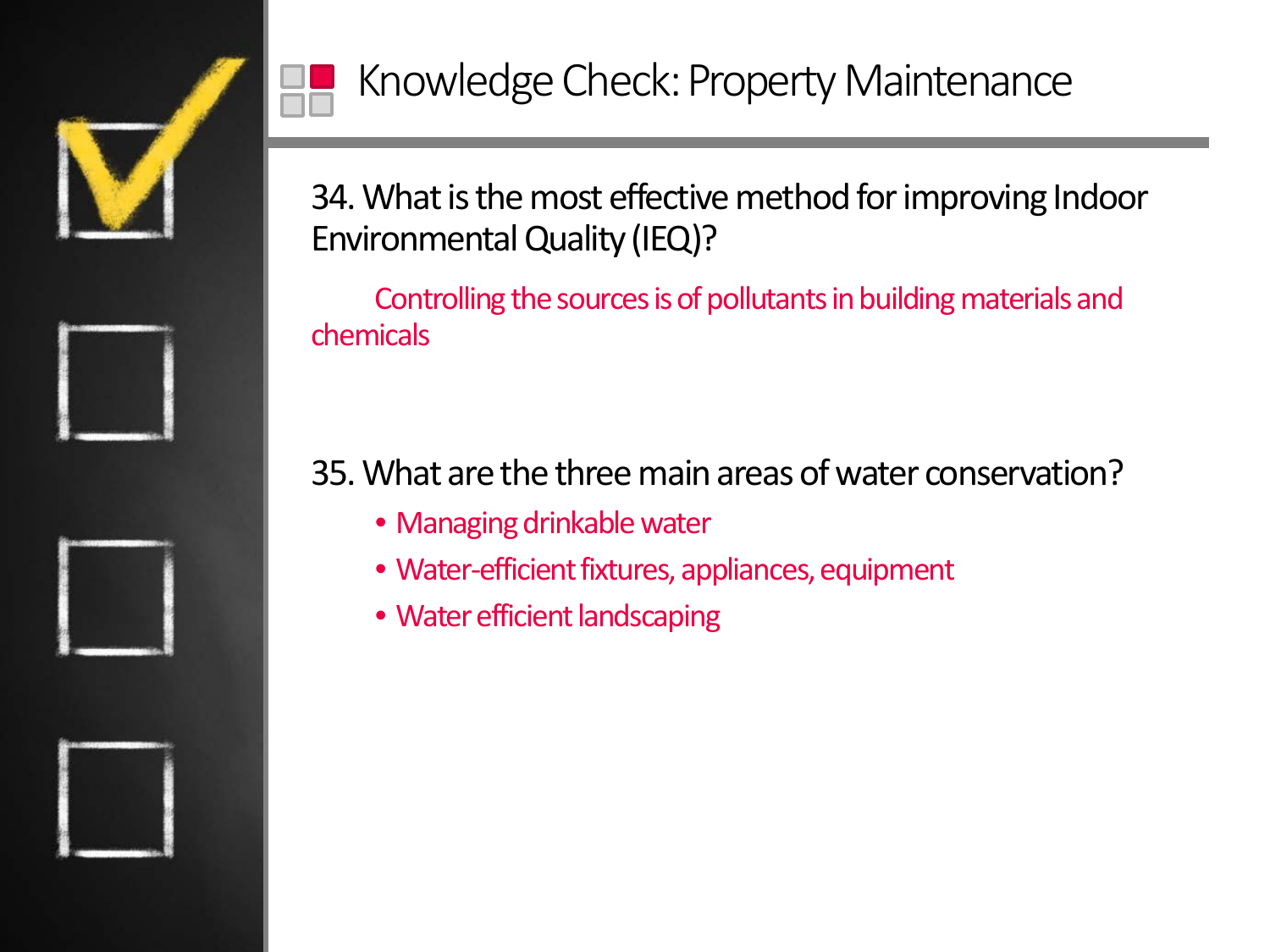

1. What are the three property assets to protect through risk management?

- Property
- People
- Community Goodwill

2. What areas should a risk management process address?

- Identify potential risks in operations
- Analyze the frequency and severity of past/ potential losses
- Eliminate or reduce risks
- Build financial protection to cover non-eliminated risks
- Create risk management policies and procedures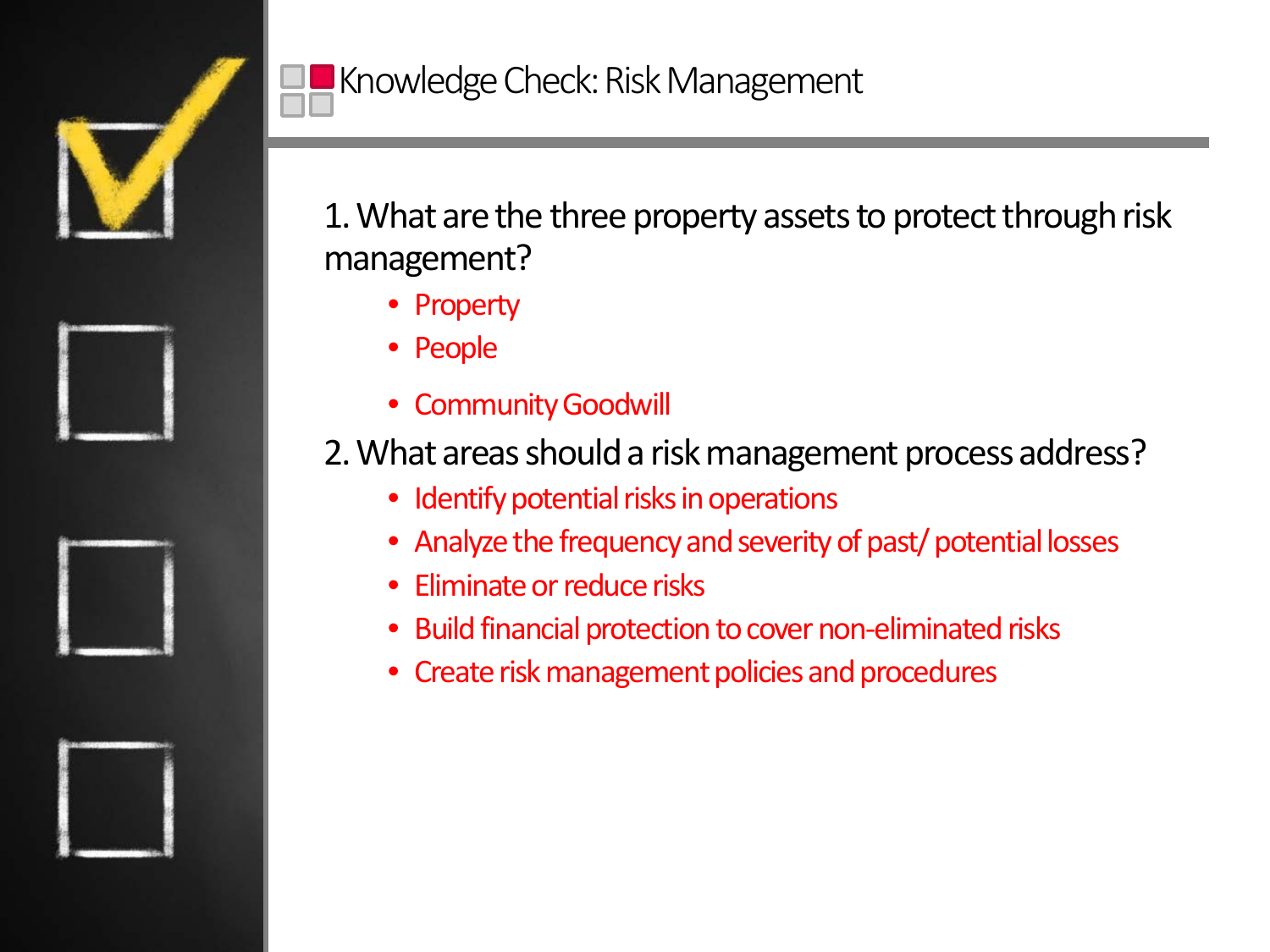



- 3. List **three** types of financial risk. Fraud Theft Embezzlement
- 4. What is the most common risk management strategy? Finance the risk
- 5. When minimizing financial risk, what are **three** areas to consider?
	- Income, Fees, and Cash
	- Physical Property
	- Records and Screening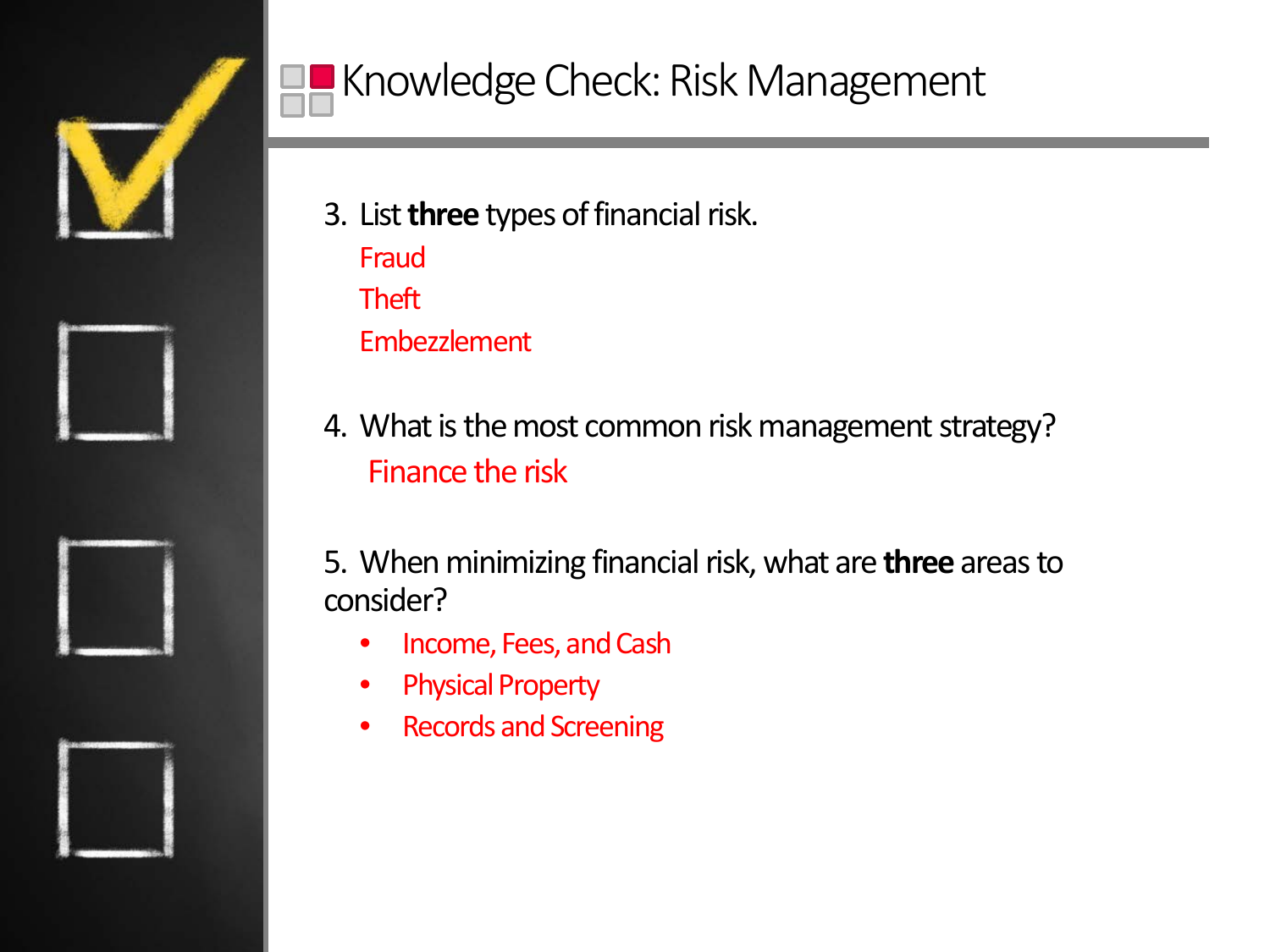

## Knowledge Check: Risk Management

- 6. What are the three highest liability areas?
	- Property Hazards
	- Environmental Hazards
	- Crime Deterrence
- 7. What are your responsibilities to provide habitability?
	- Repair and maintenance to reduce safety hazards
	- Maintaining required housing habitability
- 8. What must all public pools and spas have? Anti-entrapment devices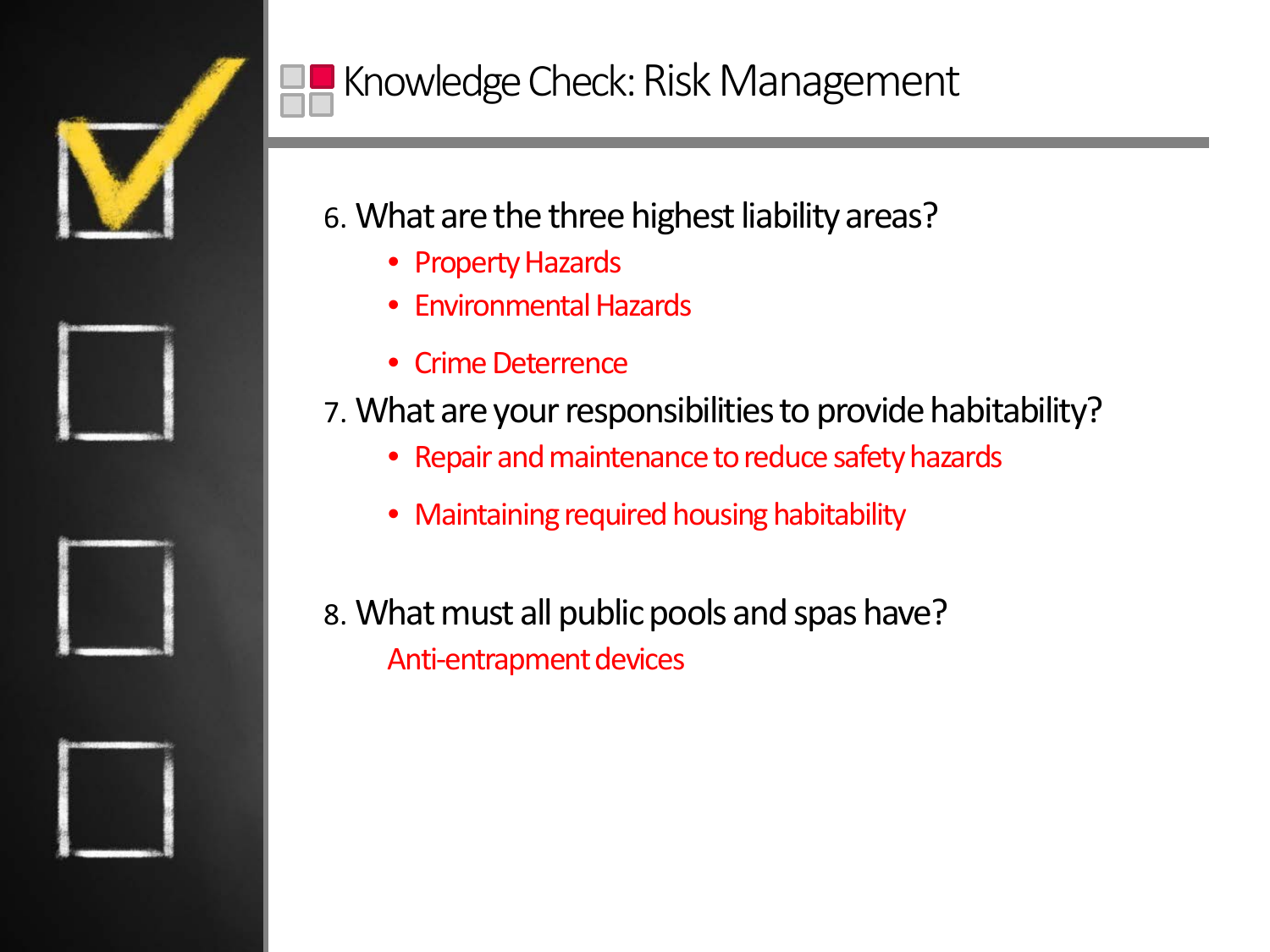

9. When/how can you communicate to residents about their safety?

- During the lease signing meeting
- With notice letters when serious incidents occur
- During resident meetings
- In the community newsletter

#### 10. List two federal environmental governing agencies.

- Environmental Protection Agency (EPA)
- Occupational Safety & Health Administration (OSHA)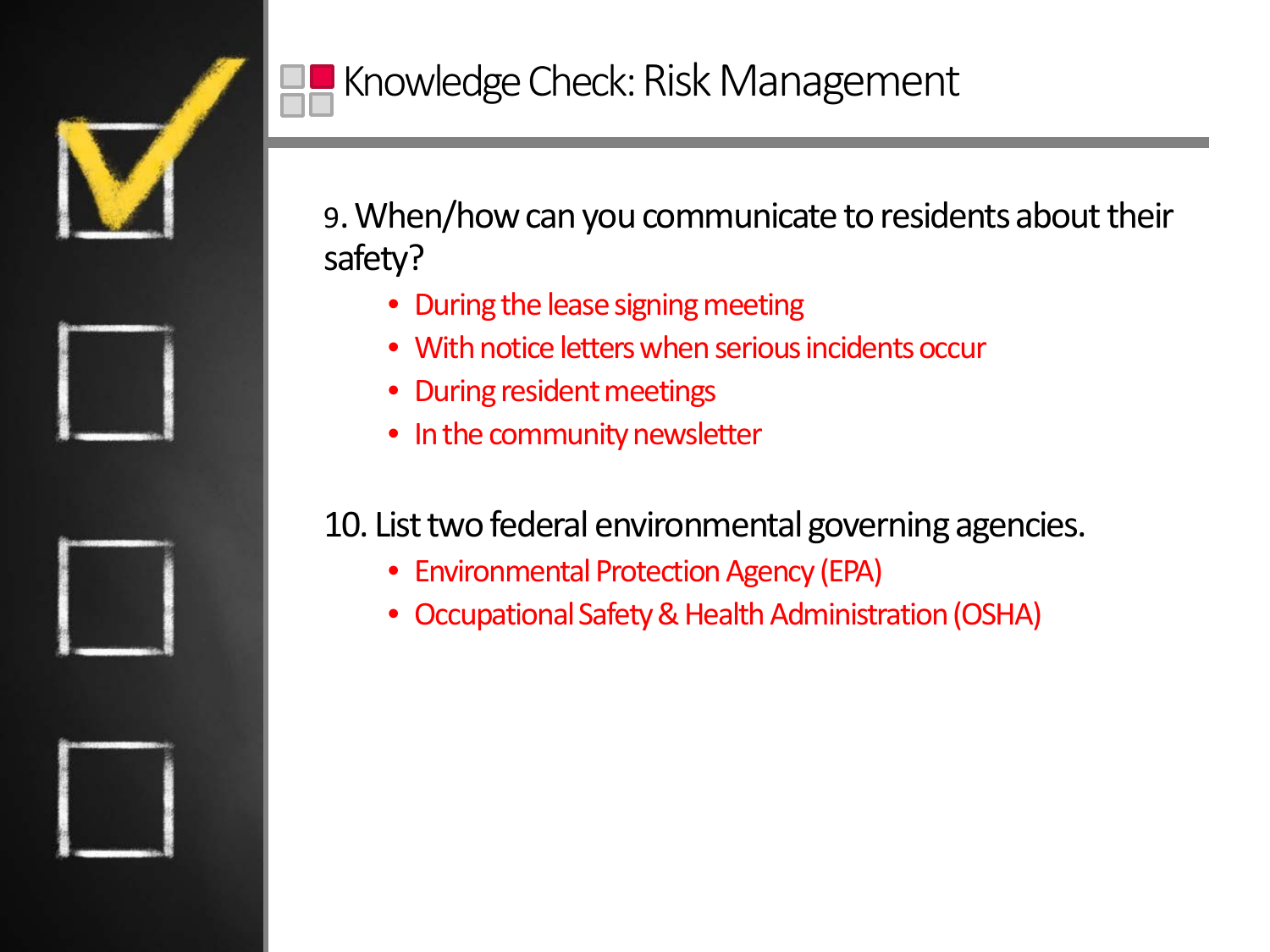

## **K** Knowledge Check: Risk Management

11. What are the six areas of focus for OSHA that employers are required to comply with?

- Hazard Communication Standard
- Lockout/Tagout Standard
- Bloodborne Pathogens
- Personal Protective Equipment (PPE)
- Electrical Safety-Related Work-Practice
- OSHA Record Keeping

12. The maintenance technician was using hazardous chemicals during his shift. What should he do at the end of his shift?

Empty and clean the container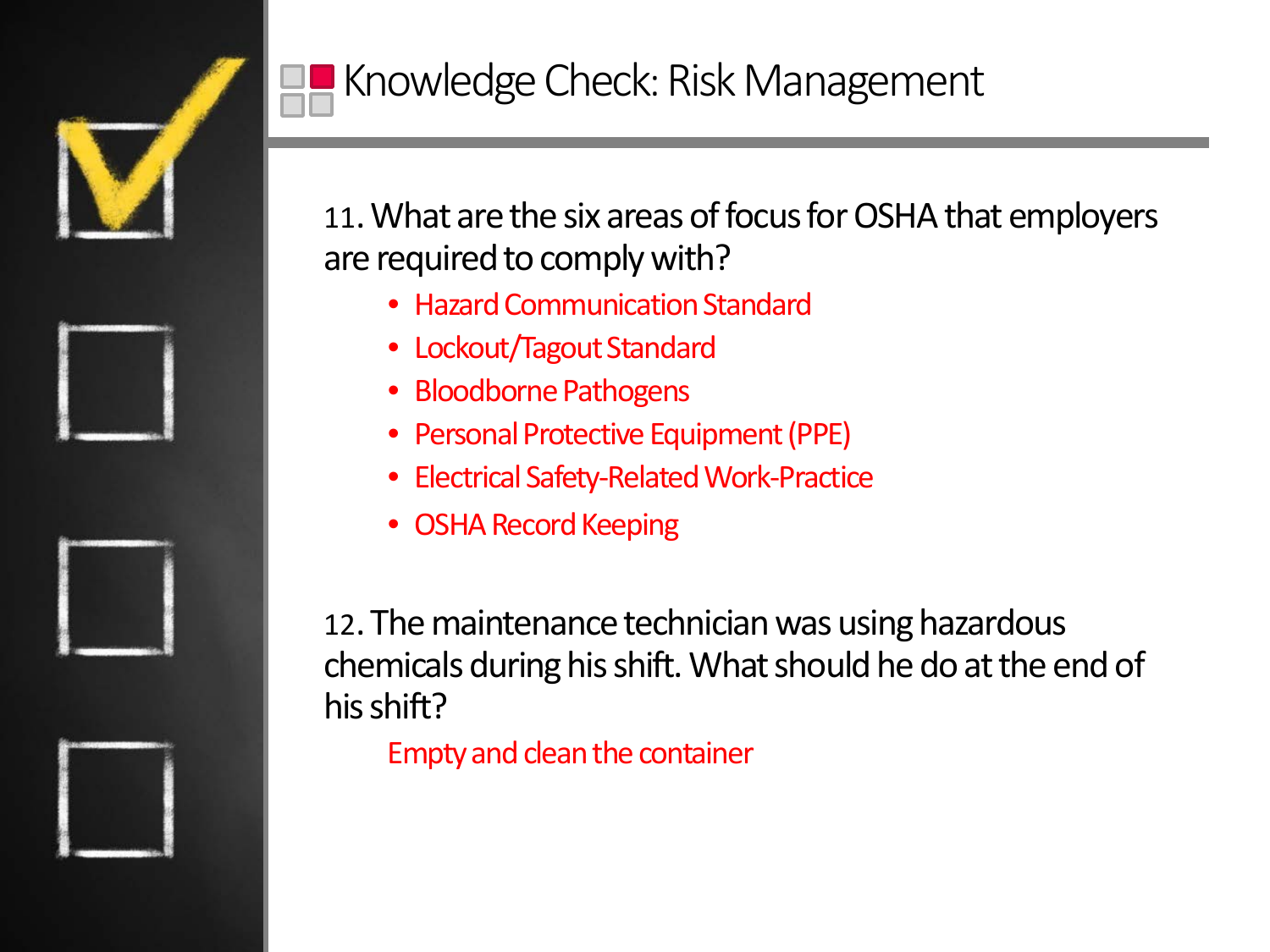



13. What is a Safety Data Sheet (SDS)?

A document that describes the health and physical hazards associated with a particular chemical or material

#### 14. What are the written requirements for the PPE standard?

The standard does not require a written program, but does require a written assessment and documentation of exposures

15. Why is it important for managers to be informed of the OSHA regulations and perform regular inspections to ensure compliance?

To comply with regulations when an OSHA inspection is performed and help you avoid any fines or possible injury claims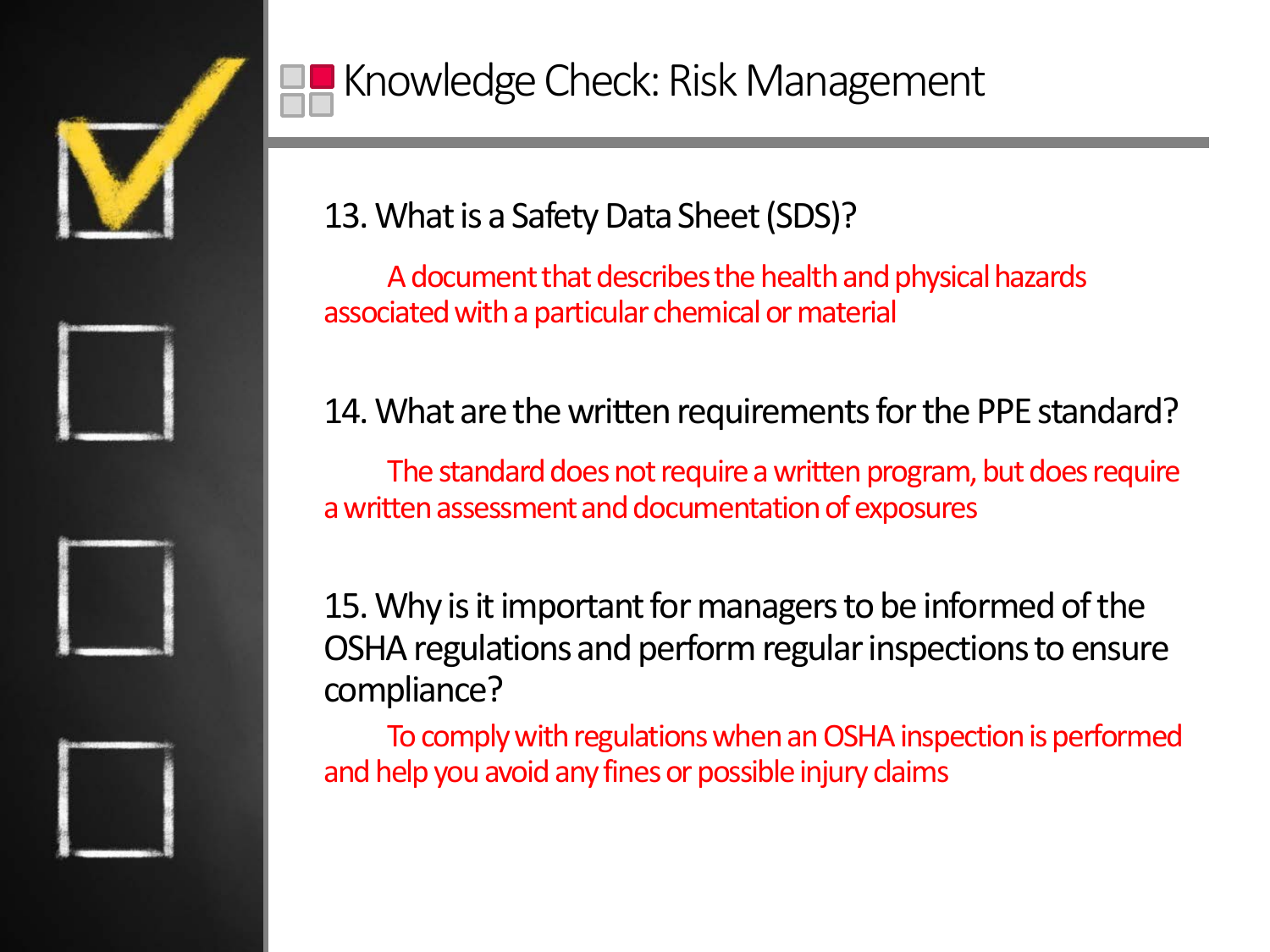

# Knowledge Check: Risk Management

16. What is the goal of emergency planning?

To minimize impact to residents, staff and business operations

17. What are the three major impacted entities in an emergency?

- People
- Property
- **Business**

18. What is the purpose of an emergency drill? To ensure that all aspects of the evacuation can be fully executed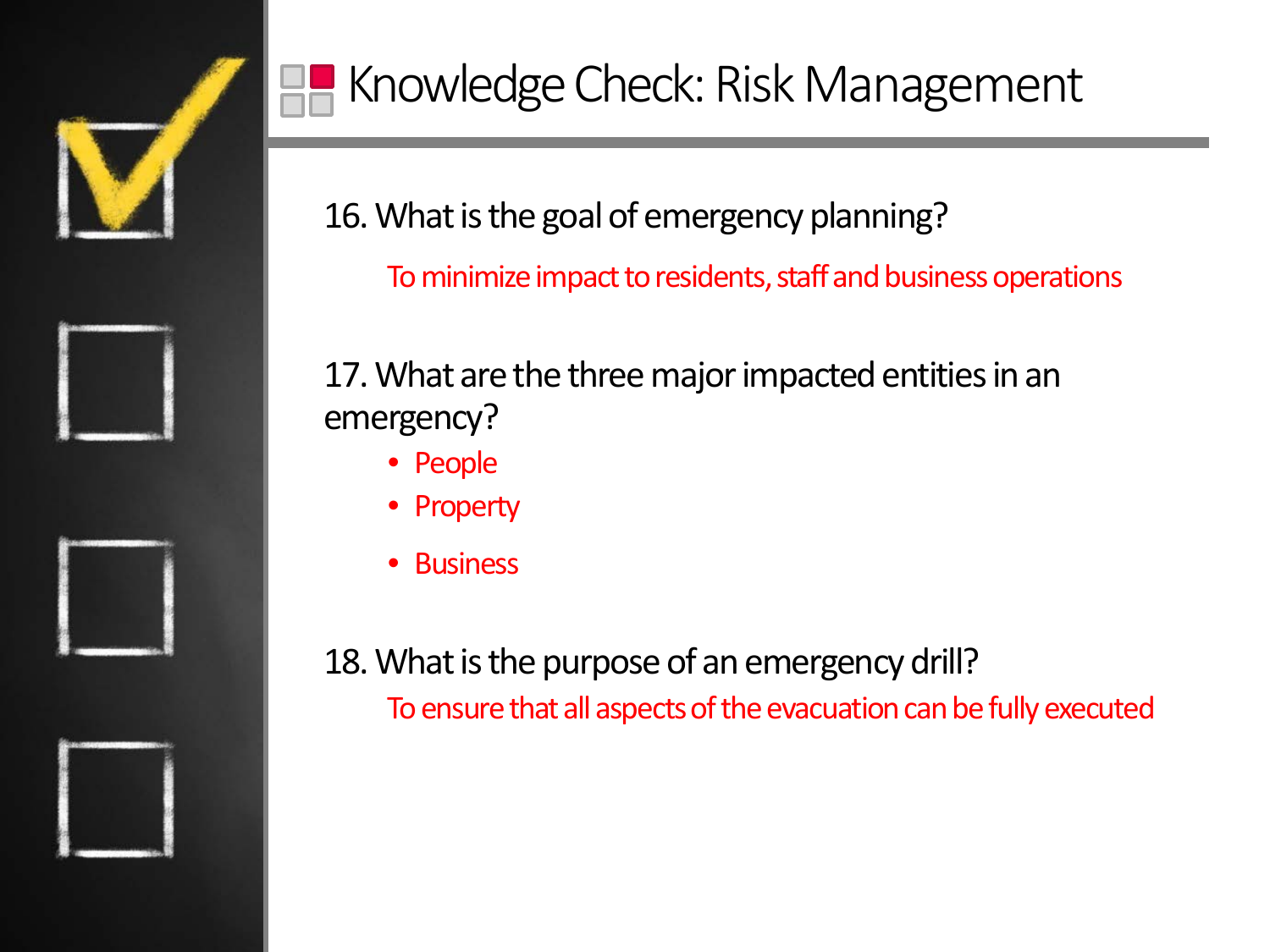

#### 19. What are the components of an emergency plan?

- Prevention
- Detection
- Communication
- Evacuation
- Containment/Mitigation
- Recovery
- Public Relations

20. In relation to emergency planning, what are the three components of a business?

- Equipment
- Supplies
- Infrastructure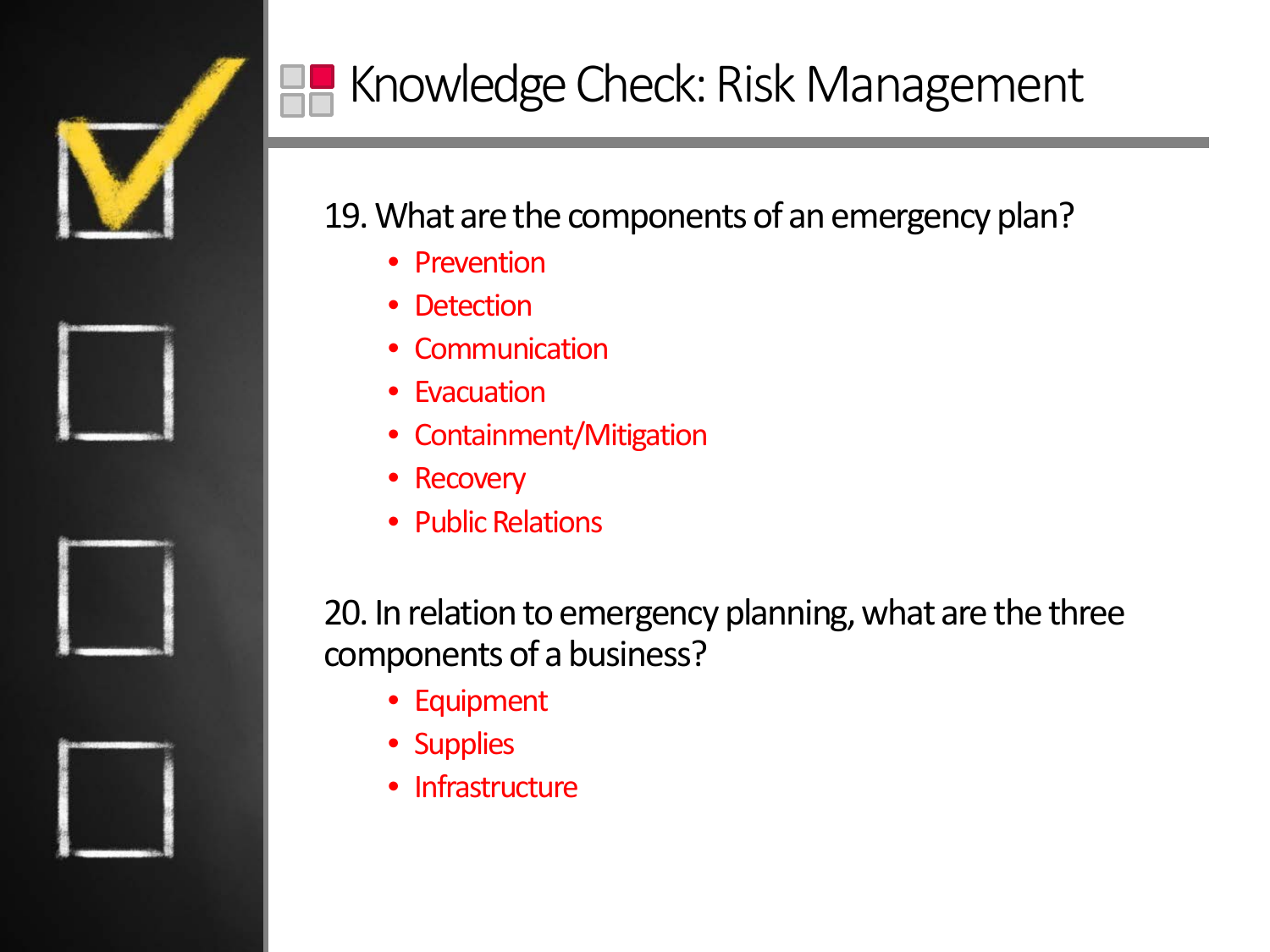





#### 21. What is loss control?

Doing everything you can to mitigate the impact of the loss once it occurs

#### 22. What is loss prevention?

Loss prevention is being proactive in preventing losses

#### 23. Third party insurance involves what three parties?

- The policyholder
- The insurance company
- Third party to the insurance contract, the claimant against the policyholder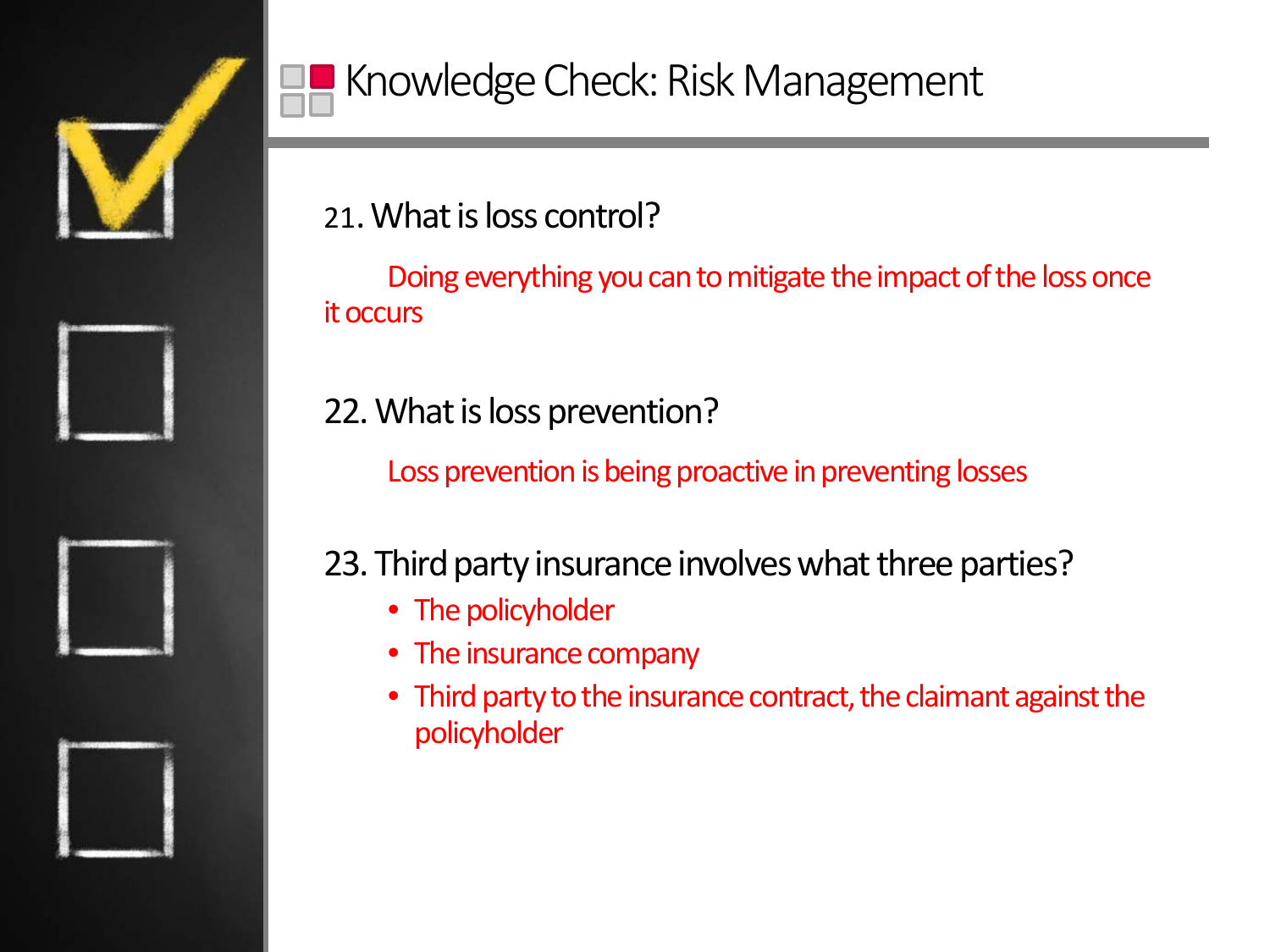



#### 24. What is an incident?

An incident includes all accidents, crimes, reported losses and resident losses at a property

25. What are three things covered by General Liability insurance? Please provide an example of each.

- Bodily injury
- Property damage
- Personal injuries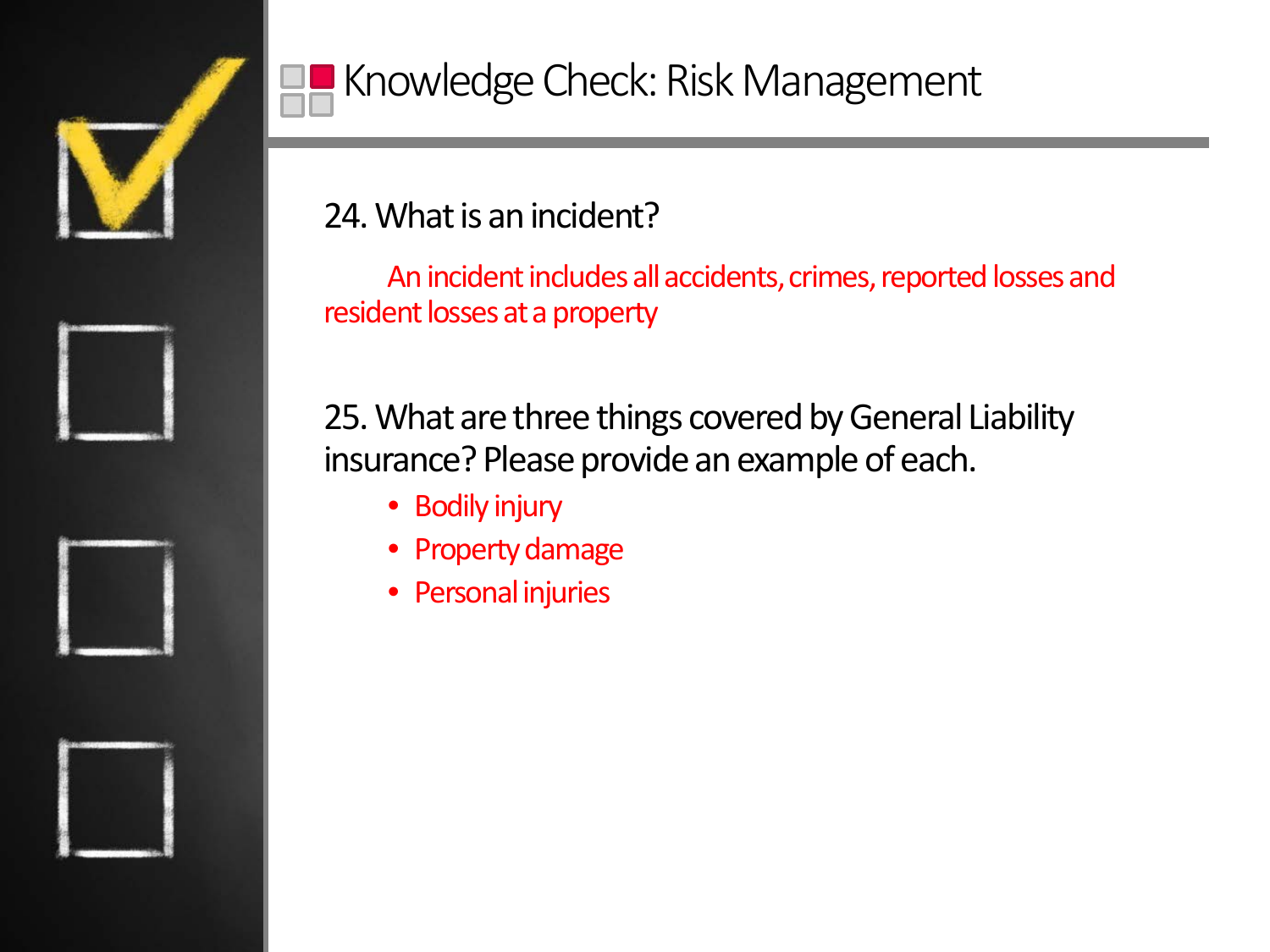

1. What are the protected classes that the federal Fair Housing Act and its amendments recognize? Sex

- Race
- Color (shade of skin)
- **Religion**
- **National Origin**
- Familial Status
- **Handicap**

- 2. Define Discrimination.
	- Discrimination occurs when actions, decisions, or statements are based on an individual's protected class.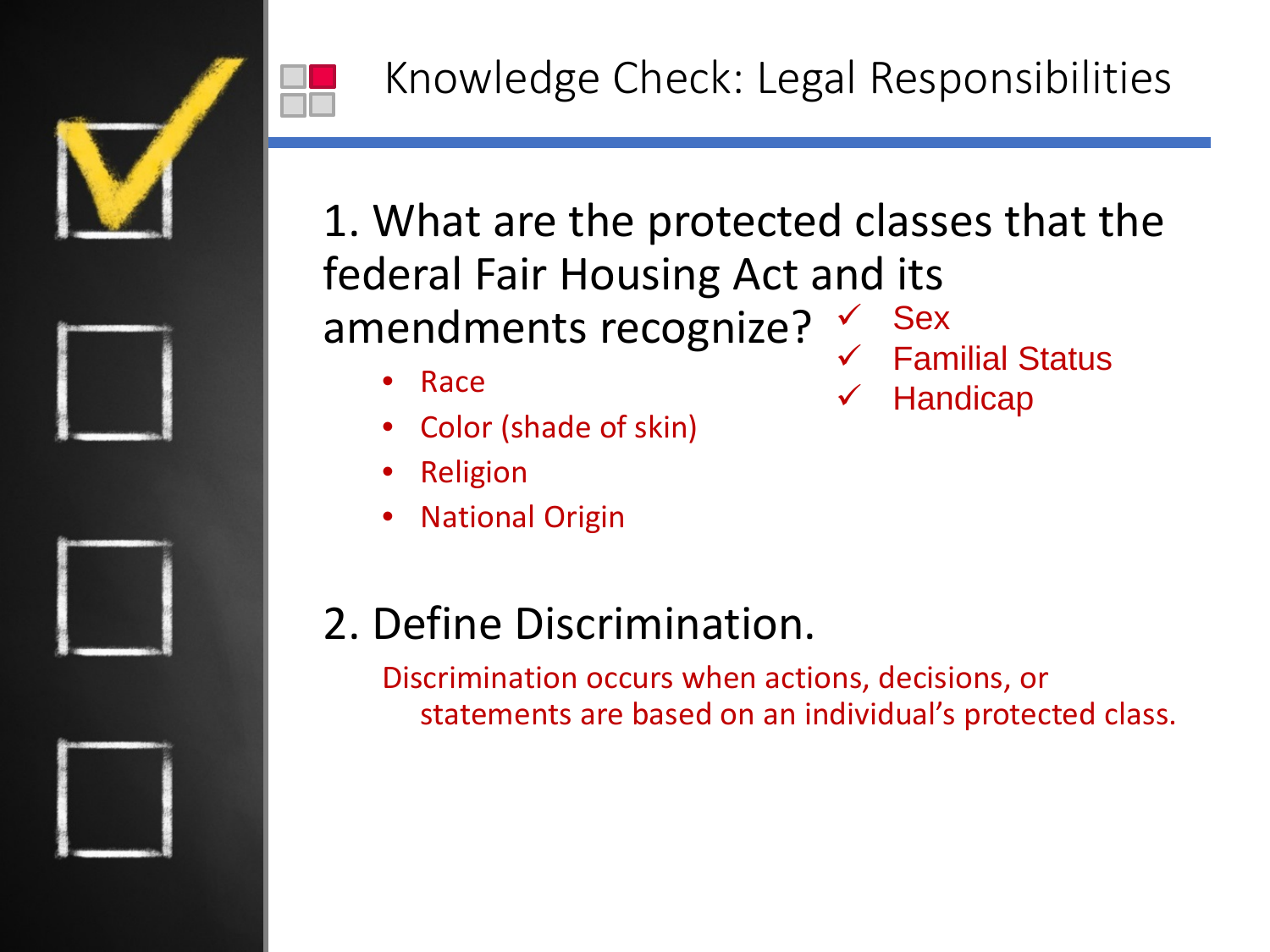

## 3. What is Disparate Impact Discrimination?

This can occur when an apparently neutral policy or procedure has a disproportionate or discriminatory effect on a protected class.

## 4. Who can be held liable for a violation of fair housing law?

Everyone can be held personally liable for a violation. Ultimately, the owner is responsible for the acts of his or her agents, and that responsibility cannot be delegated.

5. How can you determine what is a reasonable occupancy standard for your property?

Use the Keating Memorandum **.**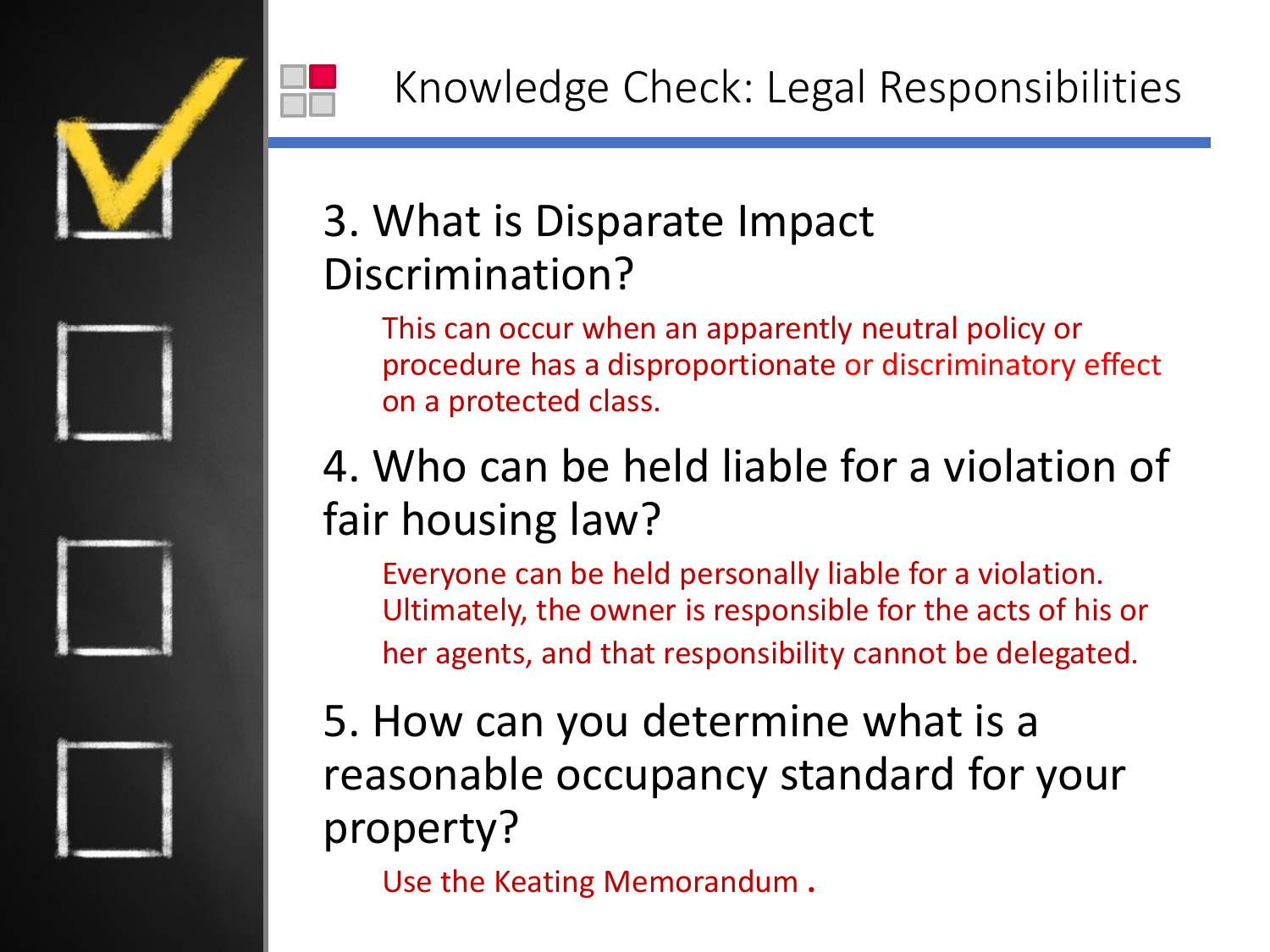

## 6. What type of housing does Section 504 of the Rehabilitation Act cover?

Federally Funded Properties

## 7. What is an accommodation?

A change in the rules, services, practices, or policies that allow individuals with disabilities equal enjoyment of housing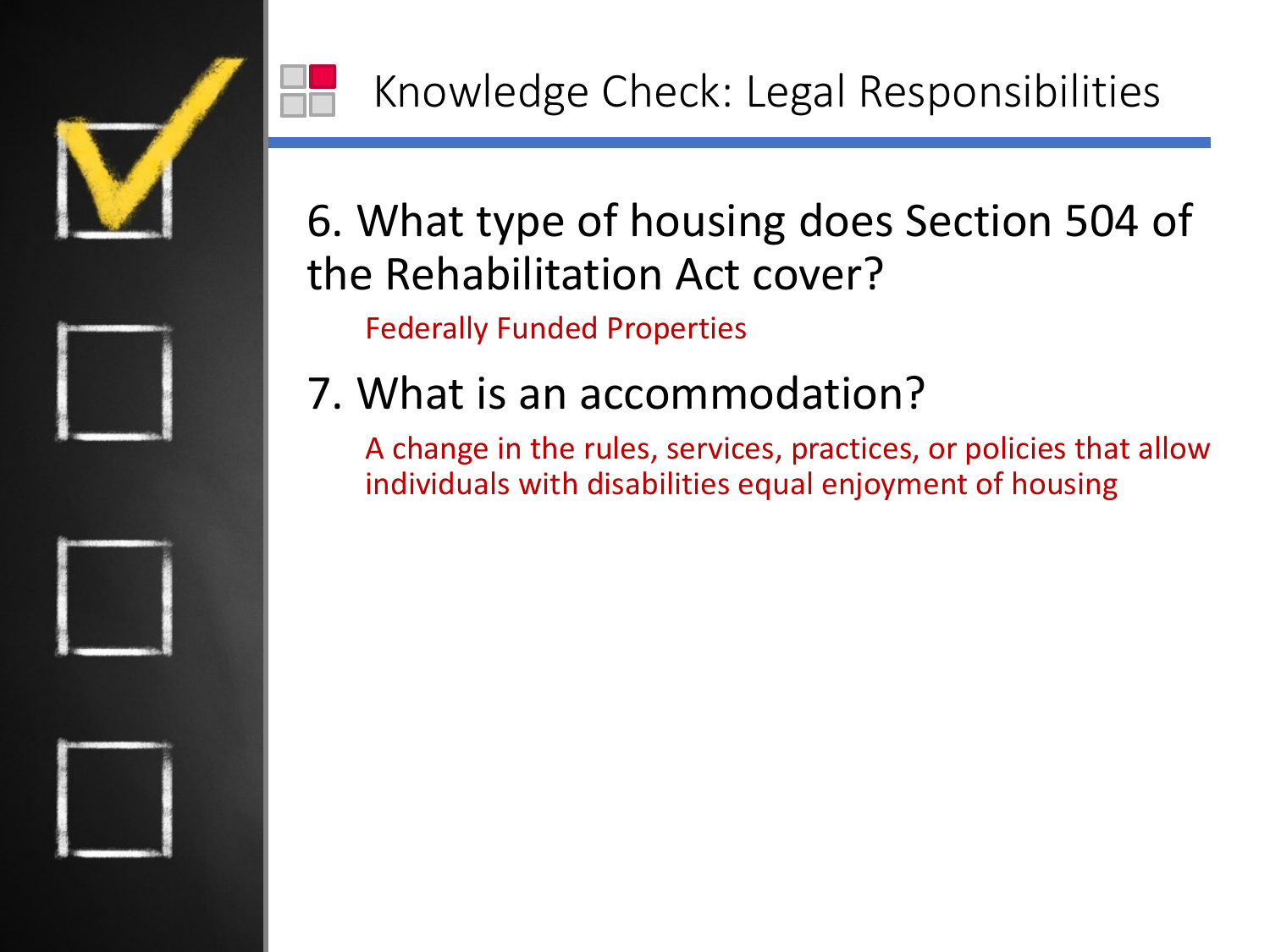



## 8. What is a modification?

A physical change to a residence or to the common areas of a building to allow individuals with disabilities equal use and enjoyment of housing

Knowledge Check: Legal Responsibilities

### 9. What reasons would you have to ask about a person's disability?

- •To determine eligibility for a Federal assistance program or accessible units
- •When a reasonable accommodation is requested
- •If the person is eligible for an allowance for medical expenses **.**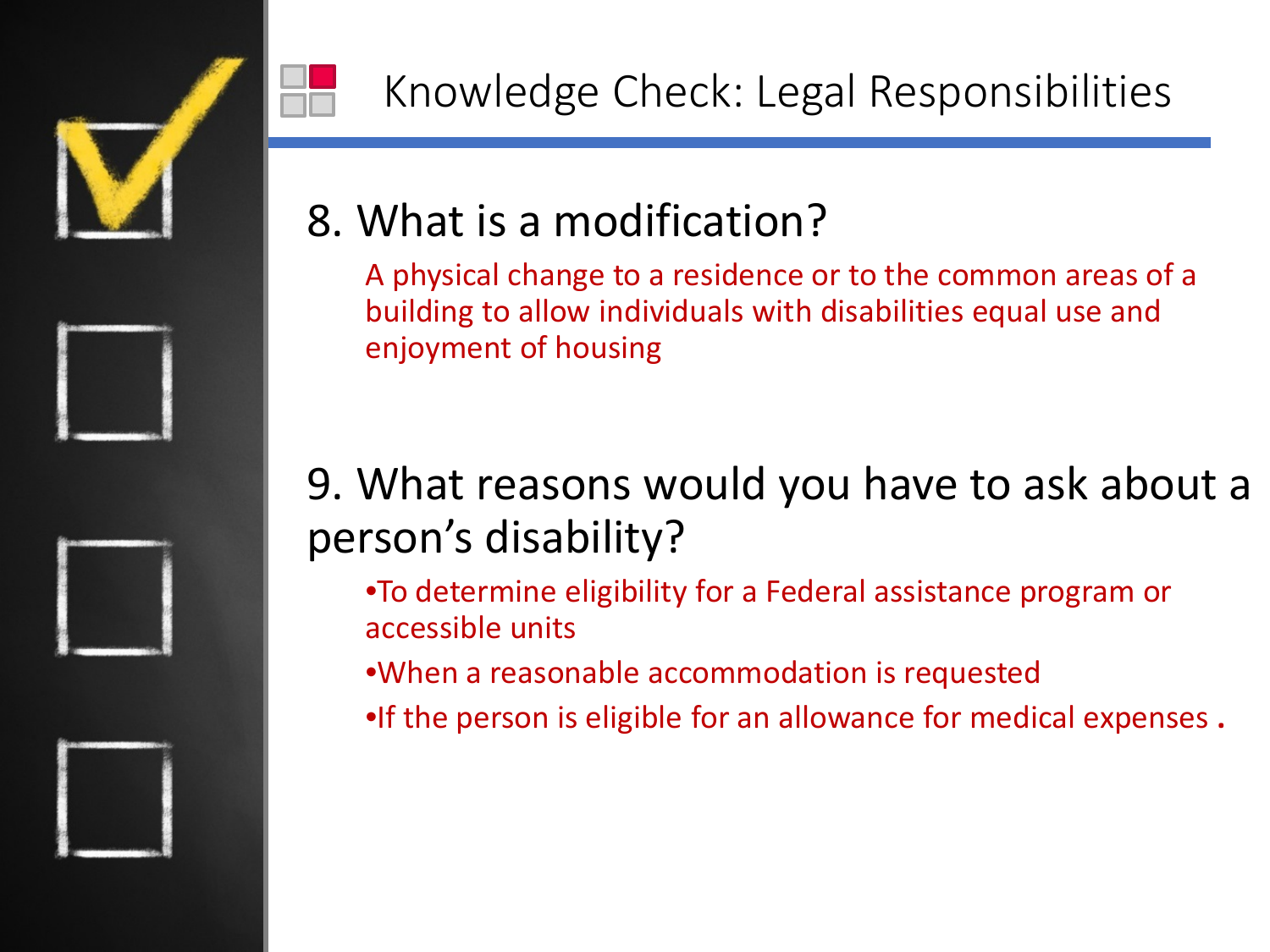

## 12. When screening applicants, what does that FCRA regulate?

Checking a prospective resident's (or employment applicant's) credit history

## 13. What is Fair and Accurate Credit Transaction Act (FACTA)?

An act that broadens the FCRA by extending the allowable types of consumer reports and providing descriptions of adverse actions **.**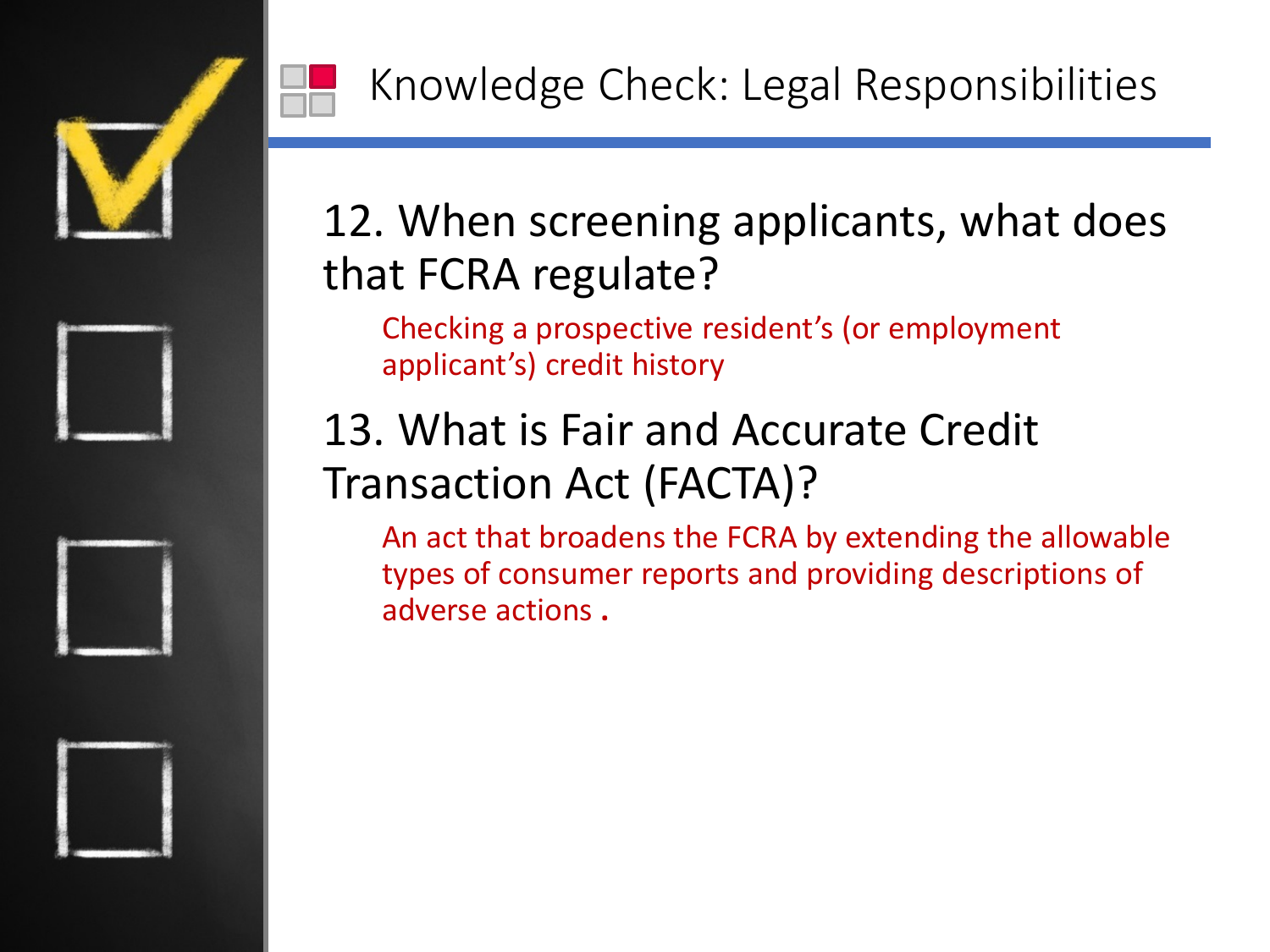14. When a prospective resident's application is approved, what element of contract is being fulfilled?



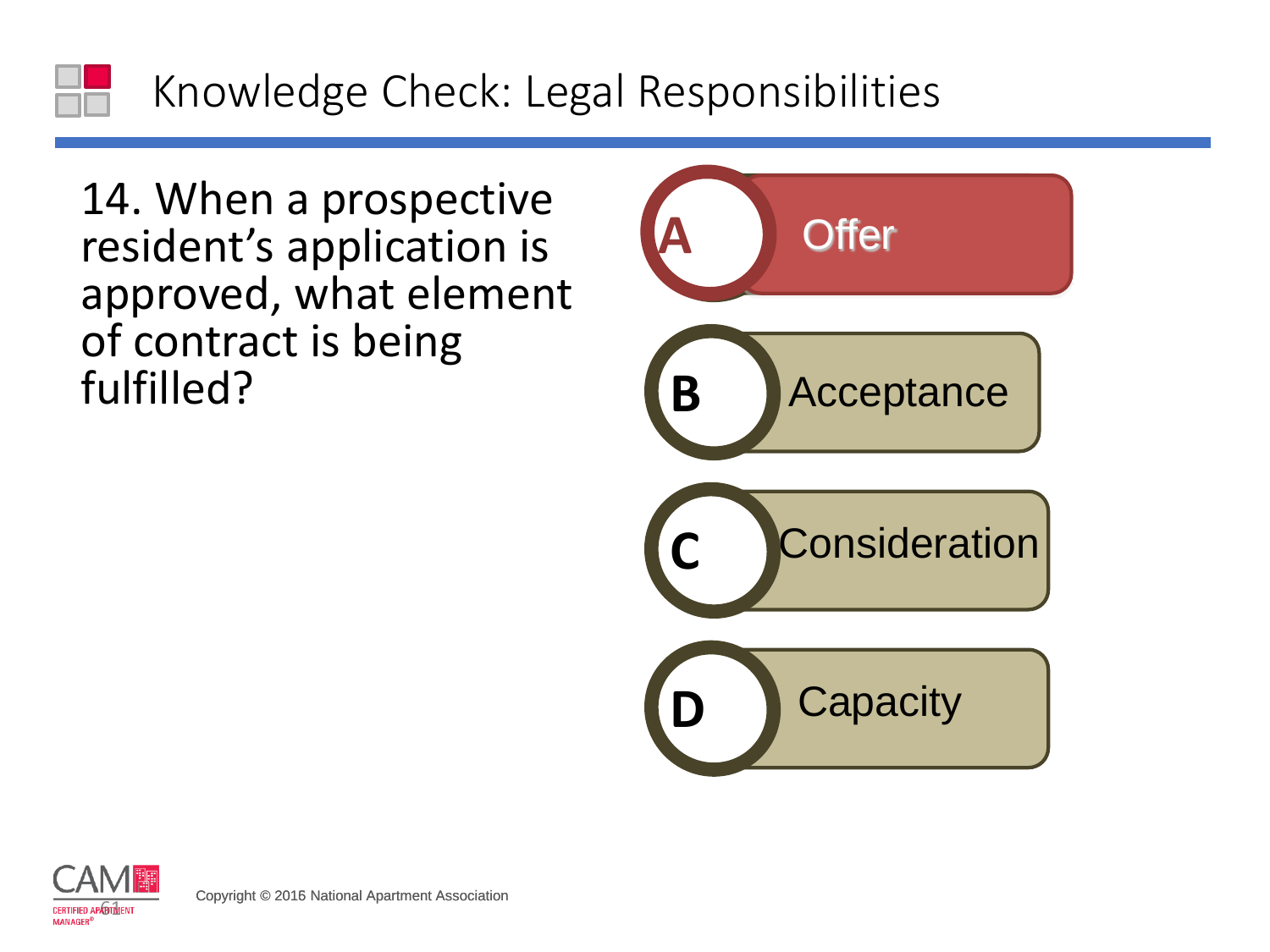### 15. A lease drawn up to meet which element of contract?





**COPYRIGHT COPYRIGHT COPYRIGHT COPYRIGHT COPYRIGHT COPYRIGHT COPYRIGHT COPYRIGHT COPYRIGHT COPYRIGHT COPYRIGHT COPYRIGHT COPYRIGHT COPYRIGHT COPYRIGHT COPYRIGHT COPYRIGHT COPYRIGHT COPYRIGHT COPYRIGHT COPYRIGHT COPYRIGHT C**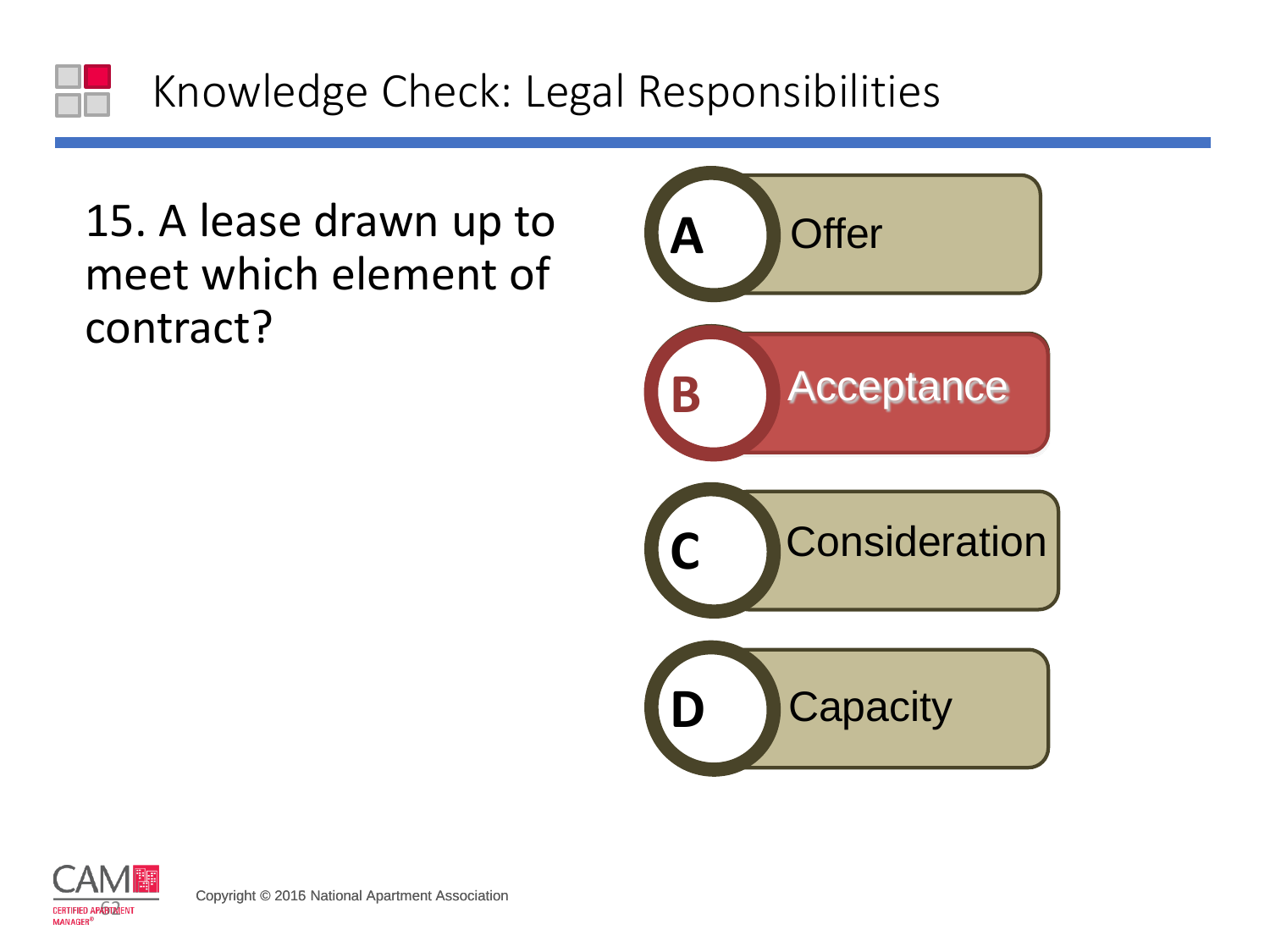16. When is Acceptance complete?



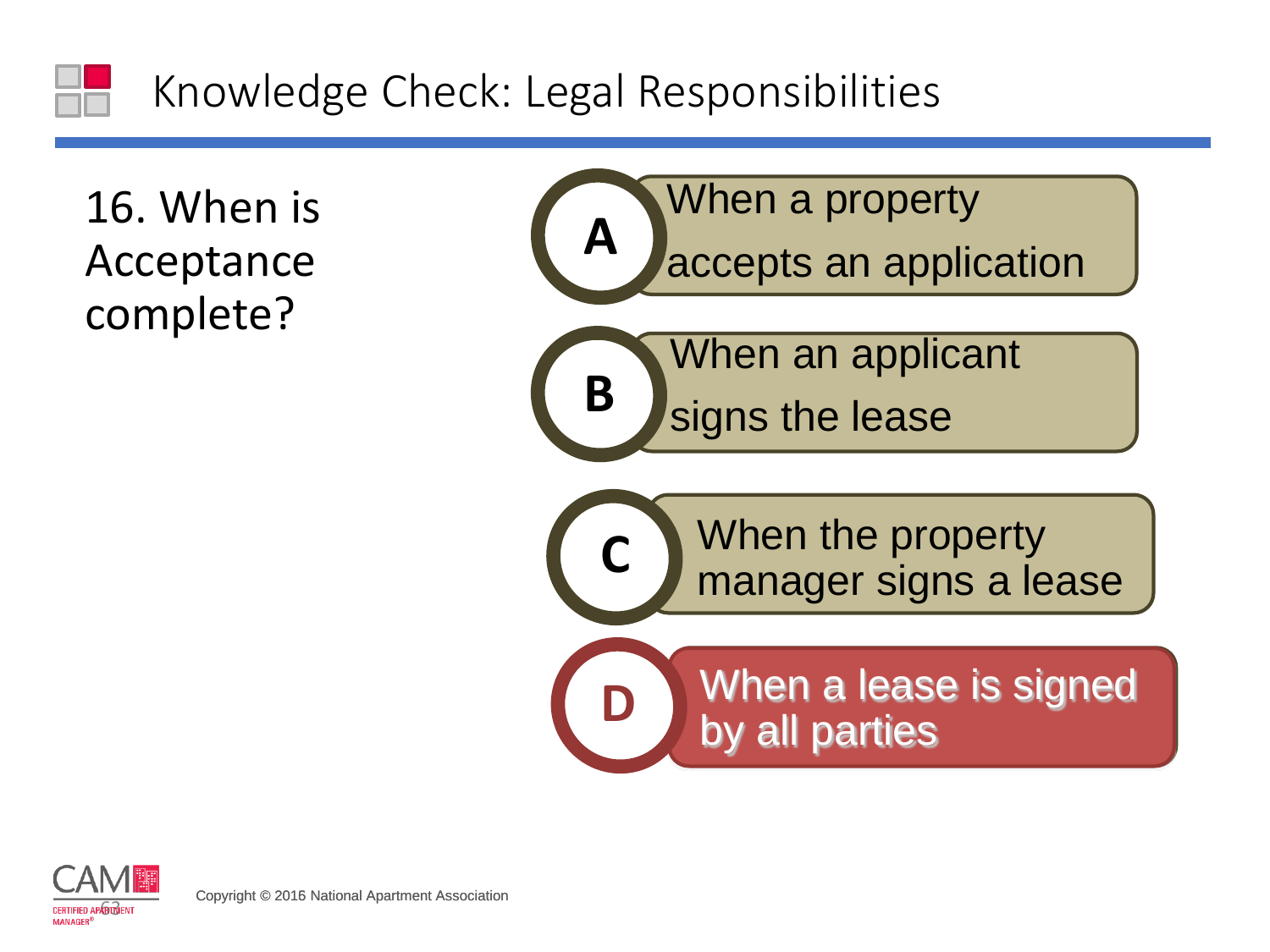## 17. What is Consideration?



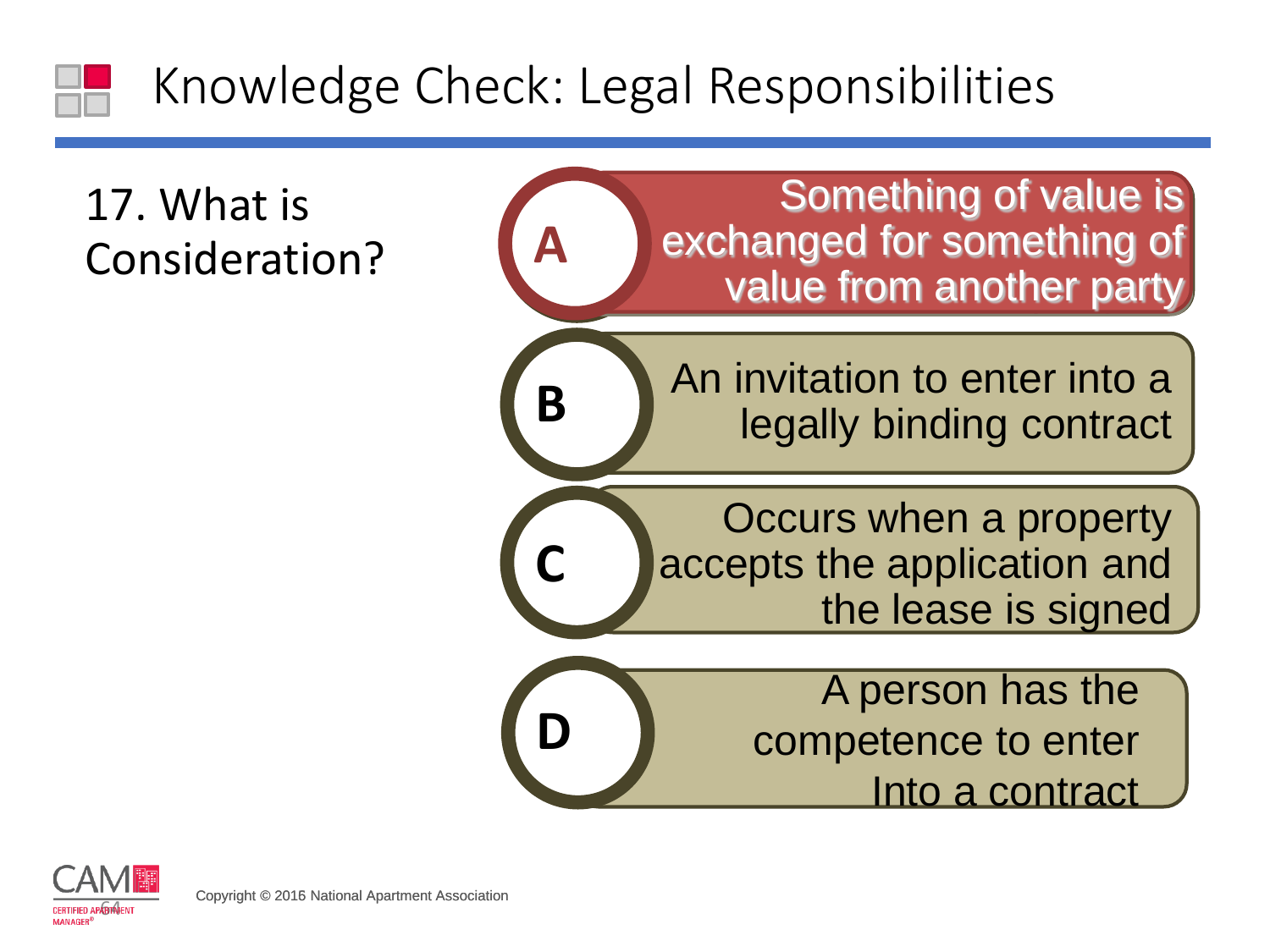18. Resident A is paying \$800 for an apartment. Resident B is paying \$1000 for an identical unit. Is this permitted under contract law? In a partment.<br>
B is paying \$1000<br>
This under contract<br>
Under contract<br>
Property and Apartment Association



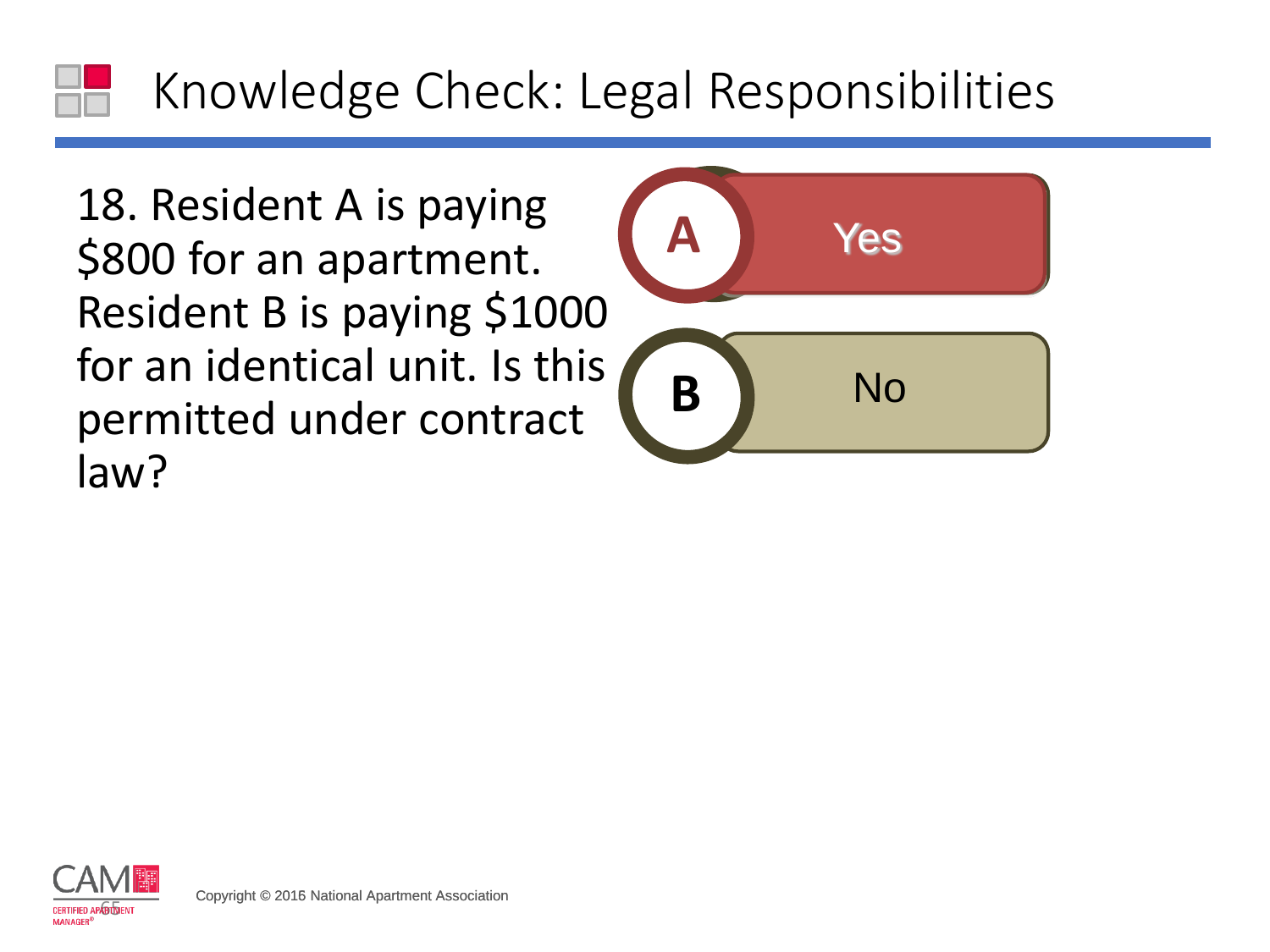19. Does an applicant of 17 years of age who has been legally emancipated have the capacity to sign a lease agreement? The discrimination of age who has<br>Ily<br>ted have the<br>posign a lease<br>t?



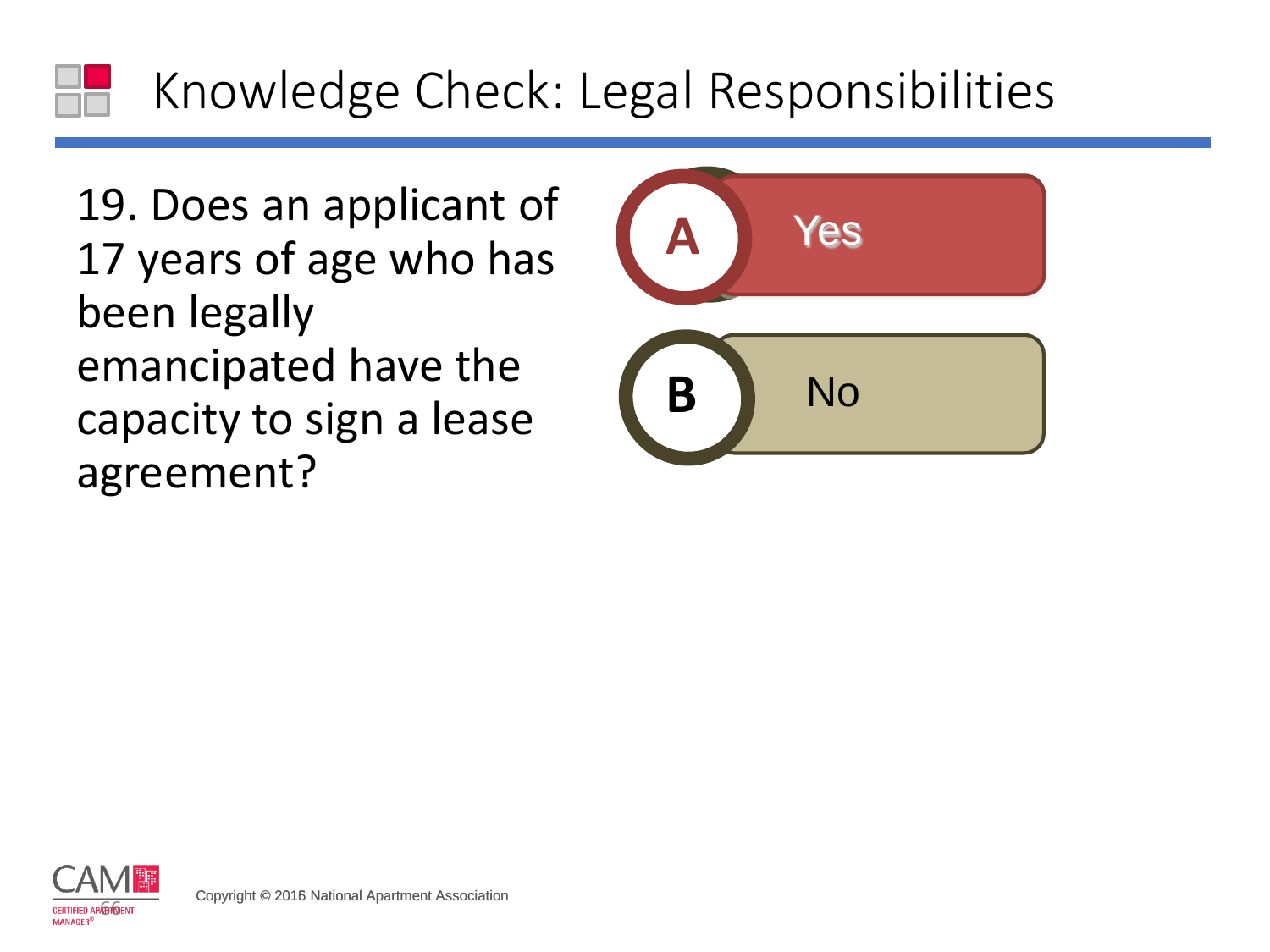

## 20. When entering an apartment unit, how can you limit liability?

Strictly follow your right of entry policies

21. You may enter an apartment unit without notice in case of emergency. List some emergency examples.

- •Smoke pouring out of windows
- •Water leaking out of unit
- •Gunshots
- •Screaming
- •Smell of gas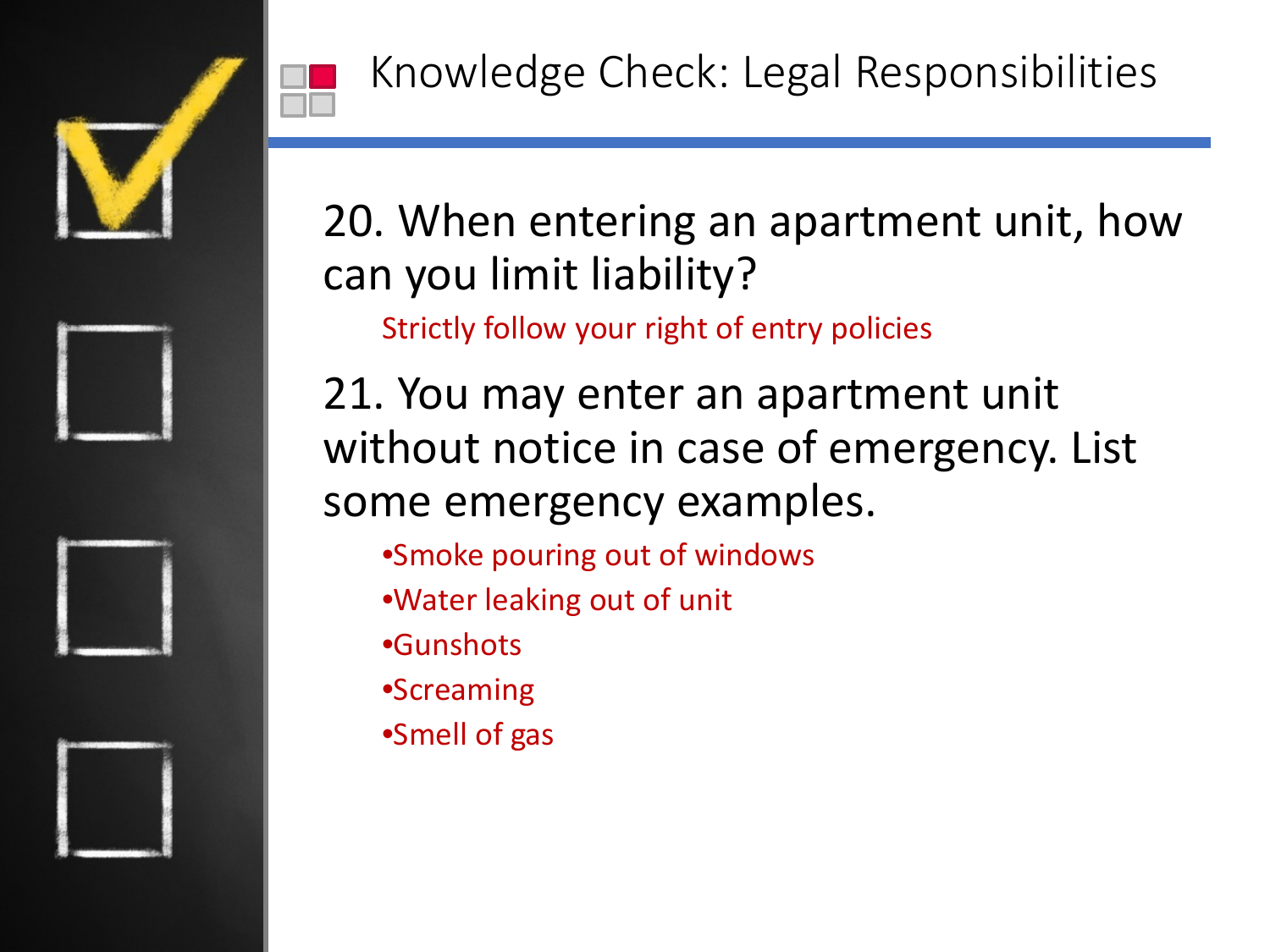

## 22. What are some reasons law enforcement or government officials may want entry to an apartment unit?

- Random building inspection
- Suspected safety or health violation
- Serving an arrest warrant
- The pursuit of fleeing criminals

## 23. Regarding satellite dishes and TV antennas, what has the Federal Communications Commission (FCC) ruled?

Apartment residents may not be unreasonably restricted from installing an individual satellite dish or antenna **.**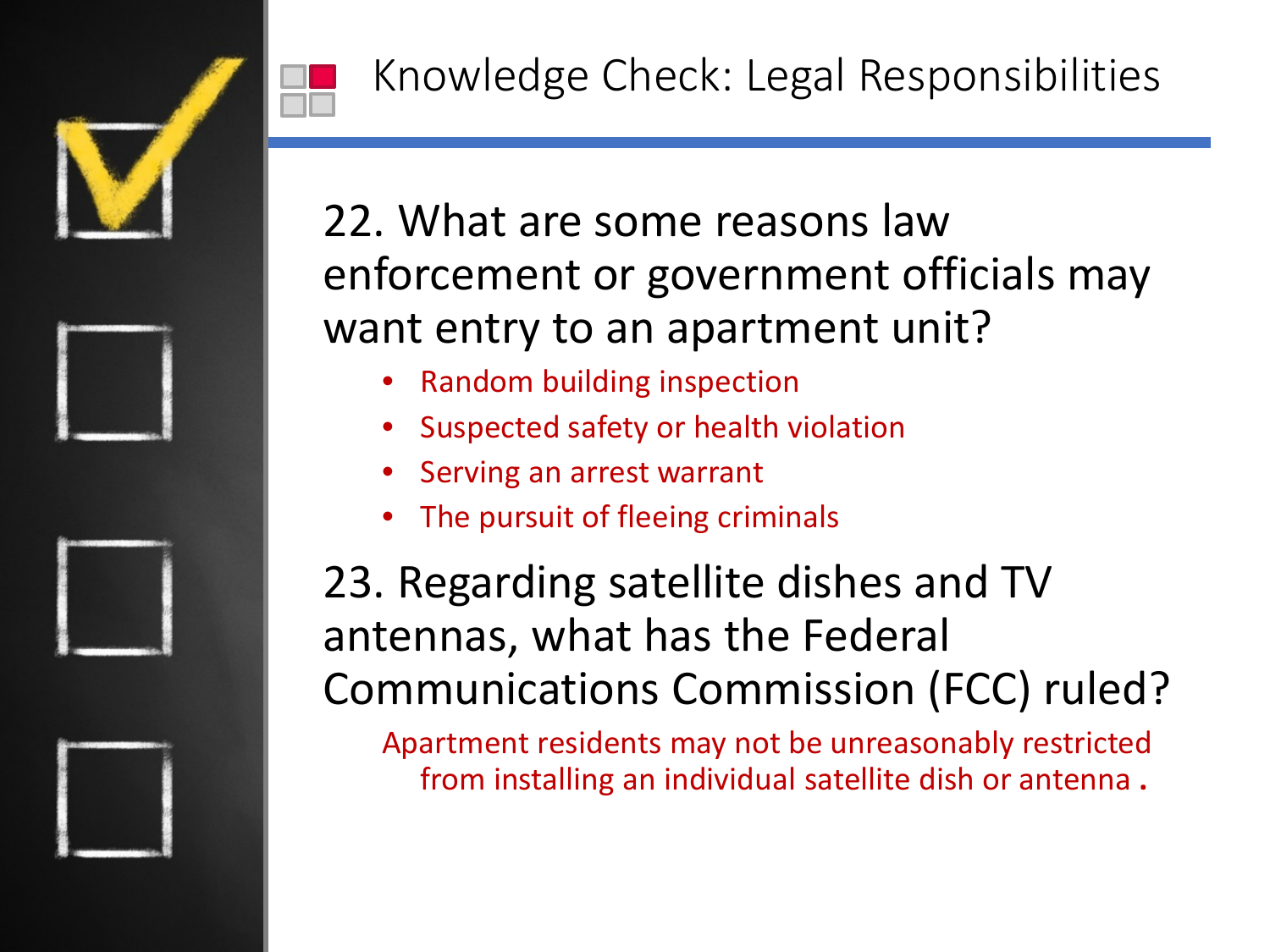

## 24. What is negligence?

An unreasonable response to a foreseeable risk

## 25. When preventing danger, what should you encourage residents to do?

- •Understand personal responsibility for safety
- •Inform management of dangerous situations

## 26. What are your disclosure responsibilities regarding a tenant who has a sex offense conviction?

It depends on the specific state regulations; seek legal counsel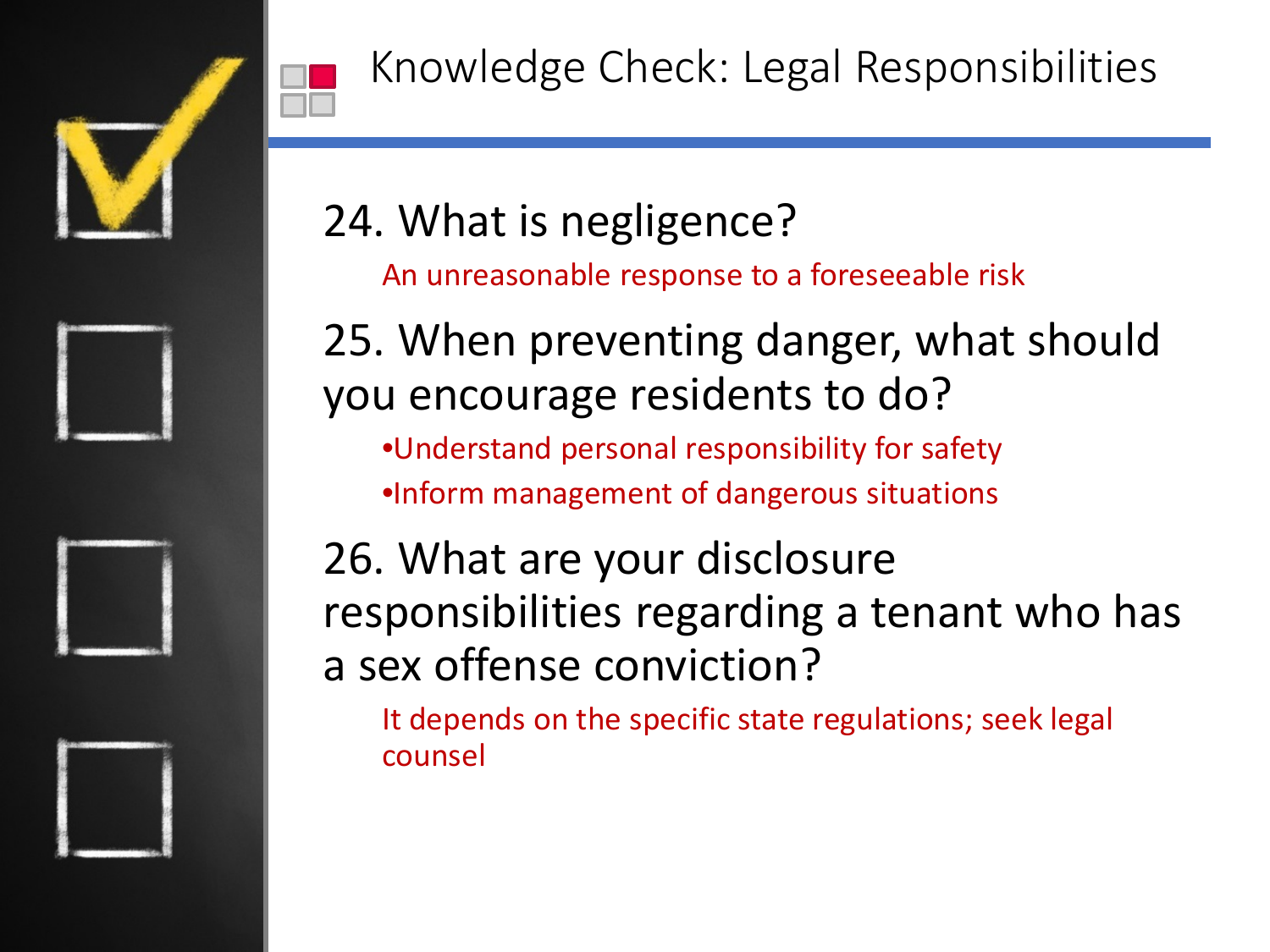



# 27. If a resident is injured through criminal activity, can they sue the apartment

Knowledge Check: Legal Responsibilities

# manager? Why or why not?

Yes; you can be liable if you acted unreasonably in the face of foreseeable risk

## 28. What is Megan's Law?

A law requiring authorities to notify communities of the whereabouts of convicted sex offenders

29. What does that Virginia Graeme Baker Pool & Spa Safety Act require?

All public pools and spas MUST use anti-entrapment devices **.**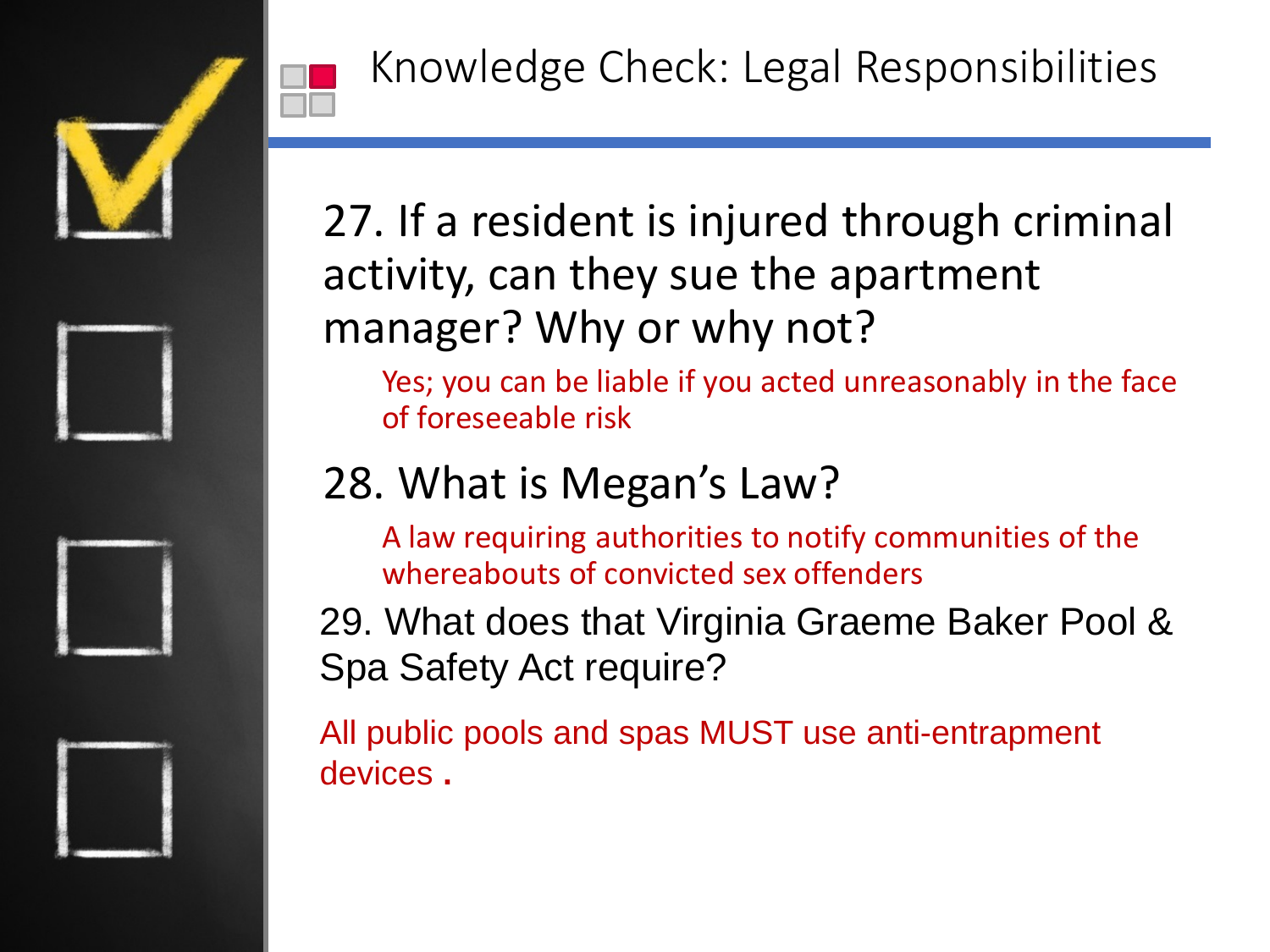

## 30. When should you hire a contractor?

- Your normal staff cannot do the task
- It is more cost effective
- You need required documentation
- 31. Can your property be held liable for the actions of a contractor?
	- Yes; legally, contractors may be viewed as extensions of the property management team

## 32. What are the four Bid Process Elements?

- Performance Security
- Insurance Certificates
- Awarding a Bid
- Bidder Disqualification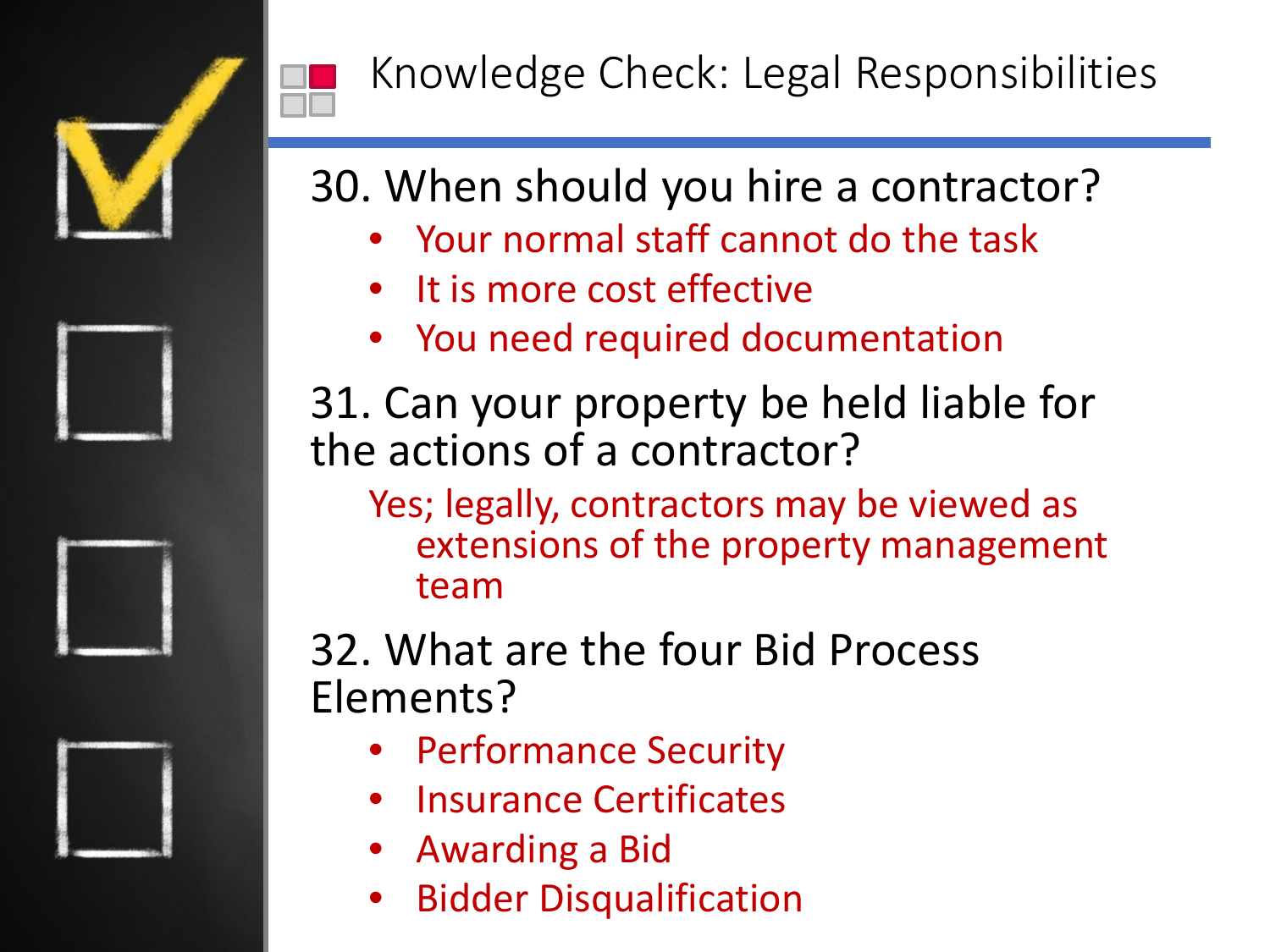



33. In which section of a contract is the type of work that will be performed and the time frame for the work? Scope of Work

34. What is performance security?

A form of security deposit that ensures the successful bidder will perform according to all contract requirements

35. What should be included in a bid invitation?

- •The specifications for the procurement
- •Terms and conditions
- •Specifications defining goods or services
- •Formally numbered specifications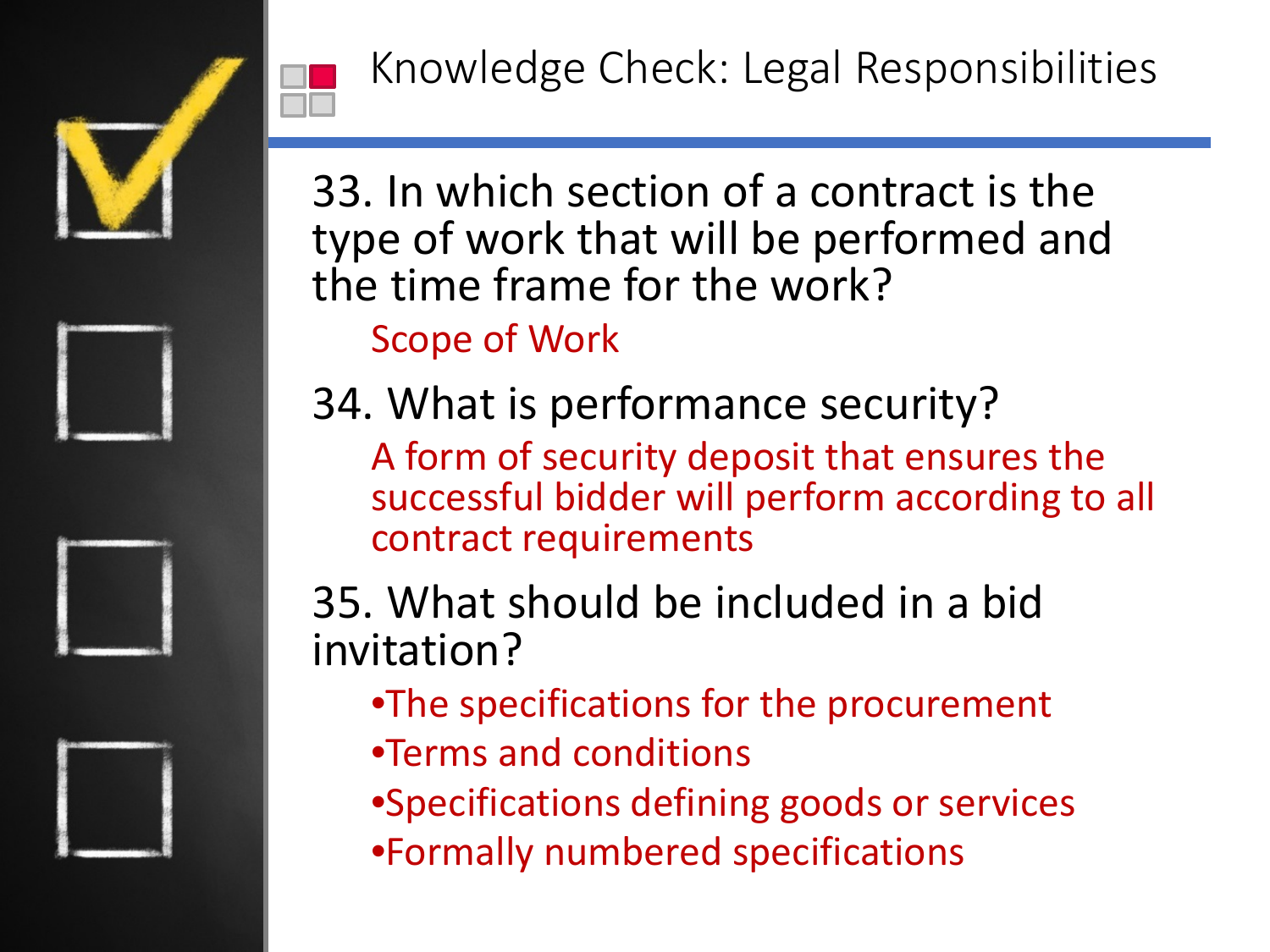



Knowledge Check: Legal Responsibilities

## 36. What is a lien waiver?

A signed and notarized document that waives all claims against the property or the management company

37. What releases one party from liability for claims asserted by another party? General Waiver of Release **.**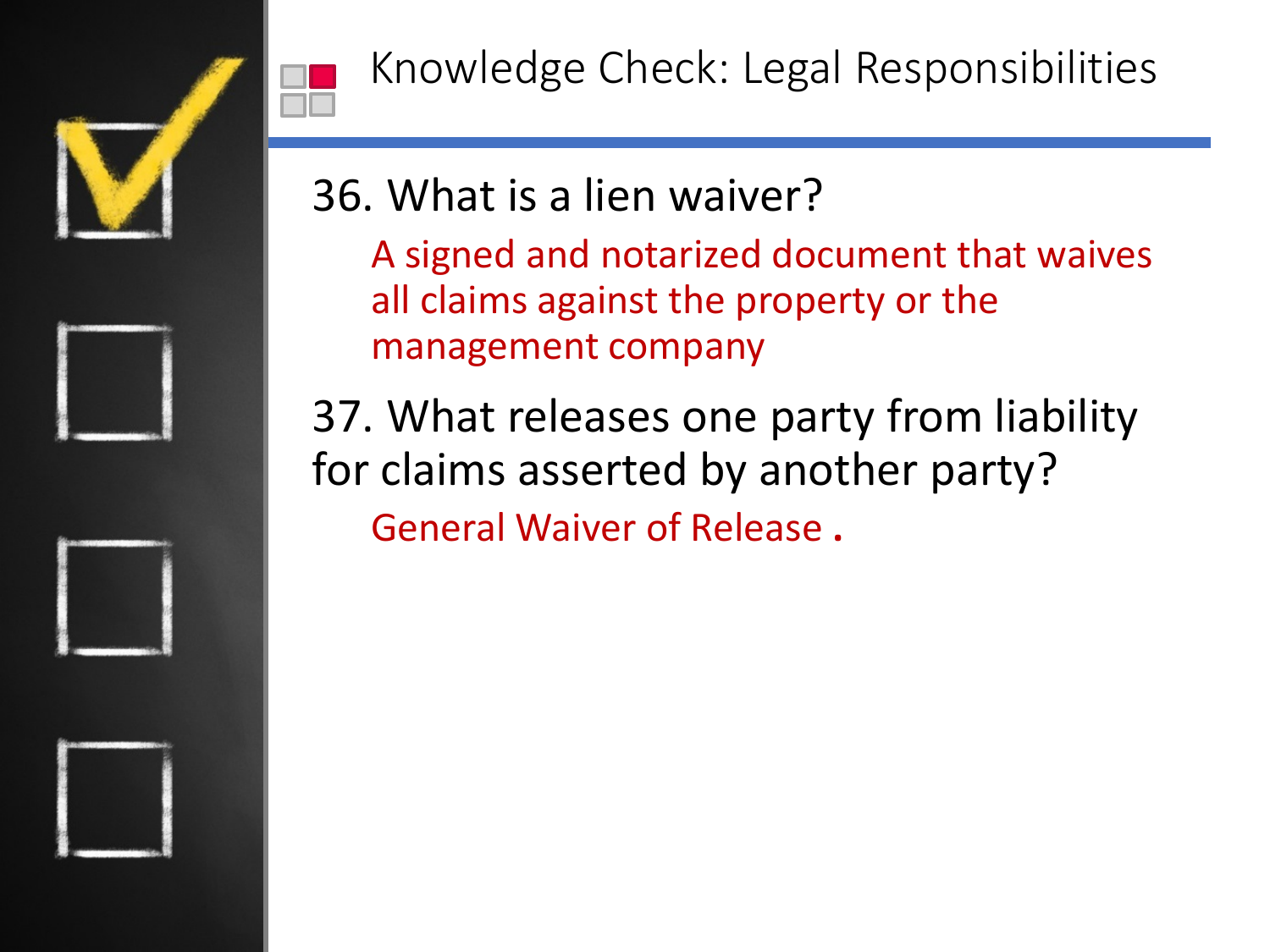

1. What parts of the employment process are covered by employment laws?

- **Recruiting**
- Hiring
- Terms and conditions of employment
- Termination
- Post-employment relationships **.**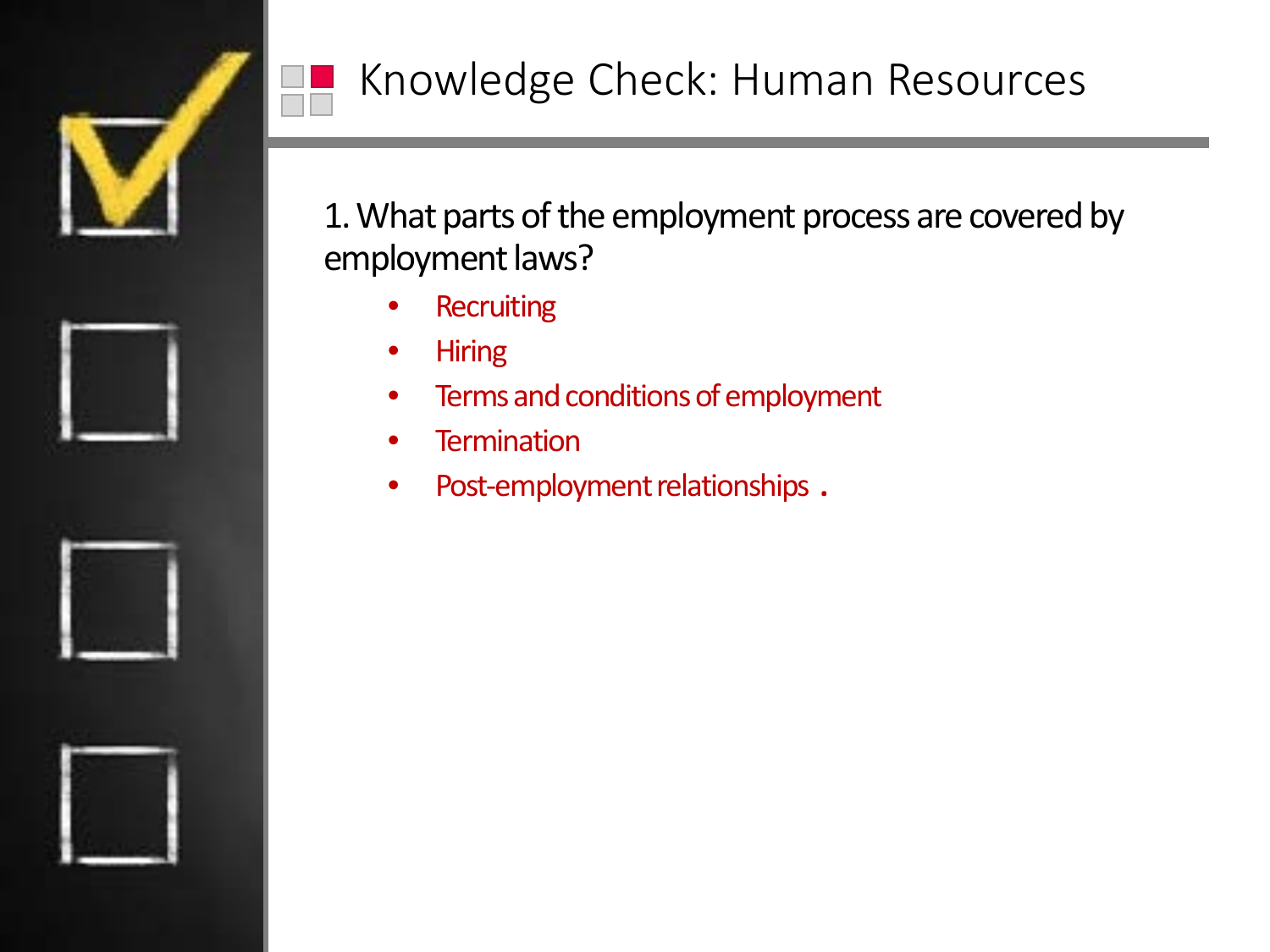

2. What are the federal protected classes designated in employment laws?

- Race
- **Color**
- **Religion**
- Sex (including harassment)
- Women (regarding equal pay)
- Individuals age 40+
- Genetic Information
- Disability
- National Origin
- Pregnancy **.**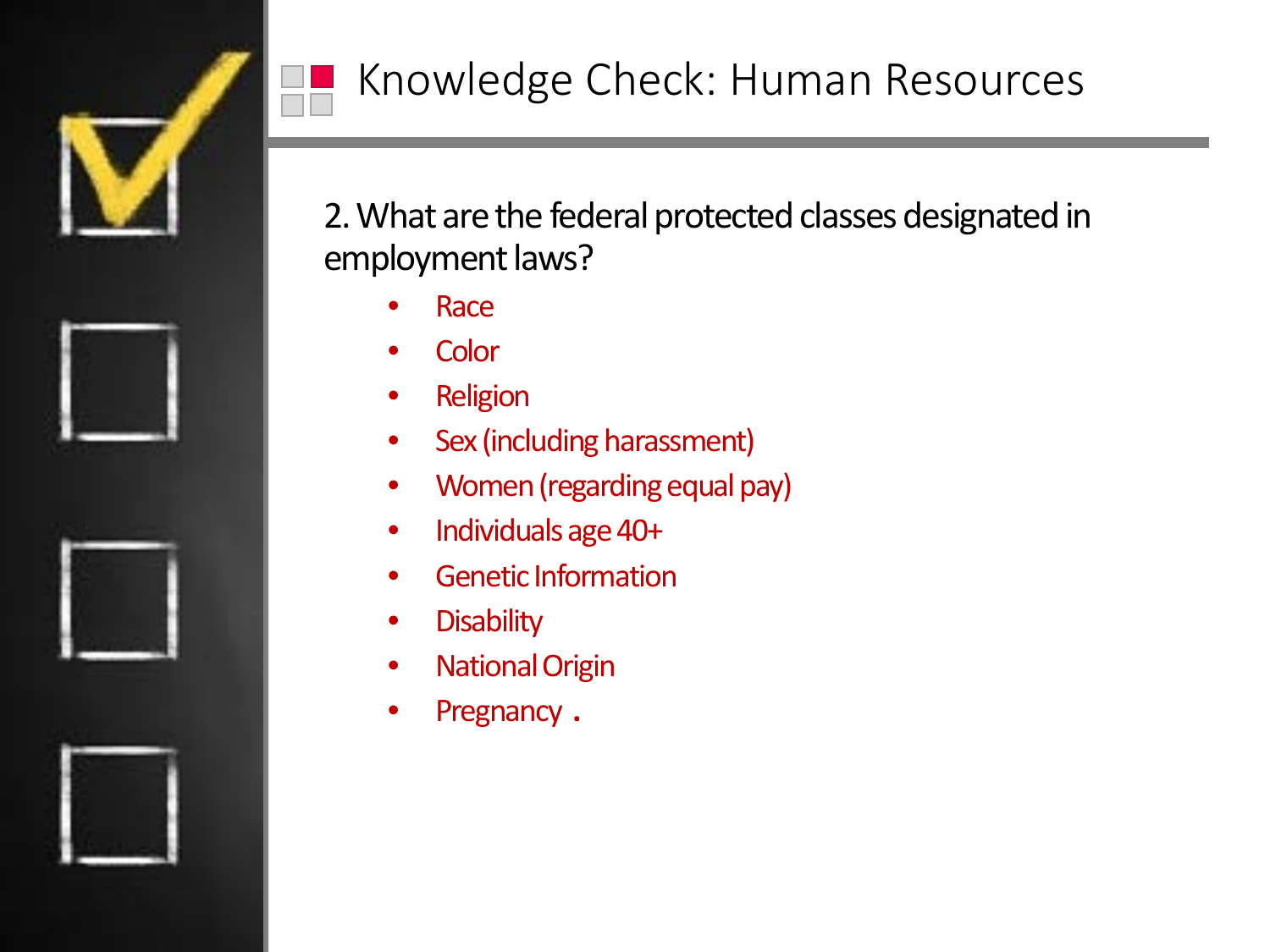

3. What are the federal posting requirements?

- Notices must be conspicuously located in work locations
- Postings must not be altered, defaced or covered by other material
- 4. What postings are required by federal laws?
	- Fair Labor Standards Act
	- Title VII of the Civil Rights Act and ADEA
	- Employee Polygraph Protection Act
	- OSHA
	- Americans with Disabilities Act
	- Family Medical leave Act
	- Equal Pay Act
	- USERRA **.**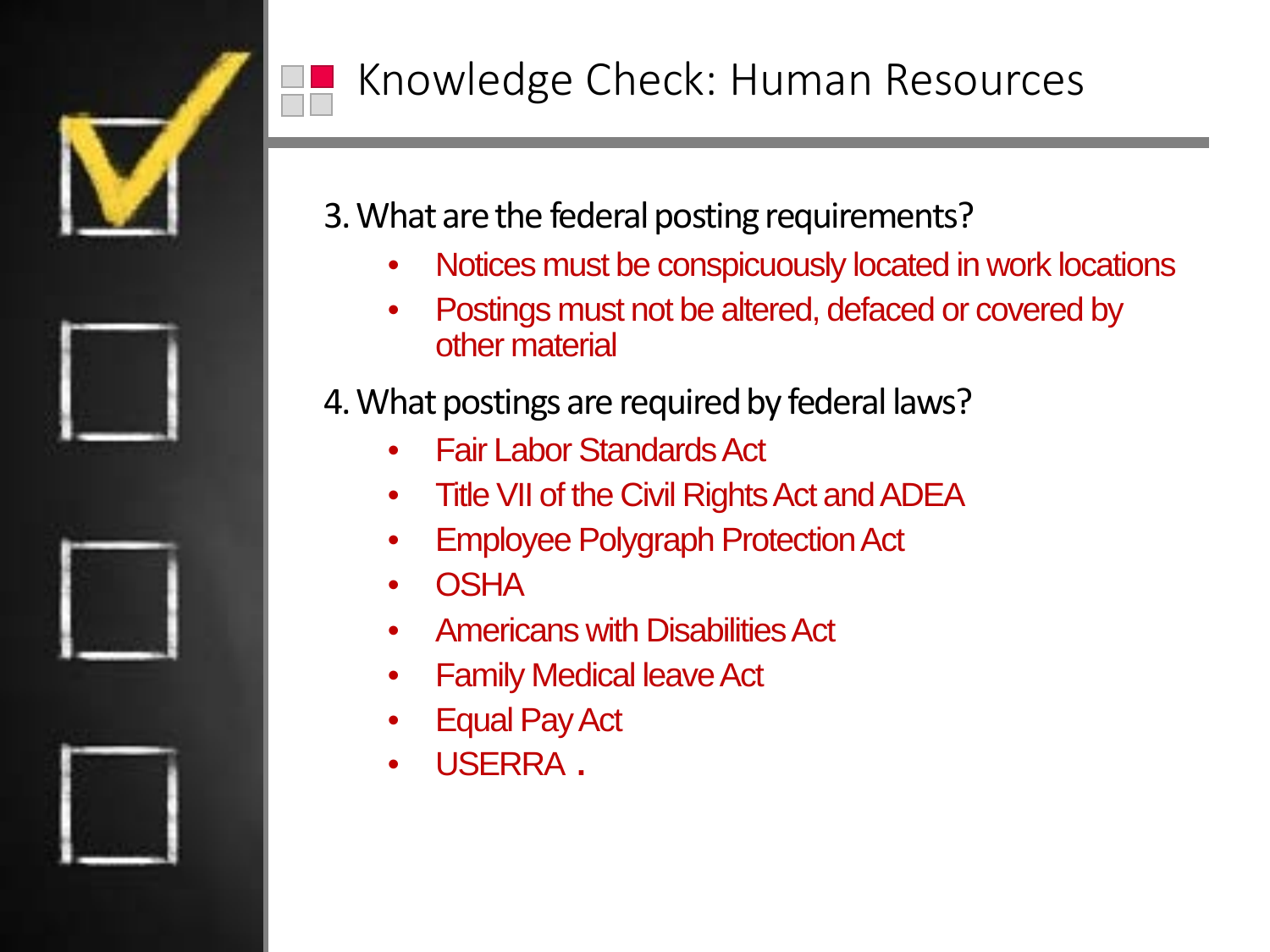

5. What components make up an employee's total cash compensation?

- **Salary**
- **Benefits**
- Free apartments or rent discounts
- **Incentive Pay**
- **Recognition**
- **Reward Programs**

6. Describe how base salaries are determined.

- Median salary
- Ranges that take into account experience, property size, and performance
- **Surveys**

7. What costs represent the largest share of the cost of employer-sponsored benefits packages?

• Medical benefits **.**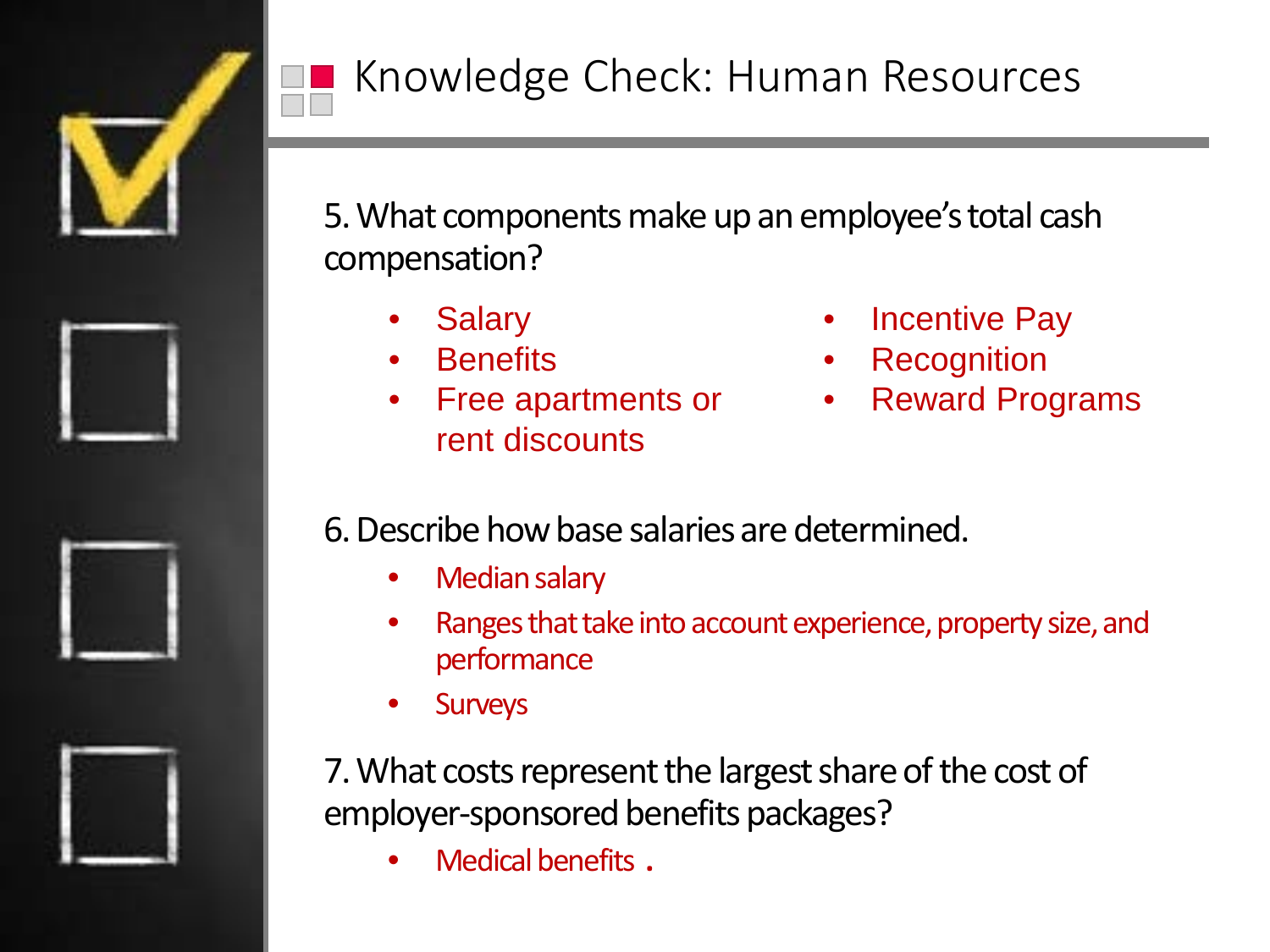

- 8. What is incentive or variable pay?
	- Pay that varies with individual performance and sometimes with team performance
- 9. List the ways personnel could earn incentive pay.
	- Leasing commissions
	- Lease renewals
	- Individual and team performance
	- Resident satisfaction/retention
	- Financial benchmarks
	- Occupancy benchmarks

10. How should you store employee records to maintain confidentiality?

Based on directions from the HR Department  $-$  always in a locked filing cabinet **.**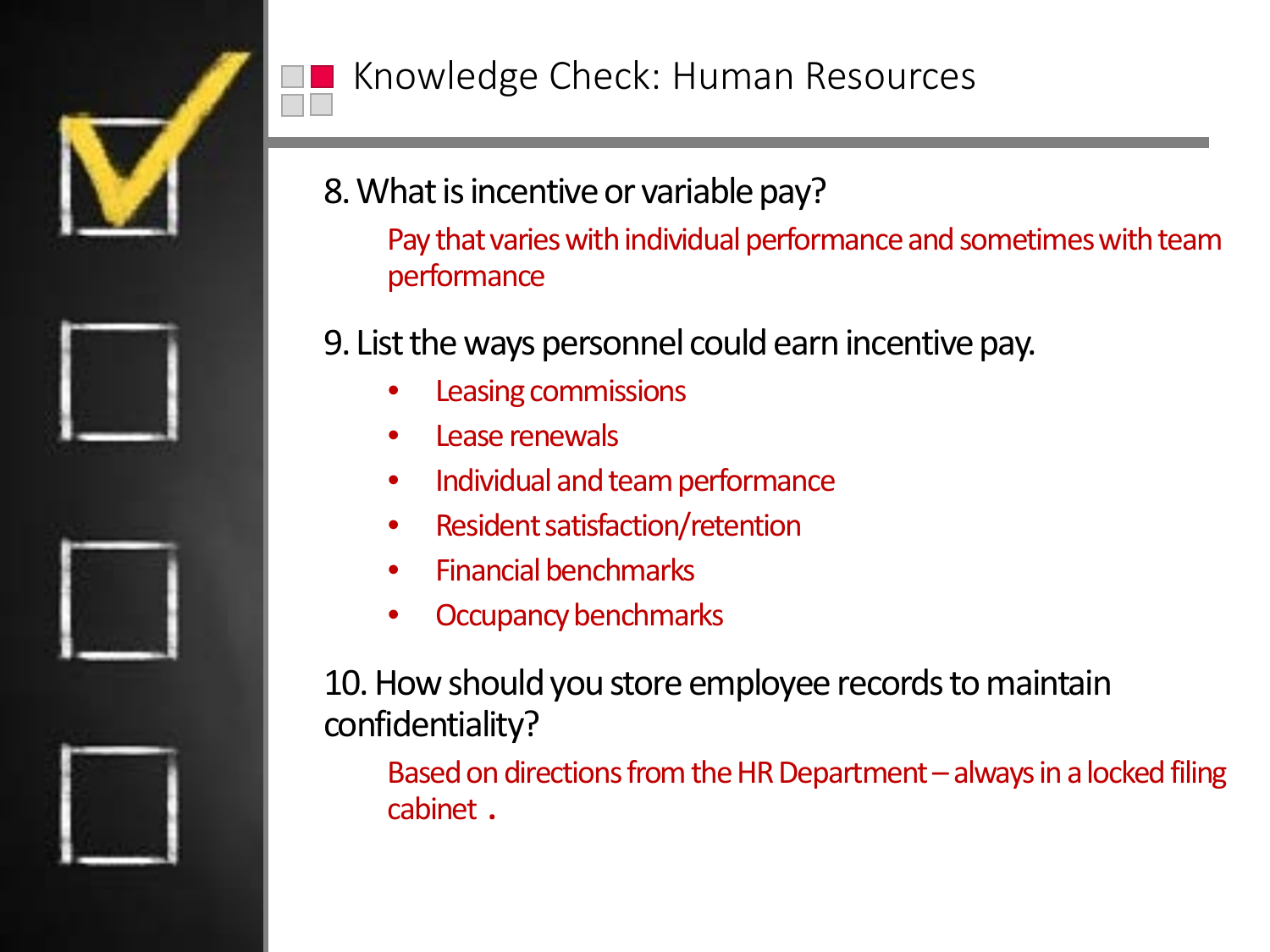

- 11. What are some online recruiting resources?
	- Your property's website
	- RPMcareers.org
	- NAAEI career website
	- General job posting websites

12. What is the most effective strategy when sourcing on social media?

• Use multiple networks collaboratively

13. What four steps can you take to refine your pool of candidates?

- Review the Interview Evaluation form
- Verify references
- Conduct a second interview
- Use pre-employment screening agencies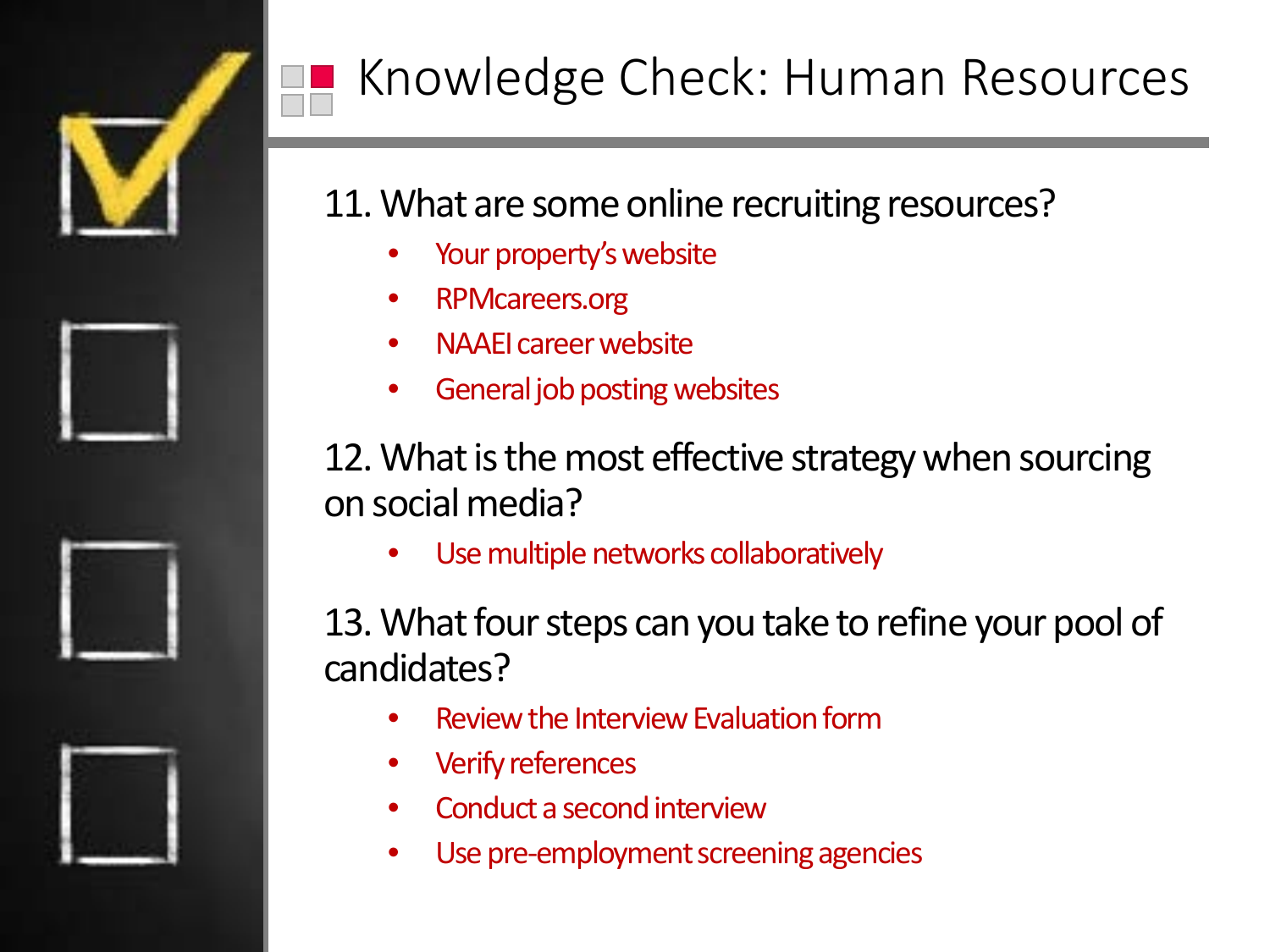

### 14. Why would you want to use behavior-based interviewing?

• To learn about past job responsibilities, experience, and reactions to situations

15. What is a conditional employment offer contingent upon?

- Satisfactory references
- Results of tests and background checks

### 16. What is Employment-At-Will?

Allows employer or employee to terminate the relationship anytime **.**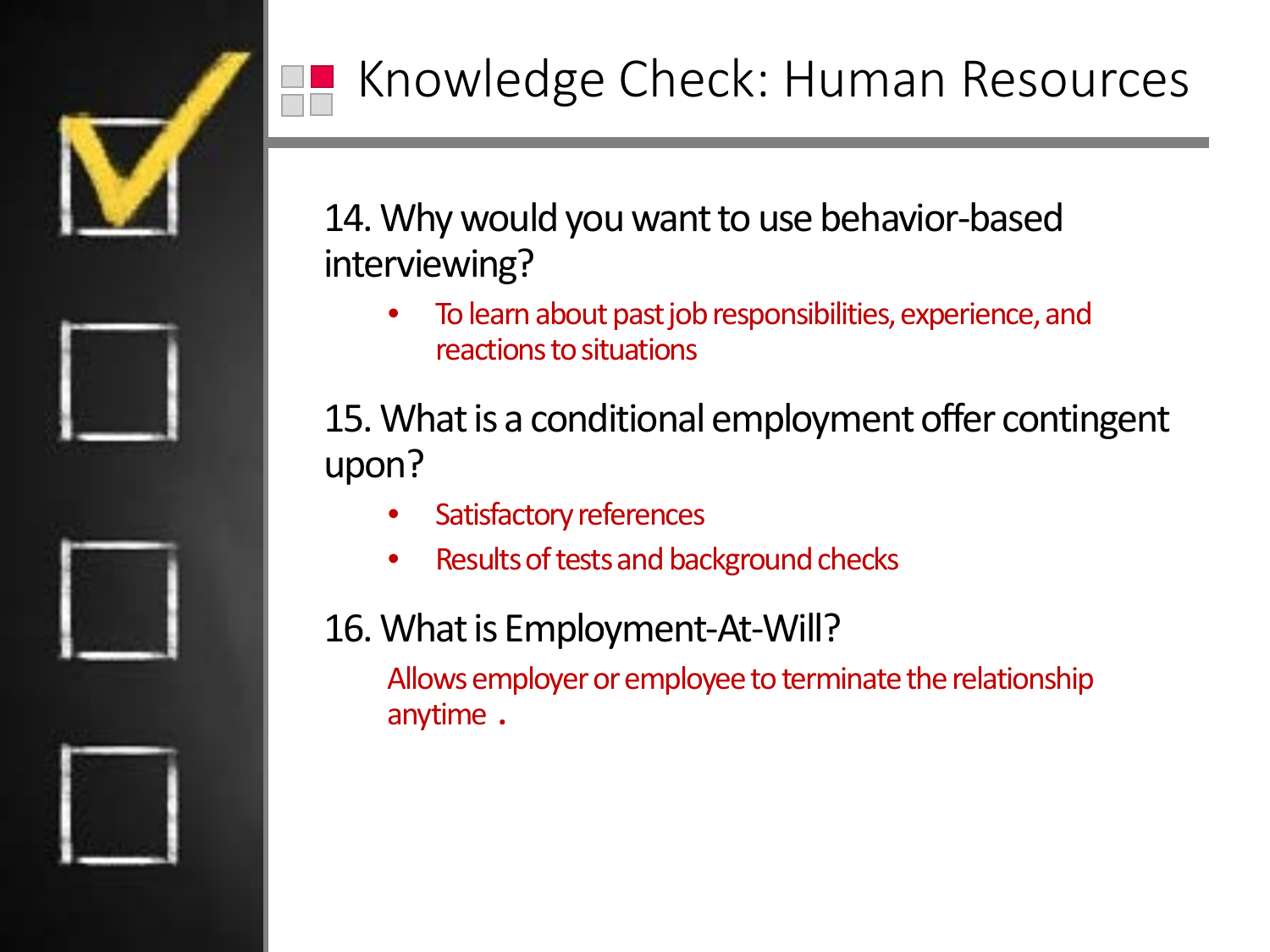

17. What are the consequences for poorly trained, uninformed personnel?

• It can cost the owner, you, and employees time and money

18. What are SMART goals?

- **Specific**
- **Measurable**
- **Attainable**
- Relevant
- **Timely**

#### 19. Define delegation.

Passing your authority to an employee and holding them accountable for the task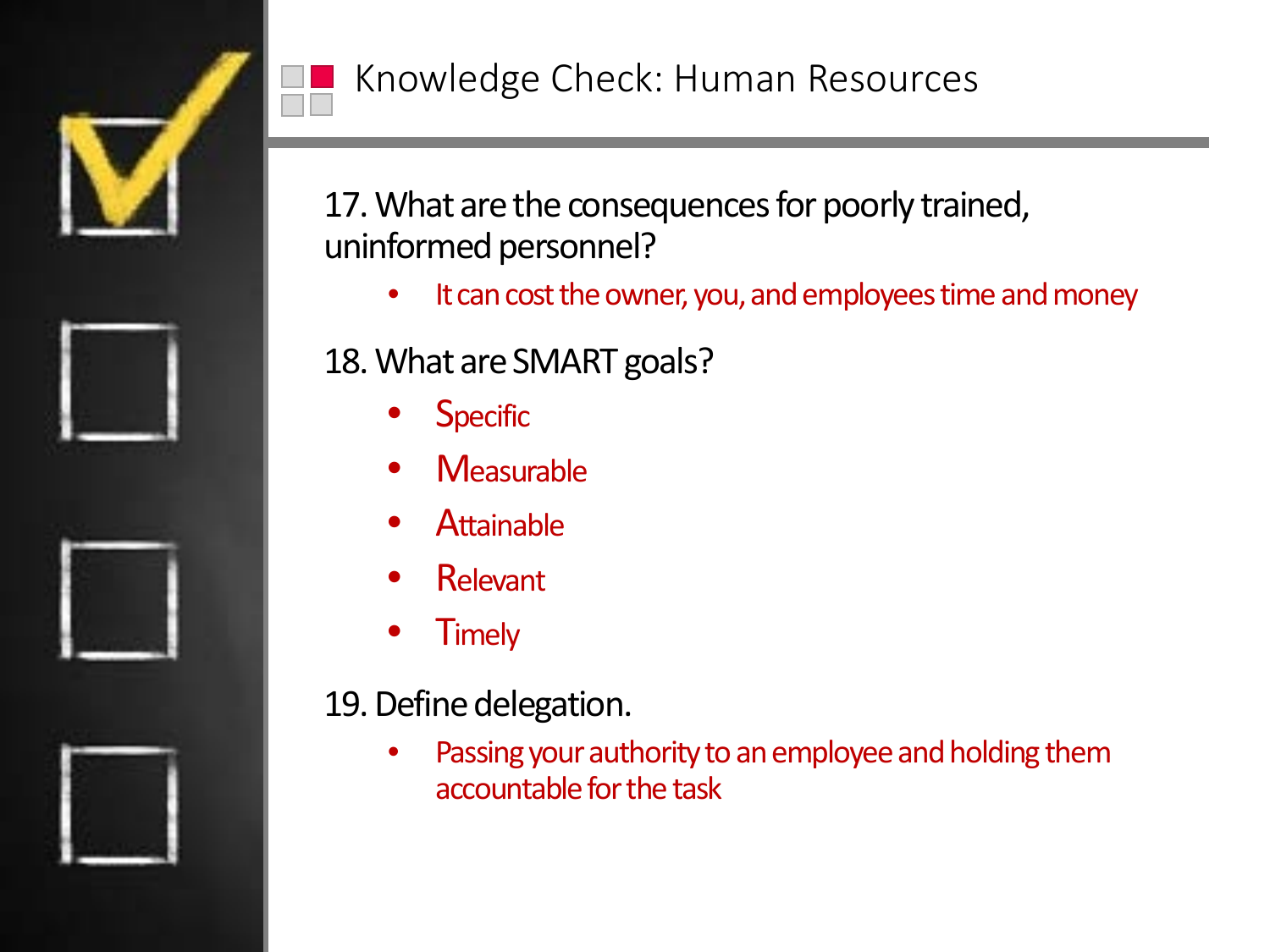

#### 20. How can you motivate employees?

- Emphasize achievements
- Inspire people to use their own ideas
- Trust and respect employees
- Focus and build on accomplishments
- Acknowledge performance

#### 21. What are the purposes of a performance evaluation?

- Review prior performance
- Review job standards
- Review supervisor expectations
- Get feedback from the employee
- Set goals for future performance
- 22. On what should you base a performance evaluation? SMART goals **.**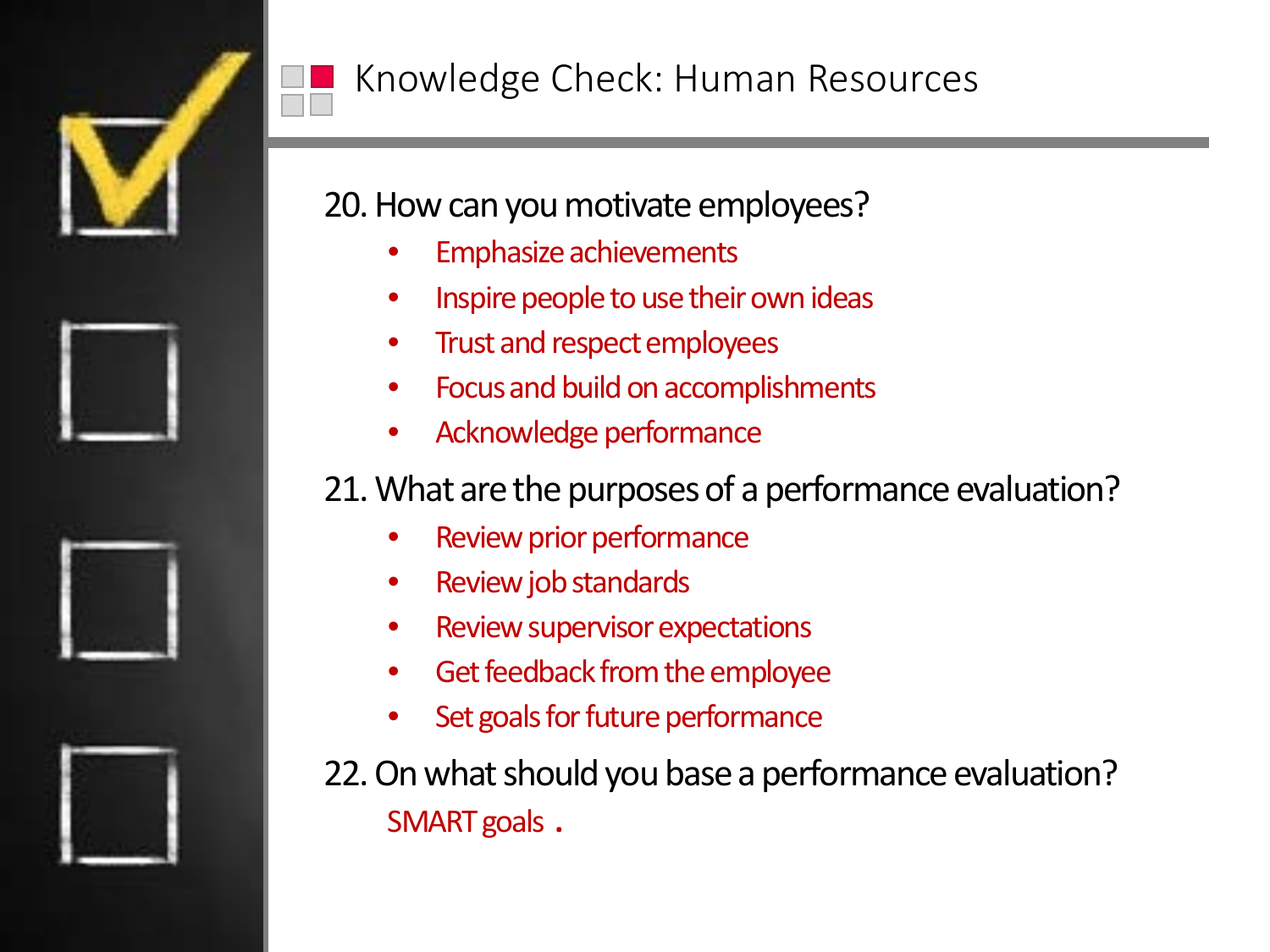

### 23. What are the five approaches to resolving conflict?

- **Avoidance**
- Accommodate
- Win/Lose
- **Compromising**
- Problem Solving

#### 24. What is harassment?

• Behavior that is offensive to individuals or groups

25. In a situation of workplace violence, what should you do?

> • Warn others, leave the area immediately, and call the police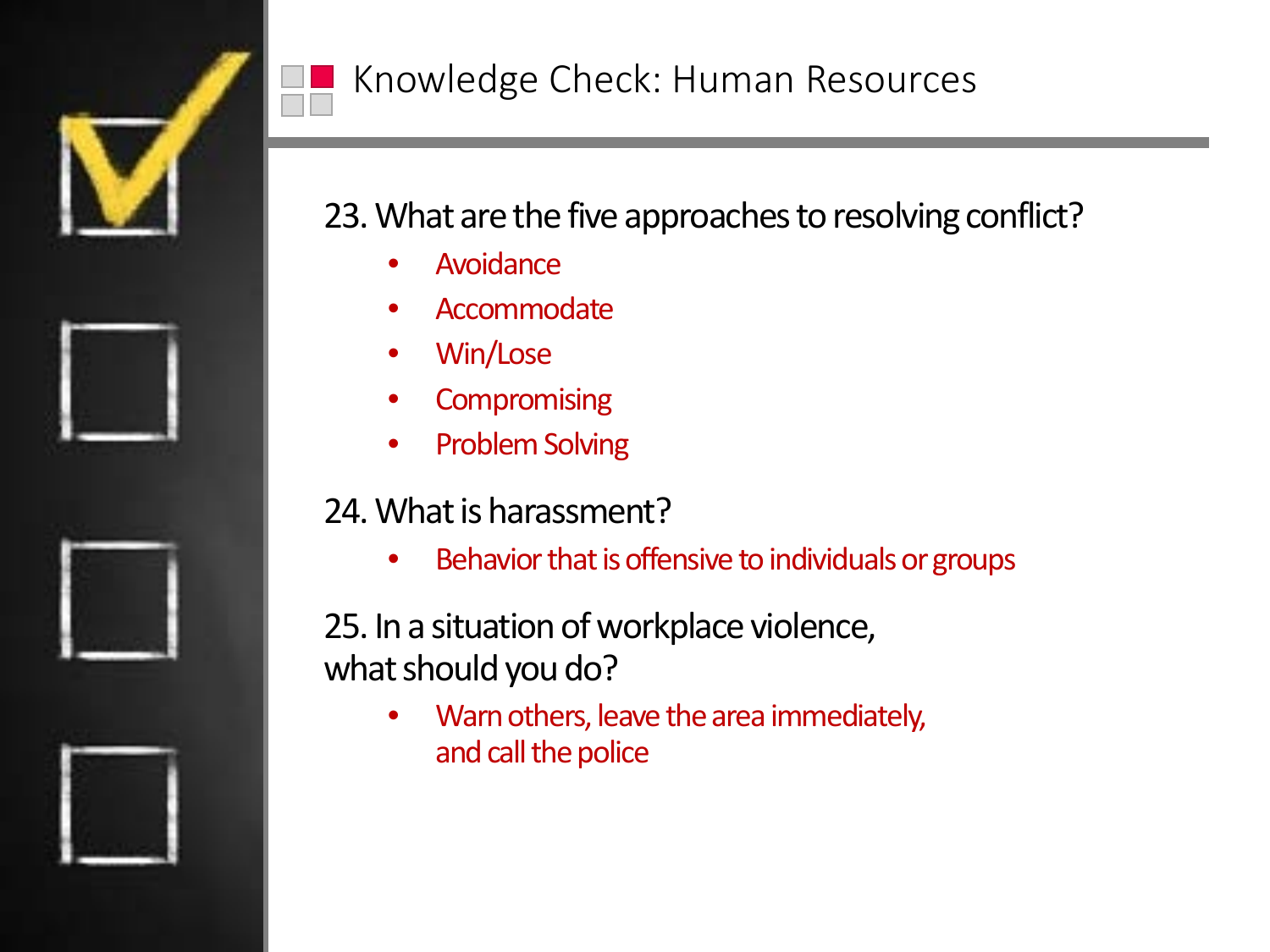



26. When disciplining staff, how can you give employees the opportunity to improve?

Use the progressive discipline process

27. What types of counseling should you document? All types including verbal

28. Regarding termination, what state-specific information should you verify with your local HR office?

- **Exit interviews**
- Final payment of wages
- Unemployment compensation
- Responding to reference requests **.**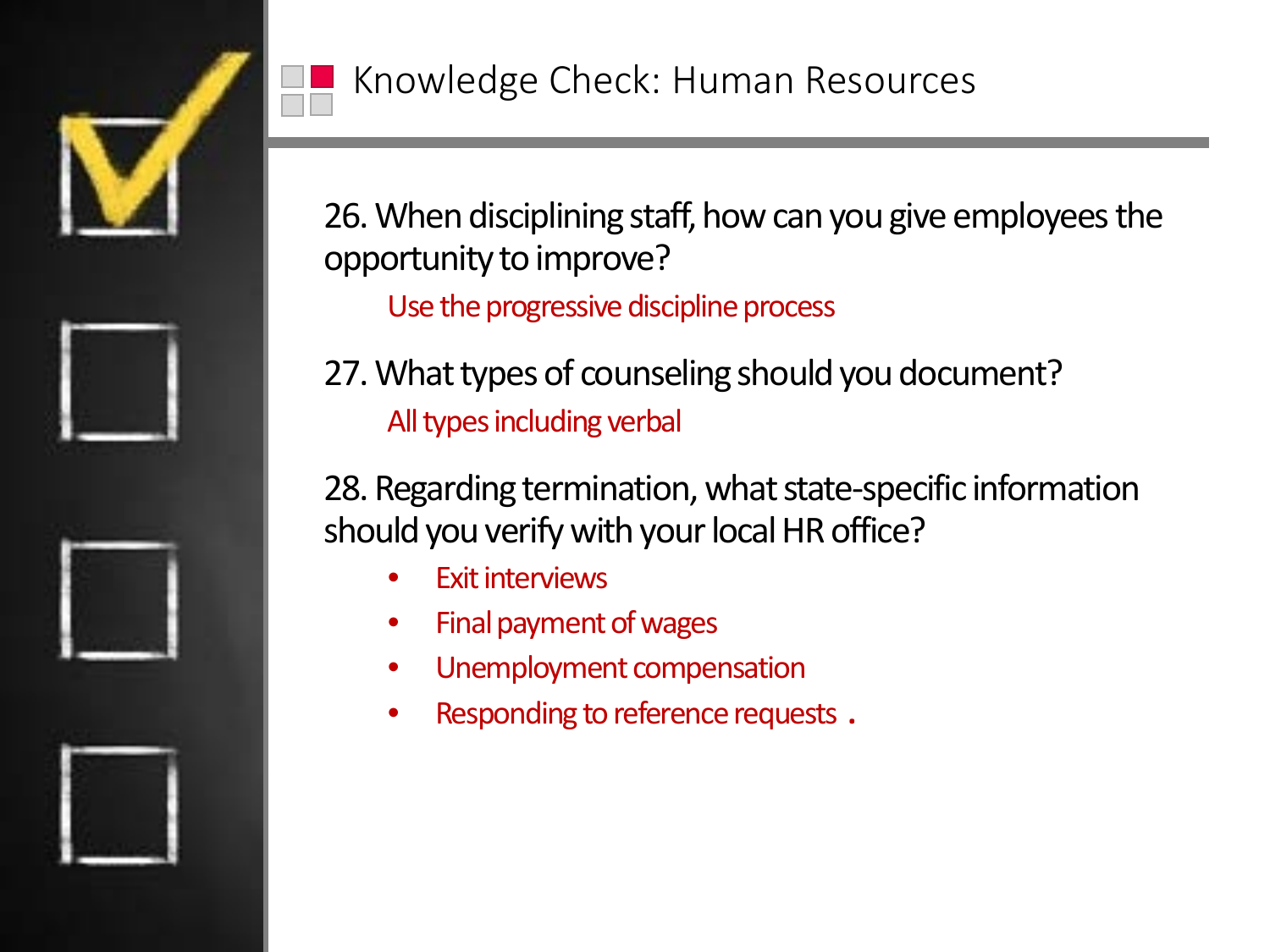

### 1. Name the key steps to building relationships:

- Express a genuine interest
- Be open and friendly
- Create physical rapport
- Be an active listener
- Seek agreement

2. 2. A of today's renters are ethnic minorities and 2. Were born outside the United States.

- 45%
- 20%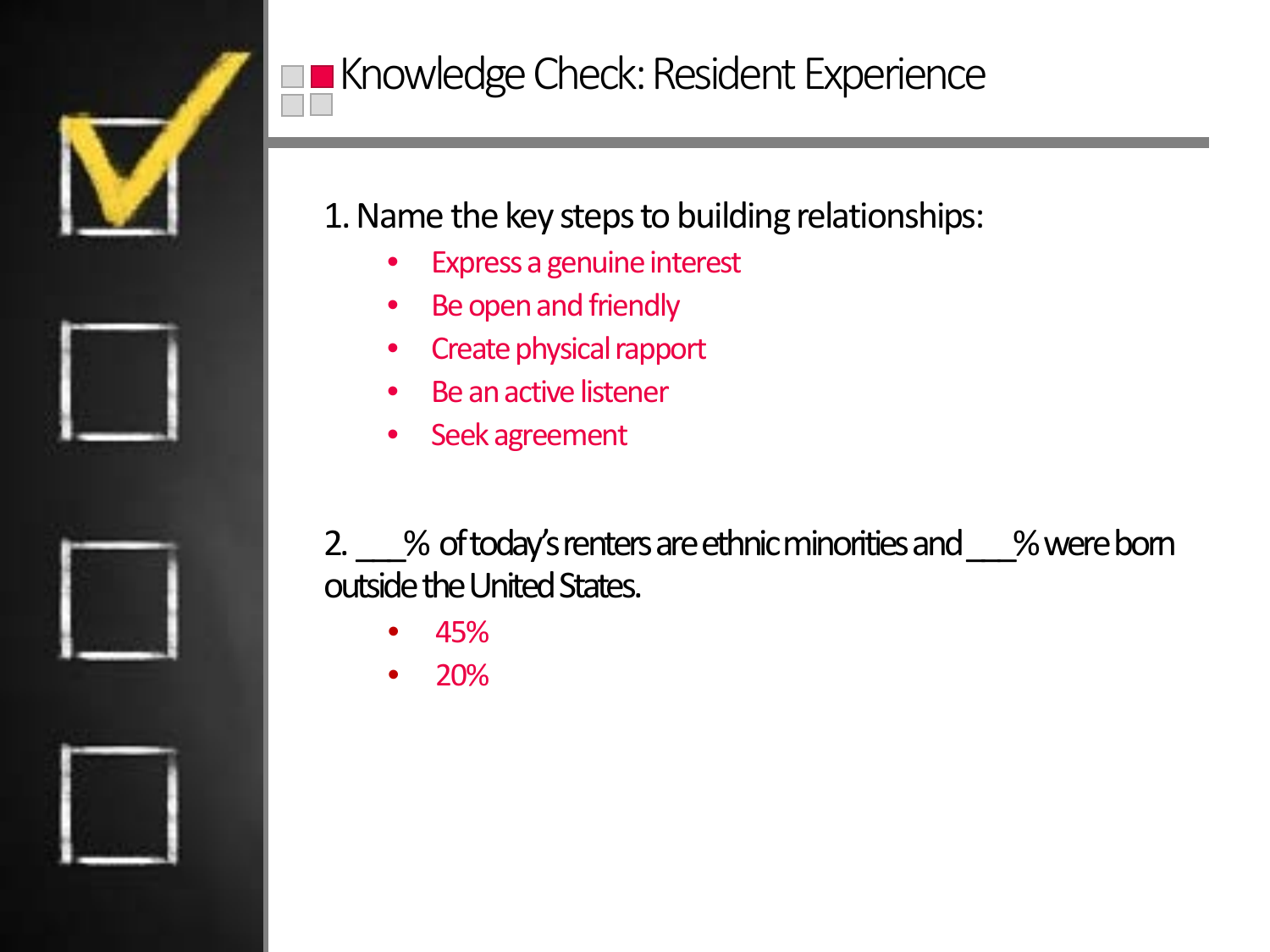

3. Name the generations in the marketplace:

- Veterans
- Baby Boomers
- Generation X
- Millennials or Generation Y
- iGenor Generation Z **.**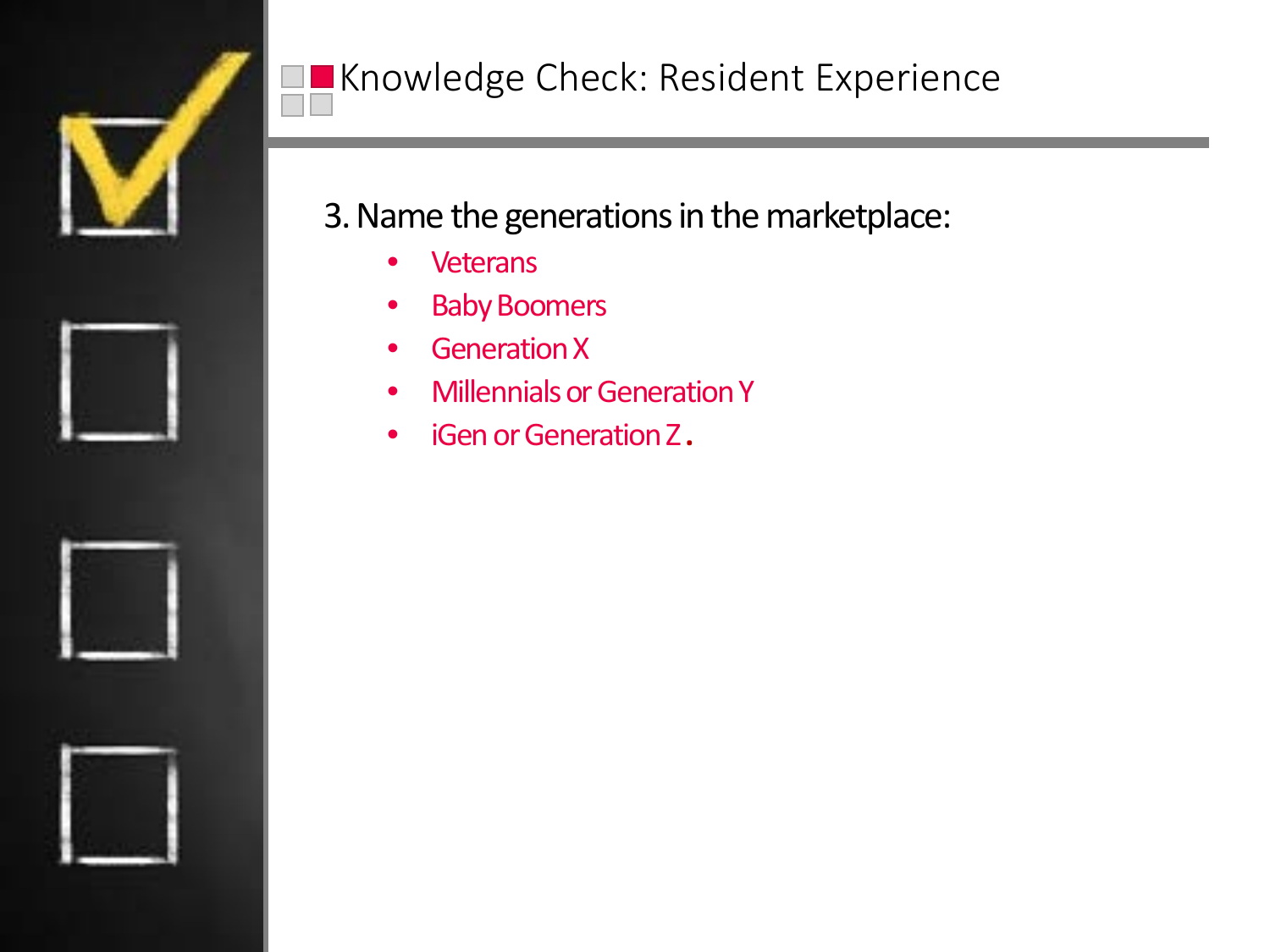

4. You should explain to an applicant that the information collected is used for \_\_\_\_\_\_.

Qualification purposes

### 5. What laws govern the screening process?

- Fair Credit Reporting Act (FCRA)
- Fair & Accurate Credit Transaction Act (FACTA)

### 6. What are the steps of the screening process?

- **Screen application**
- Investigate info on application
- Reviews application and approve or deny
- Notify prospect of approval or denial **.**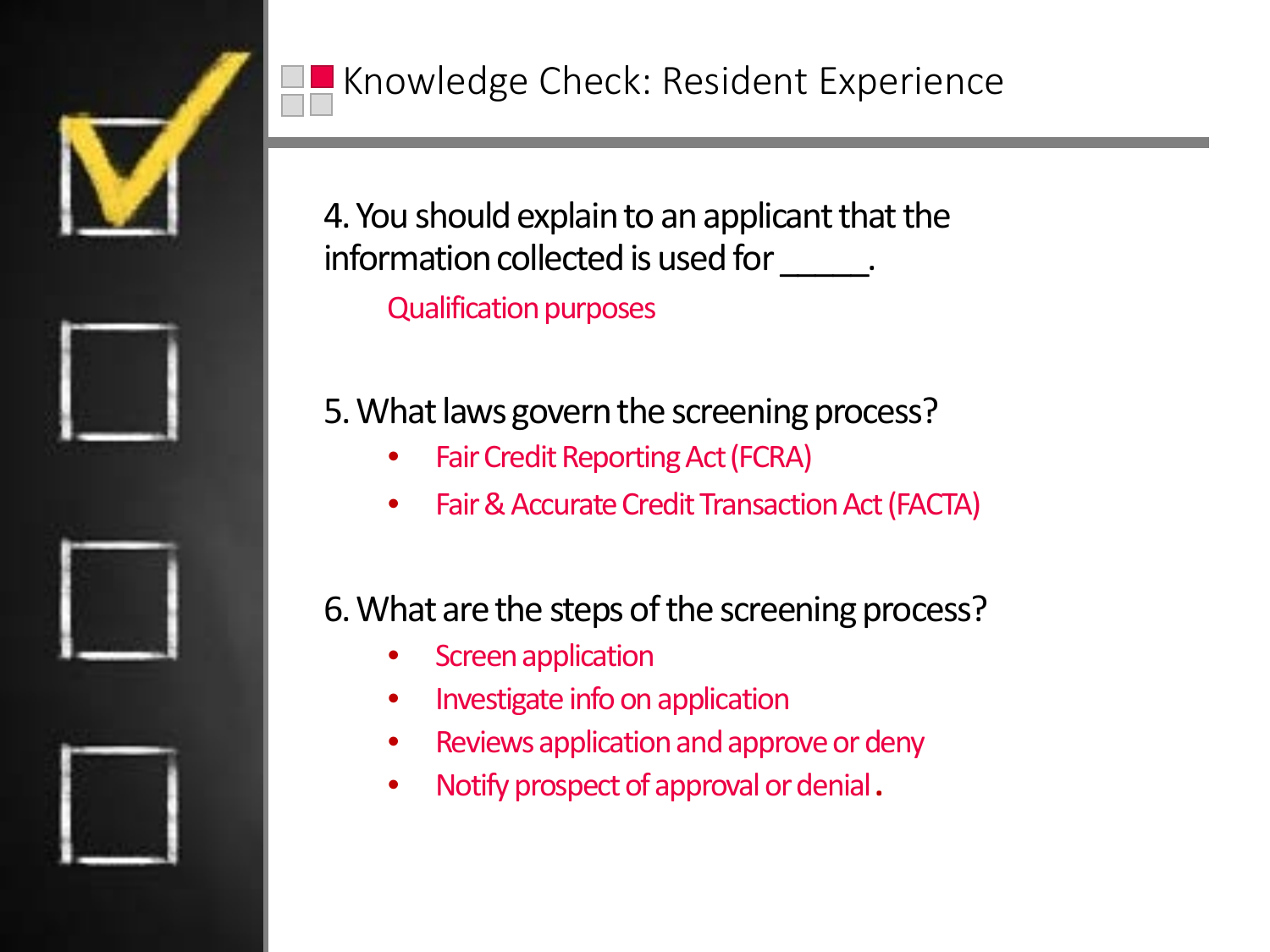

### 7. What is reviewed during a credit screening?

- Debt to income ratio
- Rent to income ratio
- Acceptable accounts ratio
- FICO score

8. You must provide notification within \_\_\_ hours of the application date.

72

9. Regardless of approval or denial, how should you contact an applicant?

With a telephone call **.**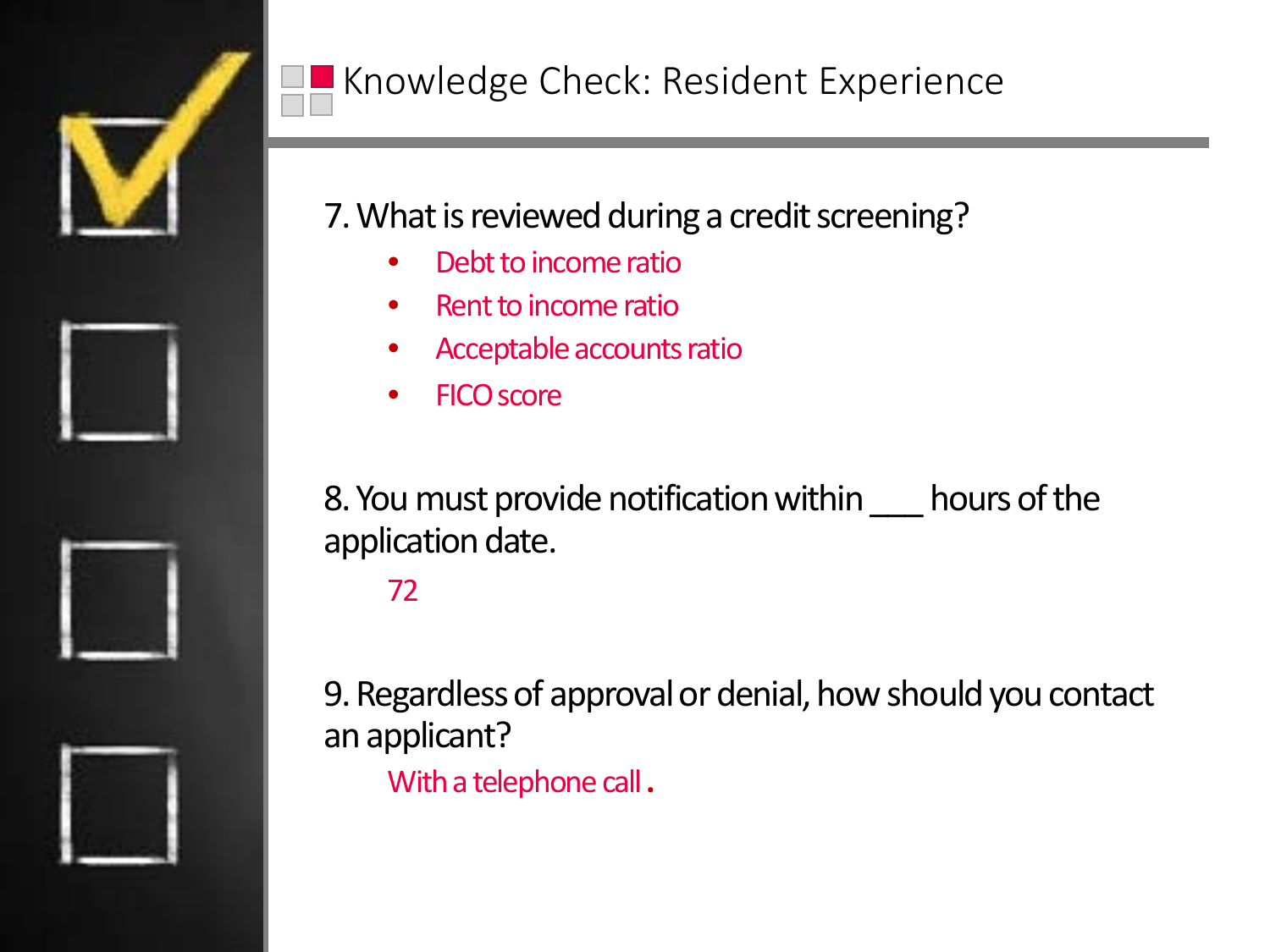

#### 10. Name some of the basic elements of the lease.

- Identity of all parties
- Name of community
- Description of premises
- Duration of lease term
- Rent amount
- Payment terms
- Community policies, rules guidelines, & regulations
- Rights & responsibilities of each party

#### 11. List items to discuss during new resident orientation.

- When and how to pay rent
- Location and use of amenities
- Resident referral program
- Service request procedures
- Community policies
- Emergencies **.**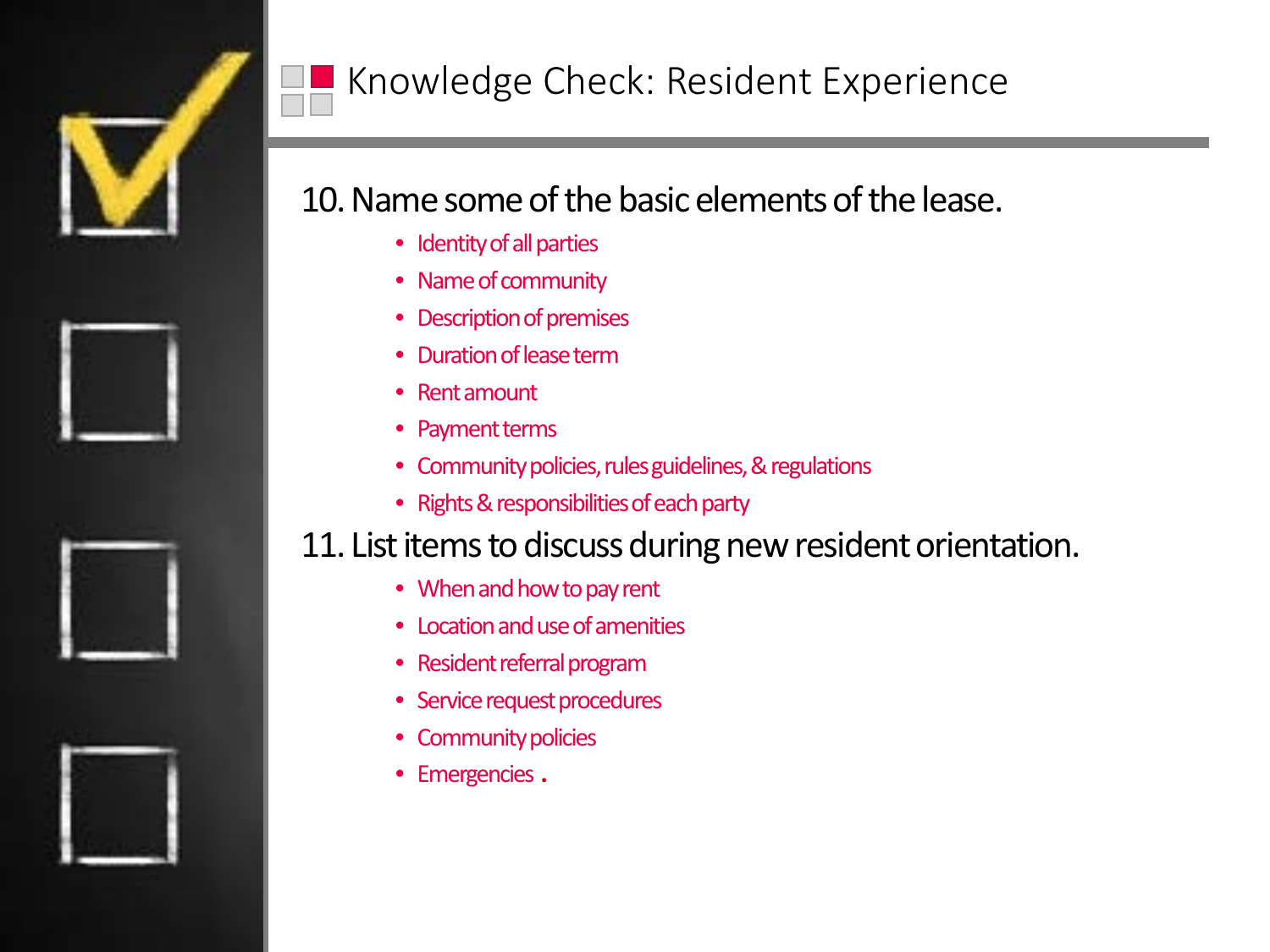

#### 12. What is included in a move-in packet?

- Lease paperwork
- Community policies
- A community convenience list
- Keys
- Welcome letter

13. When should you schedule an appointment to meet with maintenance?

#### During the new resident orientation

14. Where should you provide a list of the staff with contact information and a calendar of events?

In the resident newsletter **.**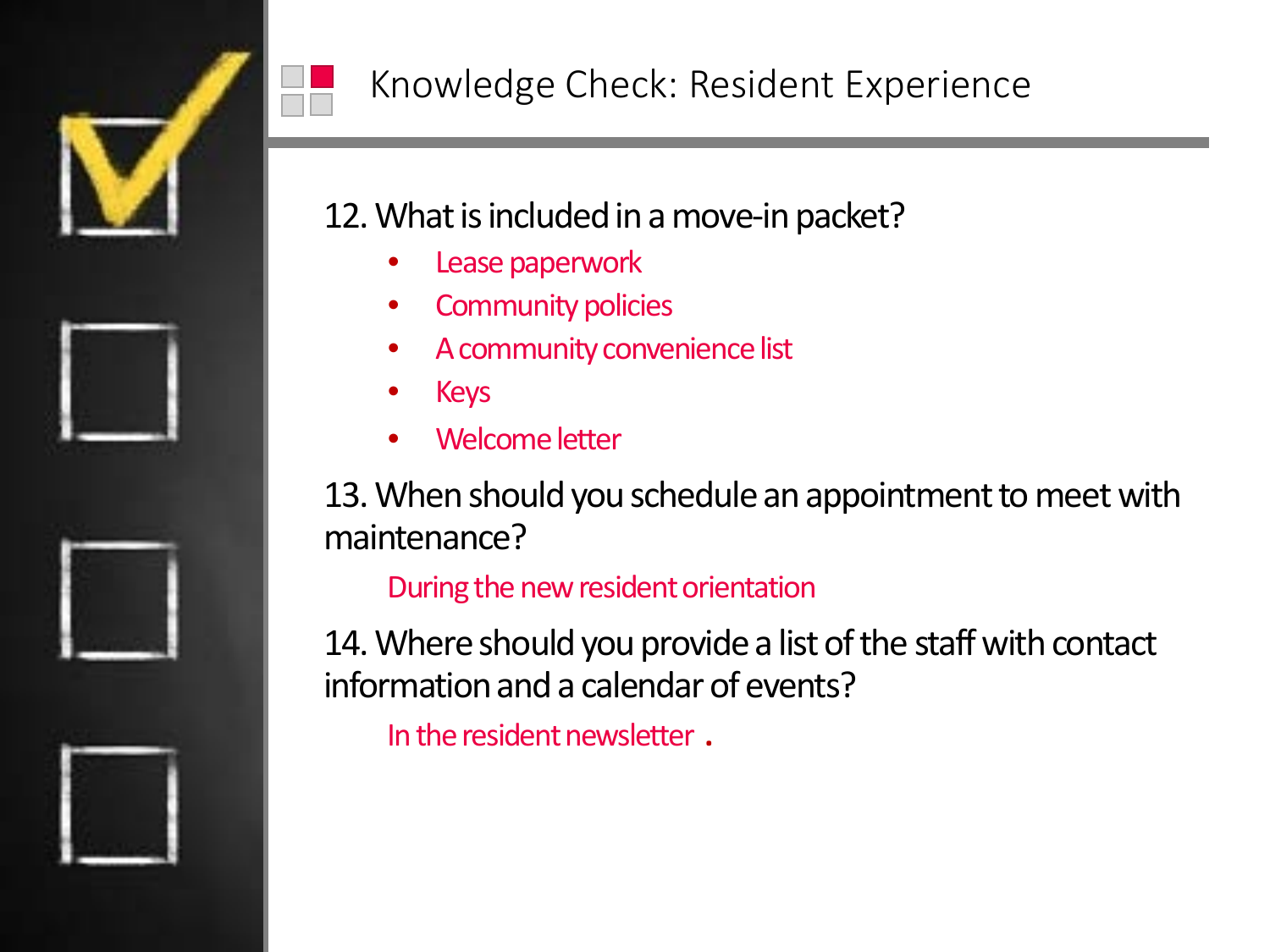

15. What are some keys to communicating the rent collection policy?

- A clear rent collection policy in writing
- Make rent payment a habit
- Make rent payment convenient
- Notify before late or NSF fees
- Be consistent and firm

16. What should you do if you suspect or hear of criminal activity?

- Respond quickly
- Avoid confrontation
- Contact local law enforcement
- Document all incidents **.**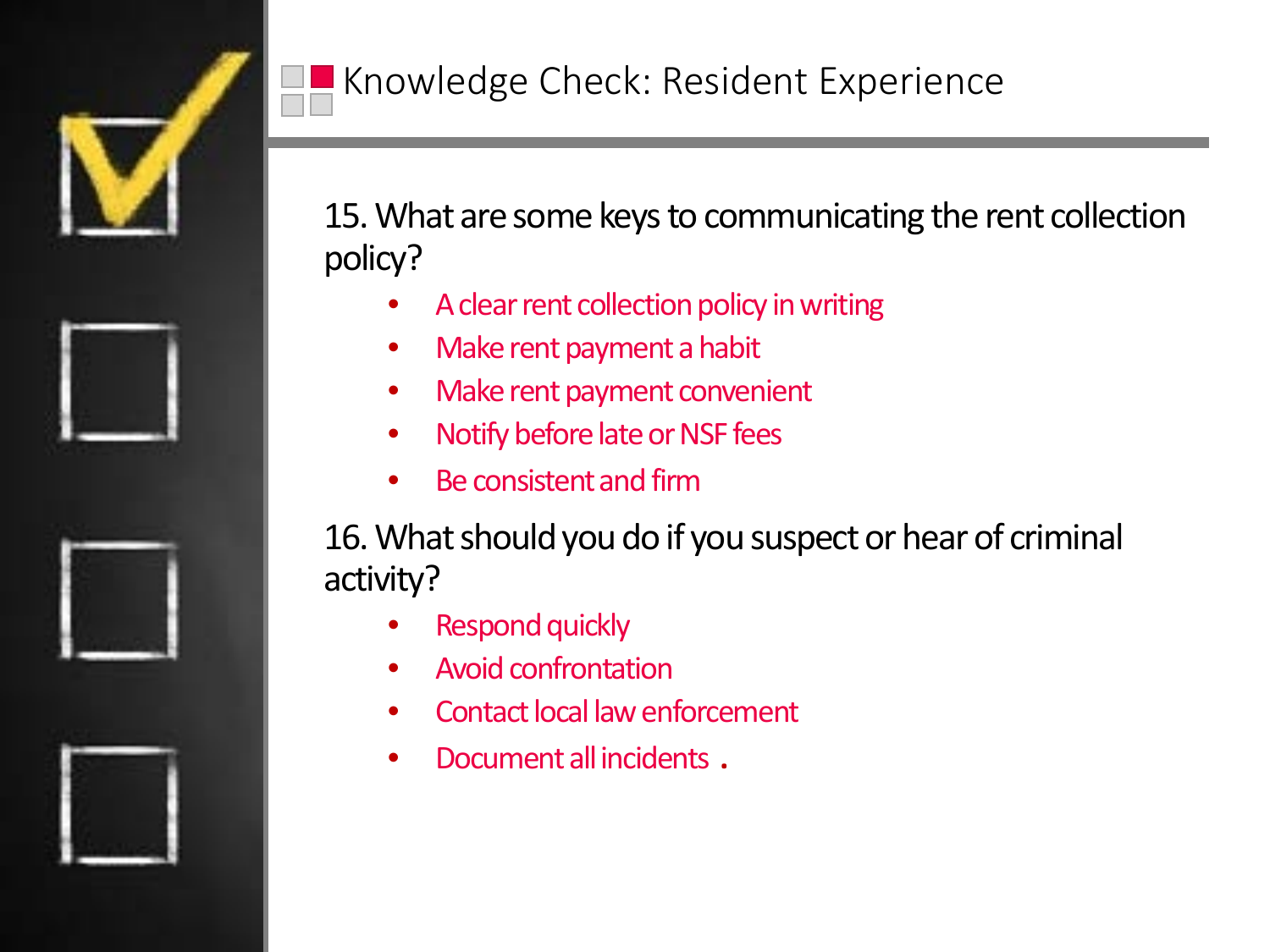

17. When does resident retention begin? The day the resident moves into the community

18. When is a resident considered moved out?

When all keys are returned

19. What should you do when you receive a move-out notice?

Send a letter thanking a resident for their residency and advising of move-out requirements

20. What are the fundamental actions you should take during a move-out inspection?

- Use the move-in/move-out checklist
- Photograph damages
- Charge reasonable deductions
- Do not remove any items left behind **.**